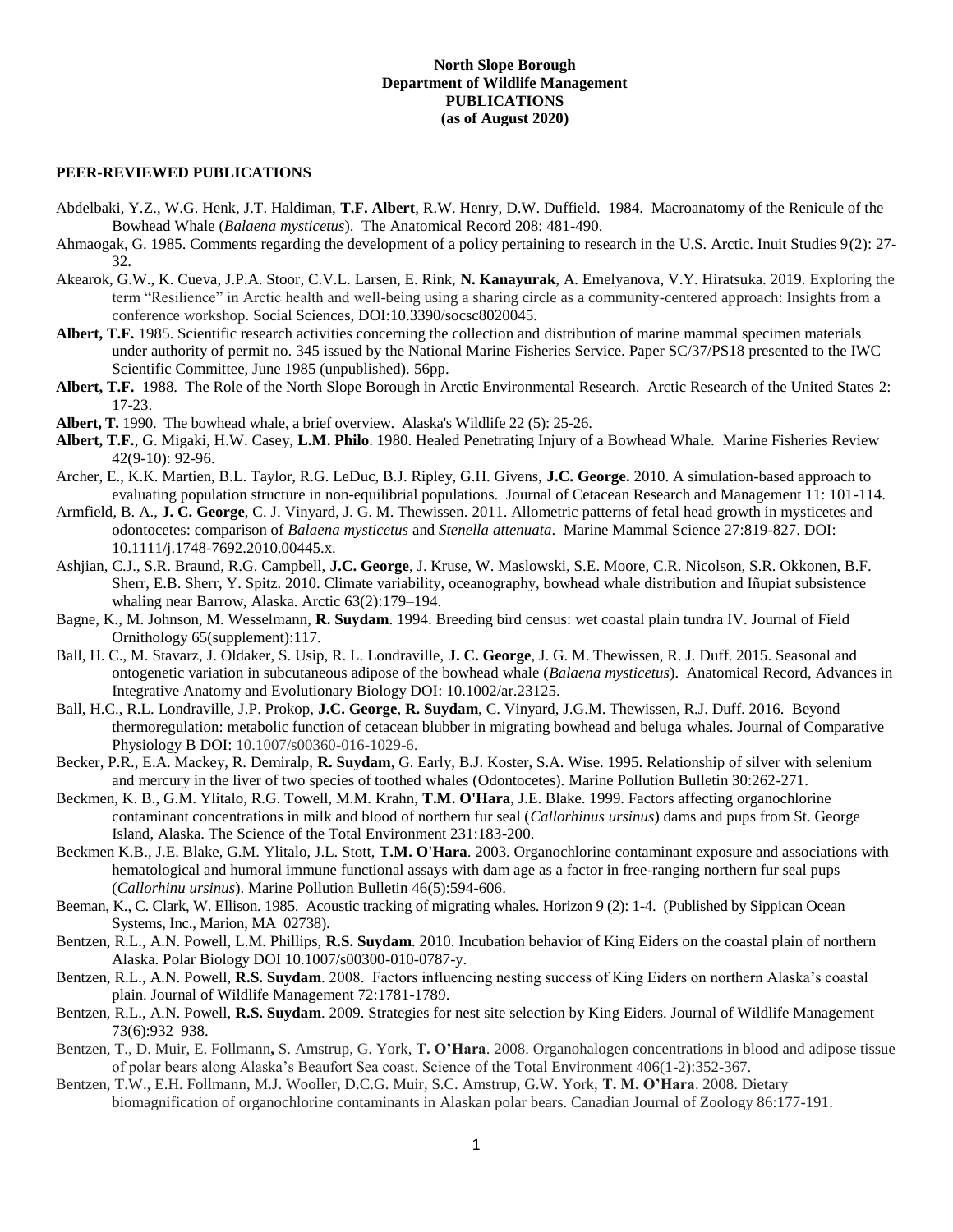- Bentzen, T.W., E.H. Follmann, S.C. Amstrup, G.W. York, M.J. Wooller, **T.M. O'Hara**. 2007. Variation in winter feeding ecology of southern Beaufort Sea polar bears inferred from stable isotope analysis. Canadian Journal of Zoology 85:596-608.
- Bockstoce, J.R., D.B. Botkin, A. Philp, B.W. Collins, **J.C. George**. 2005. The geographic distribution of bowhead whales in the Bering, Chukchi and Beaufort Seas: evidence from whaleship records, 1849-1914. Marine Fisheries Review 67(3):1-43.
- Bolton, J.L., G.M. Ylitalo, P. Chittaro, **J.C. George**, **R. Suydam**, **B.T. Person**, J.B. Gates, K.A. Baugh, **T. Sformo**, **R. Stimmelmayr**. 2020. Multi-year assessment (2006-2015) of persistent organic pollutant concentrations in blubber and muscle from Western Arctic bowhead whales (*Balaena mysticetus*), North Slope, Alaska. Marine Pollution Bulletin 151, [https://doi.org/10.1016/j.marpolbul.2019.110857.](https://doi.org/10.1016/j.marpolbul.2019.110857)
- Borchman, D., **R. Stimmelmayr**, **C. George**. 2017. Whales, lifespan, phospholipids and cataracts. Journal of Lipid Research 58:2289- 2298.
- Bradley, M., S. Kutz, E. Jenkin, **T. O'Hara**. 2005. The Potential Impact of Climate Change on Infectious Diseases of Arctic Fauna. International Journal of Circumpolar Health 64(5):468-478.
- Braund, S.R. 1992. Traditional Alaska Eskimo whaling and the bowhead quota. Arctic Research 6:37- 42.
- Brewster, K. 1997. [Native contributions to arctic science at Barrow, Alaska.](http://www.north-slope.org/assets/images/uploads/Brewster.%201997.%20Native%20Contributions%20to%20Arctic%20Science%20at%20Barrow%20AK.pdf) Arctic 50(3):277-288.
- **Brower, C. D**., A. Carpenter, M.L. Branigan, W. Calvert, T. Evans, A.S. Fischbach, J.A. Nagy, S. Schliebe, I. Stirling. 2002. The Polar Bear Management Agreement for the southern Beaufort Sea: An evaluation of the first ten years of a unique conservation agreement. Arctic 55(4):362-372.
- Budge, S.M., A.M. Springer, S.J. Iverson, G. Sheffield, and **C. Rosa**. 2008. Blubber fatty acid composition of bowhead whales, *Balaena mysticetus*: Implications for diet assessment and ecosystem monitoring. Journal of Experimental Marine Biology and Ecology 359:40-46.
- Burek, K.A., F.M.D. Gulland, **T.M. O'Hara**. 2008. Effects of Climate Change on Arctic Marine Mammal Health. Ecological Applications 18(2):S126–S134.
- Burgess R.M., R.J. Ritchie, **B.T. Person**, **R.S. Suydam**, J.E. Shook, A.K. Prichard, T. Obritschkewitsch. 2017. Rapid growth of a nesting colony of Lesser Snow Geese (*Chen caerulescens caerulescens*) on the Ikpikpuk River Delta, North Slope, Alaska. Waterbirds 40(1):11-23. <http://dx.doi.org/10.1675/063.040.0103>
- Byrne, C., R. Balasubramanian, E. Overton, **T. Albert**. 1985. Concentrations of trace metals in the bowhead whale. Marine Pollution Bulletin 14:497-498.
- Carothers, C., **T.L. Sformo**, S. Cotton, **J.C. George**, P.A.H. Westley. 2019. [Pacific salmon in the rapidly changing Arctic: Exploring local](http://www.north-slope.org/assets/images/uploads/Arctic_Salmon_Carothers_et_al_Sept2019.pdf)  [knowledge and emergina fisheries in Utqiagvik and Nuiqsut, Alaska.](http://www.north-slope.org/assets/images/uploads/Arctic_Salmon_Carothers_et_al_Sept2019.pdf) Arctic 72(3):273-288. DOI: 10.14430/arctic68876. Carroll, G.M. 1976. [Utilization of the bowhead whale.](http://www.north-slope.org/assets/images/uploads/Carroll,%20G.%201976%20Utilization%20of%20the%20Bowhead%20Whale.pdf) Marine Fisheries Review 38(8):18-21.
- **Carroll, G.M**., **J.C. George**, L.F. Lowry, K.O. Coyle. 1987. Bowhead Whale (*Balaena mysticetus*) Feeding Near Point Barrow, Alaska, During the 1985 Spring Migration. Arctic 40(2):105-110.
- Carroll, G.M., L.S. Parrett, **J.C. George**, D.A. Yokel. 2004. Calving distribution of the Teshekpuk caribou herd, 1994-2003. Rangifer, Special Issue 16:27-35.
- Citta, J.J., J.J. Burns, L.T. Quakenbush, V. Vanek, **J.C. George**, R.J. Small, M.P. Heide‐Jørgensen, **H. Brower**. 2013. Potential for bowhead whale entanglement in cod and crab pot gear in the Bering Sea. Marine Mammal Science 30(2). DOI:10.1111/mms.12047
- Citta, J.J., L.T. Quakenbush, **J.C. George**, R.J. Small, M.P. Heide-Jørgensen, **H. Brower**, **B. Adams**, L. Brower. 2012. Winter Movements of Bowhead Whales (*Balaena mysticetus*) in the Bering Sea. Arctic 65: 13-34.
- Citta, J.J., L.T. Quakenbush, S.R. Okkonen, M.L. Druckenmiller, W. Maslowski, J. Clement-Kinney, **J.C. George**, **H. Brower**, R.J. Small, C.J. Ashjian, L.A. Harwood and M.P. Heide-Jørgensen. 2015. Ecological characteristics of core-use areas used by Bering-Chukchi-Beaufort (BCB) bowhead whales, 2006-2012. Progress in Oceanography 136: 201-222.
- Citta, J., L. Lowry, L. Quakenbush, B. Kelly, A. Fischbach, J. London, C. Jay, K. Frost, G. O'Corry Crowe, J. Crawford, P. Boveng, M. Cameron, **A. Von Duyke**, M. Nelson, L. Harwood, P. Richard, **R. Suydam**, M. P. Heide-Jorgensen, R. Hobbs, D. Litovka, A. Whiting, M. Marcoux, A. Kennedy, **J. George**, J. Orr, T. Gray. 2018. A multi-species synthesis of satellite telemetry data in the Pacific Arctic (1987–2015): Overlap of marine mammal distributions and core use areas. Deep Sea Research Part II: Topical Studies in Oceanography. <https://doi.org/10.1016/j.dsr2.2018.02.006>
- Citta, J.J., P. Richard, L.F. Lowry, G. O'Corry-Crowe, M. Marcoux, **R. Suydam**, L.T. Quakenbush, R.C. Hobbs, D. I. Litovka, K.J. Frost, T. Gray, J. Orr, B. Tinker, H. Aderman, M.L. Druckenmiller. 2016. Satellite telemetry reveals population specific winter ranges of beluga whales in the Bering Sea. Marine Mammal Science, DOI: 10.1111/mms.12357
- Citta, J.J., **R.S. Suydam**, L.T. Quakenbush, K.J. Frost, G. O'Corry-Crowe. 2013. Dive behavior of eastern Chukchi Sea beluga whales (*Delphinapterus leucas*), 1998-2008. Arctic 66:389-406.
- Citta, J.J., S.R. Okkonen, L.T. Quakenbush, W. Maslowski, R. Osinski, **J.C. George**, R.J. Small, H. Brower, Jr., M.P. Heide-Jorgensen, L.A. Harwood. 2017. Oceanographic characteristics associated with autumn movements of bowhead whales in the Chukchi Sea. Deep-Sea Research II, http://dx.doi.org/10.1016/j.dsr2.2017.03.009.
- Clark, C. 1988. Singing in the ice. The Living Bird Quarterly 7(4):10-16.
- Clark, C. 1991. Moving with the herd. Natural History, March: 38-42.
- Clark, C. 1991. Talking heads. Natural History, March: 42-45.
- Clark, C., J. Johnson. 1984. The sounds of the bowhead whale, *Balaena mysticetus*, during the spring migrations of 1979 and 1980. Canadian Journal of Zoology 62:1436-1441.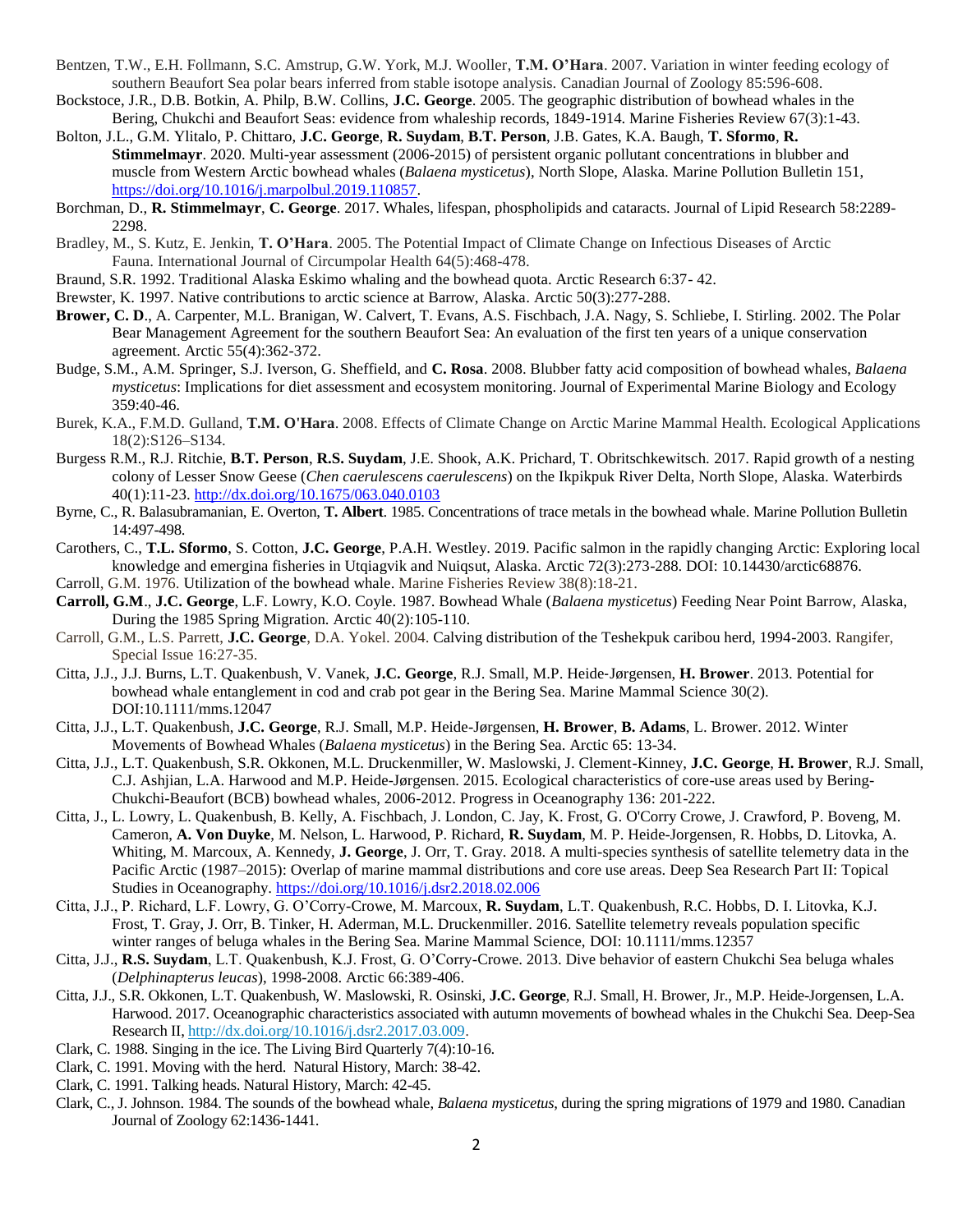- Clark, C.W., R.A. Charif, D. Hawthorne, A. Rahaman, G.H. Givens, **J.C. George**, C.A. Muirhead. 2018. Acoustic data from the spring 2011 bowhead whale census at Point Barrow, Alaska. Journal of Cetacean Research and Management 19:31-42.
- Clark, C.W., W.T. Ellison. 2000. Calibration and comparison of the acoustic location methods used during the spring migration of the bowhead whale, *Balaena mysticetus* off Point Barrow, Alaska, 1984-1993. Journal of the Acoustical Society of America 107: 3509-3517.
- Cooper, L.W., I.L. Larson, **T.M. O'Hara**, S. Dolvin, V. Woshner, G.F. Cota. 2000. Radionuclide Contaminant Burdens in Arctic Marine mammals Harvested During Subsistence Hunting. Arctic 53(2):174-182.
- Cox, C.J., R.S. Stone, D.C. Douglas, D.M. Stanitski, G.J. Divoky, G.S. Dutton, C. Sweeney, **J.C. George**, D.U. Longenecker. 2017. Drivers and environmental responses to the changing annual snow cycle of northern Alaska. Bulletin of the American Meteorological Society DOI: [10.1175/BAMS-D-16-0201.1](http://dx.doi.org/10.1175/BAMS-D-16-0201.1)
- Cubaynes, H.C., W.G. Rees, J.A. Jackson, M. Moore, **T.L. Sformo**, W.A. McLellan, M.E. Niemeyer, **J.C. George**, J. van der Hoop, J. Forcada, P. Trathan, P.T. Fretwell. 2020. Spectral reflectance of whale skin above the sea surface: a proposed measurement protocol. Remote Sensing in Ecology and Conservation. DOI: 10.1002/rse2.155.
- Cummings, W., D. Holliday. 1985. Passive acoustic location of bowhead whales in a population census off Point Barrow, Alaska. Journal of the Acoustical Society of America 78:1163-1169.
- Dammann, D.O., H. Eicken, A.R. Mahoney, E. Saiet, F.J. Meyer, **J.C. George**. 2018. Traversing sea ice linking surface roughness and ice trafficability through SAR polarimetry and interferometry. IEEE Journal of Selected Topics in Applied Earth Observations and Remote Sensing 11(2):416-433.
- Danielson, S.L., L. Eisner L., C. Ladd, C. Mordy, **L. Sousa**, T.J. Weingartner. 2017. A comparison between late summer 2012 and 2013 water masses, macronutrients, and phytoplankton standing crops in the northern Bering and Chukchi Seas. Deep Sea Research II 135:7-26. doi.org/10.1016/j.dsr2.2016.05.024.
- Da Silva, C.Q., J. Zeh, D. Madigan, J. Laake, D. Rugh, L. Baraff, W. Koski, G. Miller. 2000. Capture-recapture estimation of bowhead whale population size using photo-identification data. Journal of Cetacean Research and Management 2:45-61.
- Dehn, L.A., E . H . Follmann, C. Rosa, L.K. Duffy, D.L. Thomas, G.R. Bratton, R.J. Taylor, **T.M. O'Hara**. 2006. Stable isotope and trace element status of subsistence-hunted bowhead and beluga whales in Alaska and gray whales in Chukotka. Marine Pollution Bulletin 52:301-319.
- Dehn, L.A., E.H. Follmann, D.L. Thomas, G.G. Sheffield, C. Rosa, L.K. Duffy, **T.M. O'Hara**. 2006. Trophic relationships in an Arctic food web and implications for trace metal transfer. Science of the Total Environment 362:103-123.
- Dehn, L.A., G . G . Sheffield, E.H. Follmann, L.K. Duffy, D.L. Thomas, G.R. Bratton, R.J. Taylor, **T.M. O'Hara**. 2005. Trace elements in tissues of phocid seals harvested in the Alaskan and Canadian Arctic – Influence of age and feeding ecology. Canadian Journal of Zoology 83:726-746.
- Dehn, L.A., G . G . Sheffield, E.H. Follmann, L.K. Duffy, D.L. Thomas, **T.M. O'Hara**. 2007. Feeding ecology of phocid seals and some walrus in the Alaskan and Canadian Arctic as determined by stomach contents and stable isotope analysis. Polar Biology 30:167-181.
- Divoky, G.J., **R. Suydam**. 1995. An artificial nest site for Arctic nesting Common Eiders. Journal of Field Ornithology 66:270-276.
- Drake, S., S. Crish, **J.C. George**, **R. Stimmelmayr**, J.G.M. Thewissen. 2015. Sensory hairs in the bowhead whale, *Balaena mysticetus* (Cetacea, Mammalia). Anatomical Record 298:1327-1335.
- Druckenmiller, M.L., H. Eicken, **J.C. George**, L. Brower. 2013. Trails to the whale: Reflections of change and choice on an Iñupiat icescape at Barrow, Alaska. 2013. Polar Geography 03/2013; 36(1-2):5-29. DOI:10.1080/1088937X.2012.724459
- Druckenmiller, M.L., J.J. Citta, M.C. Ferguson, J.T Clarke, **J.C. George**, L. Quakenbush. 2017. Trends in sea-ice cover within bowhead whale habitats in the Pacific Arctic. Deep-Sea Research Part II, https://doi.org/10.1016/j.dsr2.2017.10.017.
- Duffield, D.W., J.T. Haldiman, W.G. Henk. 1992. Surface Morphology of the Forebrain of the Bowhead Whale, *Balaena mysticetus*. Marine Mammal Science 8(4):354-378.
- Edmonds, M.D., F.M. Ward, **T.M. O'Hara**, P.H. Elzer. 1999. Use of Western Immunoblot Analysis for Testing Alaskan Moose (*Alces alces*) Serum for *Brucella suis* biovar 4 Specific Antibodies. Journal of Wildlife Diseases 35:591-595.
- Ellison, W.T., R. Racca, C.W. Clark, B. Streever, A.S. Frankel, E. Fleishman, J. Berger, D. Ketten, M. Guerra, M. Leu, M. McKenna, **T. Sformo**, B. Southall, **R. Suydam**, L. Thomas. 2016. Assessing aggregated exposure and responses of marine mammals to multiple sources of anthropogenic underwater sound. Endangered Species Research 30:95-108. Doi: 10.3354/esr00727.
- Elsner, R., **J.C. George**, **T. O'Hara**. 2004. Vasomotor responses of isolated peripheral blood vessels from bowhead whales: thermoregulatory implications. Marine Mammal Science 20(3):546–553.
- Farley, Jr., E.V., J.M. Murphy, K. Cieciel, E.M. Yasumiishi, K. Dunmall, T. Sformo, and P. Rand. 2020. Response of pink salmon to climate warming in the northern Bering Sea. Deep Sea Research Part II: Topical Studies in Oceanography. In Press. <https://doi.org/10.1016/j.dsr2.2020.104830>
- Follmann, E., A. Manning. 1989. The use of radio telemetry as an aid in the retrieval of bowhead whales (*Balaena mysticetus*) struck during the annual Eskimo subsistence hunt in Alaska. Arctic 42(3):189-198.
- Ford, T.J., A.J. Werth, **J.C. George**. 2013. An intraoral thermoregulatory organ in the bowhead whale (*Balaena mysticetus*), the corpus cavernosum maxillaris. The Anatomical Record 296(4):701-708.
- Frost, K.J., **R.S. Suydam**. 2010. Subsistence harvest of beluga or white whales (*Delphinapterus leucas*) in northern and western Alaska 1987 to 2006. Journal of Cetacean Research and Management 11:293-299.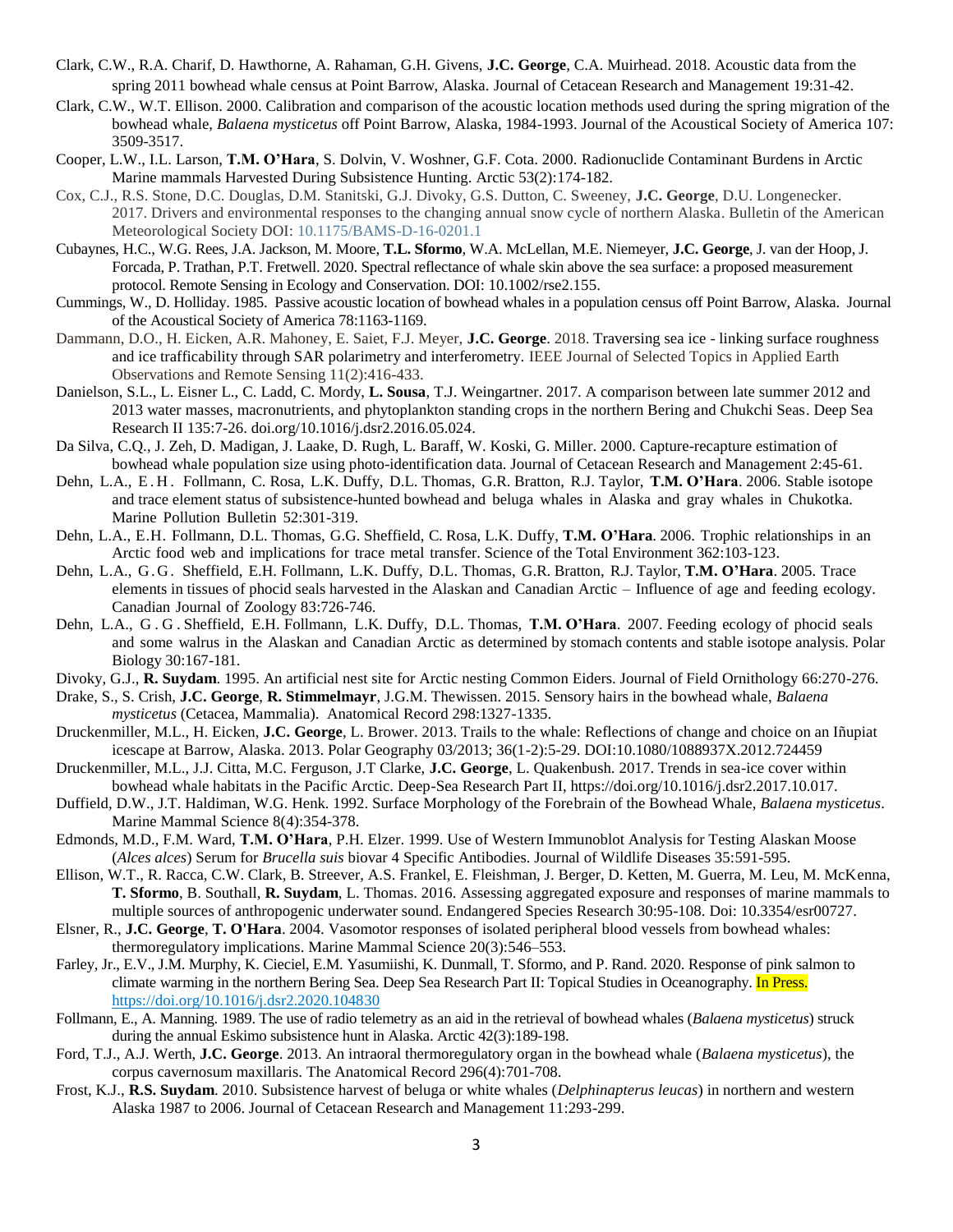- **George, J.C.**, B. Tudor, G.H. Givens, J. Mocklin, L. Vate Brattstorm. 2019. Entanglement-scar acquisition rates and scar frequency for Bering-Chukchi-Beaufort Seas bowhead whales using aerial photography. Marine Mammal Science, DOI: 10.1111/mms.12597.
- **George, J.C**., C. Clark, G.M. Carroll, W.T. Ellison. 1989. Observations on the Ice-Breaking and Ice Navigation Behavior of Migrating Bowhead Whales (*Balaena mysticetus*) Near Point Barrow, Alaska, Spring 1985. Arctic 42(1):24-30.
- **George, J.C.**, E. Follmann, J. Zeh, M. Sousa, R. Tarpley, **R. Suydam**, L. Horstmann-Dehn. 2011. A new way to estimate the age of bowhead whales (*Balaena mysticetus*) using ovarian corpora counts. Canadian Journal of Zoology 89:840-852
- **George, J.C.**, G. Sheffield, D.J. Reed, B. Tudor, **R. Stimmelmayr**, **B.T. Person**, **T. Sformo**, **R. Suydam**. 2017. Frequency of injuries from line entanglements, killer whales, and ship strikes on Bering-Chukchi-Beaufort Seas Bowhead Whales. Arctic 70:37-46.
- **George, J.C.**, **G.M. Carroll**, R.J. Tarpley, **T.F. Albert**, R.L. Yackley. 1987. Report of field activities pertaining to the spring 1986 census of bowhead whales, *Balaena mysticetus*, off Point Barrow, Alaska with observations on the subsistence hunt. Rep. Int. Whal. Commn 37:301-8.
- **George, J.C**., H.P. Huntington, K. Brewster, H. Eicken, D.W. Norton, R. Glenn. 2004. Observations on Shorefast Ice Dynamics in Arctic Alaska and the Responses of the Iñupiat Hunting Community. Arctic 57(4):363– 374.
- **George, J.C.**, J. Bada, J. Zeh, L. Scott, S.E. Brown, **T. O'Hara**, **R. Suydam**. 1999. Age and growth estimates of bowhead whales (*Balaena mysticetus*) via aspartic acid racemization. Canadian Journal of Zoology 77:571-580.
- **George, J.C.**, J. Zeh, **R. Suydam**, C. Clark. 2004. Abundance and population trend (1978-2001) of western Arctic bowhead whales surveyed near Barrow, Alaska. Marine Mammal Science 20:755-773.
- **George, J.C.**, J.R. Bockstoce. 2008. Two historical weapon fragments as an aid to estimating the longevity and movements of bowhead whales. Polar Biology 31:751-4.
- **George, J.C.**, **L.M. Philo**, K. Hazard, D. Withrow, G.M. Carroll, **R. Suydam**. 1994. Frequency of Killer Whale (*Orcinus orca*) attacks and ship collisions based on scarring on Bowhead Whales (*Balaena mysticetus*) of the Bering-Chukchi-Beaufort Seas stock. Arctic 47:247-255.
- **George, J.C.**, M.L. Druckenmiller, K.L. Lairdre, **R. Suydam**, **B. Person**. 2015. Bowhead whale body condition and links to summer sea ice and upwelling in the Beaufort Sea. Progress in Oceanography 136:250-262 [\(doi.org/10.1016/j.pocean.2015.05.001\)](http://dx.doi.org/10.1016/j.pocean.2015.05.001).
- **George, J.C.**, **R. Stimmelmayr**, **R. Suydam**, S. Usip, G. Givens, **T. Sformo**, J. G. M. Thewissen. 2016. Severe bone loss as part of the life history strategy of bowhead whales. PLoS ONE 11(6):e0156753.
- **George, J.C.**, **R. Suydam**. 1998. Observations of Killer whale (*Orcinus orca*) predation in the northeastern Chukchi and western Beaufort seas. Marine Mammal Science 14:330-332.
- Gerlach, C., **J.C. George**, **R. Suydam**. 1993. Bowhead Whale (*Balaena mysticetus*) length estimations based on scapula measurements. Arctic 46:55-59.
- Givens, G. 1999. Strike limit algorithm optimization: a realistic example, Journal of Cetacean Research and Management 1:75-83.
- Givens, G. 1999. Multicriterion decision merging: competitive development of an aboriginal whaling management procedure, Journal of the American Statistical Association 94:1003-1014.
- Givens, G.H., A. Raftery. 1996. Local adaptive importance sampling for multivariate densities with strong nonlinear relationships. Journal of the American Statistical Association 91(433):132-141.
- Givens, G.H., I. Ozaksoy. 2007. Population structure and covariate analysis based on pairwise microsatellite allele matching frequencies. Statistical Applications in Genetics and Molecular Biology 6(1):31.
- Givens, G.H., J. A. Hoeting, L. Beri. 2009. Factors that influence aerial line transect detection of Bering-Chukchi-Beaufort Seas bowhead whales. Journal of Cetacean Research and Management 11:9-16.
- Givens, G.H., M.C. Ferguson, J.T. Clarke, A. Willoughby, A. Brower, and **R. Suydam**. *In press*. Abundance of the eastern Chukchi Sea stock of beluga whales, 2012-2017. Arctic.
- Givens, G.H., R.M. Huebinger, J.C. Patton, L.D. Postma, M. Lindsay, **R.S. Suydam**, **J.C. George**, C.W. Matson, J.W. Bickham. 2010. Population genetics of bowhead whales (*Balaena mysticetus*): regional differentiation but no structure within the western Arctic. Arctic 63:1-12.
- Givens, G.H., S. L. Edmondson, **J. C. George**, B. Tudor, R.A. DeLong, **R. Suydam**. 2014. Weighted likelihood recapture estimation of detection probabilities from an ice-based survey of bowhead whales. Environmetrics DOI:10.1002/env.2293.
- Givens, G.H., S.L. Edmondson, **J.C. George**, B. Tudor, R.A. DeLong, and **R. Suydam**. 2015. Horvitz-Thompson whale abundance estimation adjusting for uncertain recapture, temporal availability variation, and intermittent effort. Environmetrics DOI: 10.1002/env.2379.
- Givens, G.H., S.L. Edmondson, **J.C. George**, **R. Suydam**, R.A. Charif, A. Rahaman, D. Hawthorne, B. Tudor, R.A. DeLong, C.W. Clark. 2016. Horvitz-Thompson Whale Abundance Estimation Adjusting for Uncertain Recapture, Temporal Availability Variation and Intermittent Effort. Environmetrics 27:134-146, DOI:10.1002/env.2379
- Goertz, C.E.C., L. Polasek, K. Burek, **R. Suydam**, **T. Sformo**. 2016. Demography and pathology of a pacific walrus (*Odobenus rosmarus divergens*) mass-mortality event at Icy Cape, Alaska, September 2009. Polar Biology 40:989-996. DOI:10.1007/s00300-016-2023-x.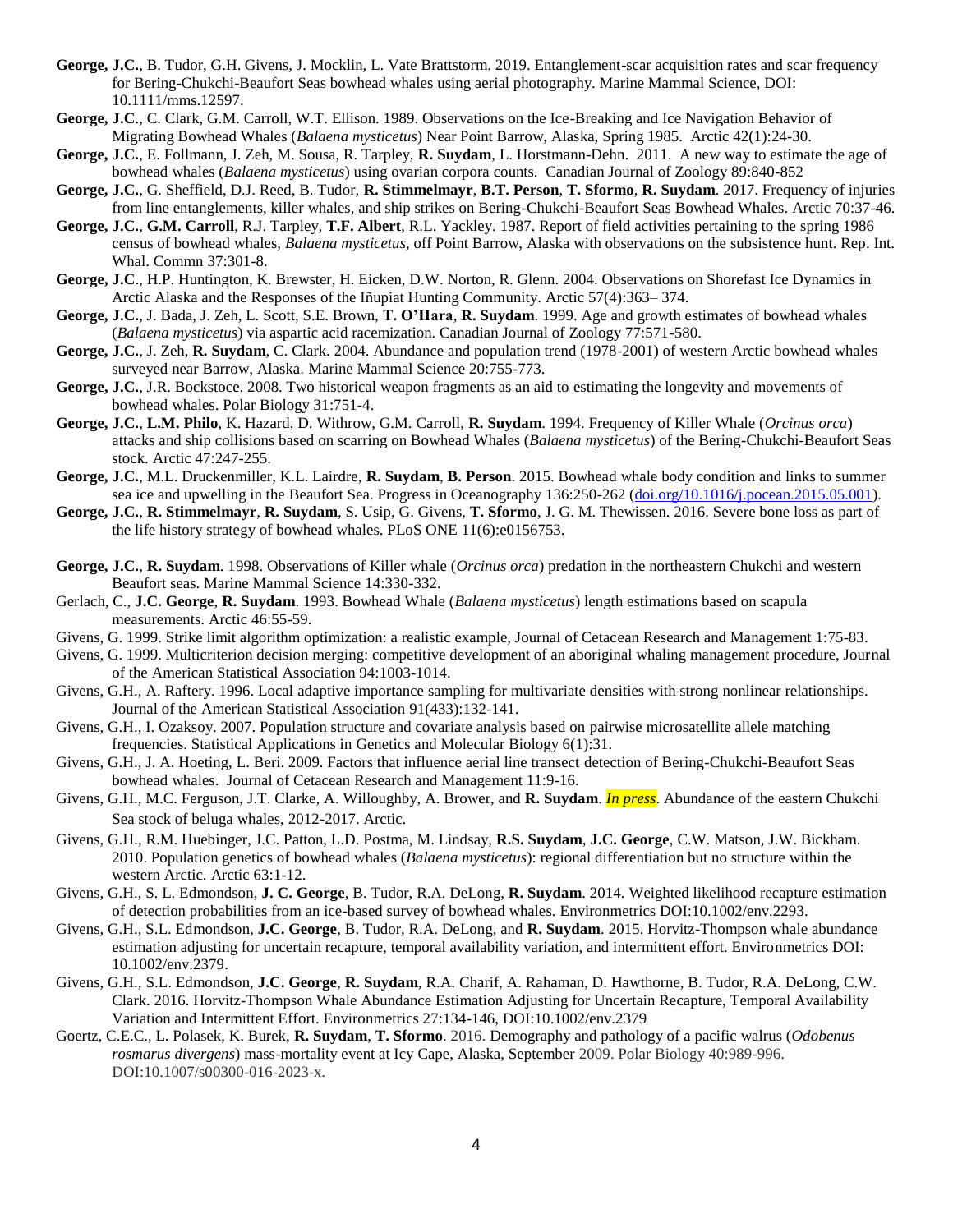- Gryba, R.D., F.K. Wiese, B.P. Kelly, **A.L. Von Duyke**, R.S. Pickart, D.A. Stockwell. 2019. Inferring foraging locations and water masses preferred by spotted seals *Phoca largha* and bearded seals *Erignathus barbatus*. Marine Ecology Progress Series 631:209-224. [https://doi.org/10.3354/meps13145.](https://doi.org/10.3354/meps13145)
- Haldiman, J.T., W.G. Henk, R.W. Henry, **T.F. Albert**, Y.Z. Abdelbaki, D.W. Duffield. 1984. Microanatomy of the Major Airway Mucosa of the Bowhead Whale, *Balaena mysticetus*. The Anatomical Record 209:219-230.
- Haldiman, J.T., W.G. Henk, R.W. Henry, **T.F. Albert**, Y.Z. Abdelbaki, D.W. Duffield. 1985. Epidermal and Papillary Dermal Characteristics of the Bowhead Whale (*Balaena mysticetus*). The Anatomical Record 211:391-402.
- Haldiman, J. T., R. J. Tarpley. 1993. Anatomy & Physiology. In Burns, J. J., J.J. Montague, and C.J. Cowles, *The Bowhead Whale*. Special Publication No. 2: The Society for Marine Mammalogy.
- Harms, C.A. 1993. Composition of Prepartum Mammary Secretions of Two Bowhead Whales (*Balaena mysticetus*). Journal of Wildlife Diseases 29(1): 94-97.
- Hauser, D.D.W., K.L. Laidre, H.L. Stern, S.E. Moore, **R.S. Suydam**, P.R. Richard. 2016. Decadal shifts in autumn migration timing by Pacific Arctic beluga whales are related to delayed annual sea ice formation. Global Change Biology, 23: 2206-2217. doi:10.1111/gcb.13564.
- Hauser, D.D.W., K.L. Laidre, H.L. Stern, S.E. Moore, **R.S. Suydam**, P.R. Richard. 2017. Habitat selection by two beluga whale populations in the Chukchi and Beaufort seas. PLoS ONE 12(2):30172755. doi:10.1371/journal.pone.0172755.
- Hauser D.D.W., K.L. Laidre, H.L. Stern, **R.S. Suydam**, P.R. Richard. 2018. Indirect effects of sea ice loss on summer-fall habitat and behaviour for sympatric populations of an Arctic marine predator. Diversity and Distributions 00:1–9. <https://doi.org/10.1111/ddi.12722>
- Hauser, D.D.W., K.L. Laidre, **R.S. Suydam**, P.R. Richard. 2014. Population-specific space use and migration timing in Pacific Arctic beluga whales (*Delphinapterus leucas*). Polar Biology DOI 10.1007/s00300-014-1510-1.
- Hauser, D.D.W., K.L. Laidre, S.L. Parker-Stetter, J.K. Horne, **R.S. Suydam**, P.R. Richard. 2015. Regional diving behavior of Pacific Arctic beluga whales (*Delphinapterus leucas*) and associations with Arctic cod (*Boreogadus saida*). Marine Ecology Progress Series 541:245-264.
- Harwood, L.A., T.G. Smith, **J.C. George**, S.J. Sandstrom, W. Walkusz, G.J. Divoky. 2015. Change in the Beaufort Sea ecosystem: Diverging trends in body condition and/or production in five marine vertebrate species. Progress in Oceanography 05/2015; 61. DOI:10.1016/j.pocean.2015.05.003
- Heckmann R.A., L.A. Jensen, R.G. Warnock, B. Coleman. 1987. Parasites of the bowhead whale, *Balaena mysticetus*. Great Basin Naturalist 47(3):355-72.
- Heidel, J.R., **L.M. Philo**, **T.F. Albert**, C.B. Andreasen, B.U. Stang. 1996. Serum Chemistry of Bowhead Whales (*Balaena mysticetus*). Journal of Wildlife Diseases 32(1):75-79.
- Heidel, J.R., **T.F. Albert**.1994. Intestinal Volvulus in a Bowhead Whale, *Balaena mysticetus*. Journal of Wildlife Diseases 30(1):126- 128.
- Henk, W.G., D.C. Mullan.1996. Common Epidermal Lesions of the Bowhead Whale, *Balaena mysticetus*. Canning Microscopy 10(3):905-916.
- Henk, W.G., J.T. Haldiman. 1990. Microanatomy of the Lung of the Bowhead Whale, *Balaena mysticetus*. The Anatomical Record 226:187-197.
- Henk, W.G., Y.Z. Abdelbaki, J.T. Haldiman, **T.F. Albert**. 1986. Microanatomy of the Renicule of *Balaena mysticetus*. The Anatomical Record 214:118-129.
- Henry, R.W., J.T. Haldiman, **T.F. Albert**, W.G. Henk, Y.Z. Abdelbaki, D.W. Duffield. 1983. Gross Anatomy of the Respiratory System of the Bowhead Whale, *Balaena mysticetus*. The Anatomical Record 207:435-449.
- Hess, W. 1995. Uiniq The Open Lead, winter 1994-95 issue, Vol. 8, pp. 95. Copies available from Department of Wildlife Management, North Slope Borough, Box 69, Barrow, AK 99723. (Special issue devoted to September 1994 visit to Chukotka by North Slope Borough personnel.)
- Hoekstra, P. F., B.M. Braune, **T.M. O'Hara**, B. Elkin, K.R. Solomon, D.C.G. Muir. 2003. Organochlorine contaminant and stable isotope profiles in arctic fox (*Alopex lagopus* ) from the Alaskan and Canadian Arctic. Environmental Pollution 122(3):423-433.
- Hoekstra P.F., C.S. Wong, **T.M. O'Hara**, K.R. Solomon, S.A. Mabury, D.C. Muir. 2002. Enantiomer-specific accumulation of PCB atropisomers in the bowhead whale (*Balaena mysticetus*). Environmental Science Technology 36:1419-25.
- Hoekstra, P.F., L.A. Dehn, **J.C. George**, K.R. Solomon, D.C.G. Muir, **T. M. O'Hara**. 2002. Trophic ecology of bowhead whales (*Balaena mysticetus*) compared to other arctic marine biota as interpreted from C, N, and S isotope signatures. Canadian Journal of Zoology 80:223-231.
- Hoekstra P.F., R.J. Letcher, **T.M. O'Hara**, S.M. Backus, K.R. Solomon. 2003. Hydoxylated and Methlsusfone-Containing Metabolites of Polychlorinated Biphenyls in the Plasma and Blubber of Bowhead Whales (*Balaena mysticetus)*. Environmental Toxicology and Chemistry 22(11):2650-2658.
- Hoekstra, P.F., **T.M. O'Hara**, A.T. Fisk, K. Borga, K.R. Solomon, D.C.G. Muir. 2003. Trophic transfer of persistent organochlorine contaminants (OCs) within an Arctic marine food web from the southern Beaufort-Chukchi Seas. Environmental Pollution 124:509-522.
- Hoekstra, P.F., **T.M. O'Hara**, C. Teixeira, S. Backus, A.T. Fisk, D.C.G. Muir. 2002. Spatial trends and bioaccumulation of organochlorine pollutants in marine zooplankton from the Alaskan and Canadian Arctic. Environmental Toxicology and Chemistry 21(3): 575- 583.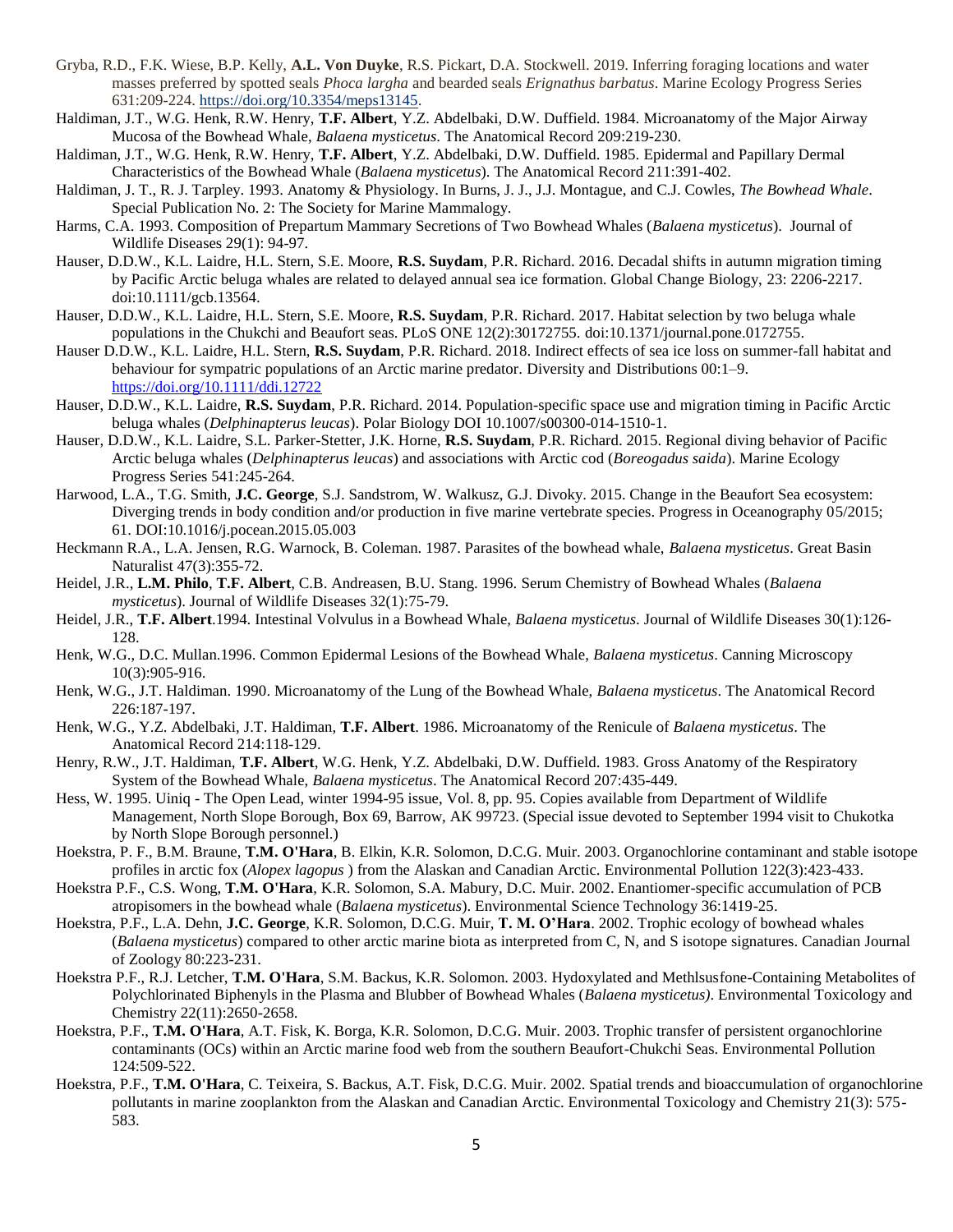- Hoekstra, P. F., **T.M. O'Hara**, H. Karlsson, K.R. Solomon, D.C.G. Muir. 2003. Enantiomer-specific biomagnification of alphahexachlorocyclohexane and selected chiral chlordane-related compounds within an arctic marine food web. Environmental Toxicology and Chemistry 22(10):2482-2491.
- Hoekstra, P.F., **T.M. O'Hara**, S. Pallent, K.R. Solomon, K.R., D.C.G. Muir. 2002. Bioaccumulation of organochlorine contaminants in bowhead whales (*Balaena mysticetus*) from Barrow, Alaska. Archives of Environmental Contamination and Toxicology 42 (4): 497-507.
- Hoekstra, P.F., **T.M. O'Hara**, S.M. Backus, **C. Hanns**, D.C.G. Muir. 2005. Concentrations of persistent organochlorine contaminants in bowhead whale tissues and other biota from northern Alaska: Implications for human exposure from a subsistence diet. Environmental Research 98:329-340.
- Holt, D.W., **C. Hanns**, **T. O'Hara**, K. Burek, **R. Frantz**. 2005. New Distribution Records of *Echinococcus multilocularis* in the Brown Lemming from Barrow, Alaska USA. Journal of Wildlife Diseases 41(1):257-259.
- Horstmann-Dehn, L., E.H. Follmann, **C. Rosa**, G, Zelensky, **C. George**. 2012. Stable carbon and nitrogen isotope ratios in muscle and epidermis of arctic whales. Marine Mammal Science 28:E173-190.
- Hrams, C.A. 1993. Composition of prepartum mammary secretions of two bowhead whales (*Balaena mysticetus* L.). Journal of Wildlife Diseases 29(1):94-7.
- Huebinger,R.M., J.C. Patton, **J.C. George**, **R. Suydam**, E.E. Louis Jr., J.W. Bickham. 2008. Characterization of twenty-five microsatellite loci in bowhead whales (*Balaena mysticetus*). Molecular Ecology Resources 8:612-615.
- Hughes-Hanks, J.M., L.G. Rickard, C. Panuska, J.R. Saucier, **T.M. O'Hara**, L. Dehn, R.M. Rolland. 2005. Prevalence of *Cryptosporidium* spp. and *Giardia* spp. in five marine mammal species. Journal of Parasitology 91: 1225-1228.
- Hunt, K.E., **R. Stimmelmayr**, **C. George**, **C. Hanns**, **R. Suydam**, **H. Brower, Jr**., R.M. Rolland. 2014. Baleen hormones: a novel tool for retrospective assessment of stress and reproduction in bowhead whales (*Balaena mysticetus*). Conservation Physiology DOI 10.1093/comphys/cou030.
- Huntington, H. P. 1992. The Alaska Eskimo Whaling Commission and other cooperative marine mammal management organizations in Alaska. Polar Record 28(165):119-126.
- Huntington, H. P., P.K. Brown-Schwalenberg, K.J. Frost, M.E. Fernandez-Gimenez, D.W. Norton, D.H. Rosenberg. 2002. Observations on the workshop as a means of improving communication between holders of traditional and scientific knowledge. Environmental Management 30(6):778-792.
- Huntington, H.P., **R.S. Suydam**, D.H. Rosenberg. 2004. Traditional knowledge and satellite tracking as complementary approaches to ecological understanding. Environmental Conservation 31:177-180.
- Johnson, H.D., K.M Stafford, **J.C. George**, W.G. Ambrose Jr., C.W Clark. 2014. Song sharing and diversity in the Bering-Chukchi-Beaufort population of bowhead whales (*Balaena mysticetus*), Spring 2011. 2014. Marine Mammal Science (31): 902-922.
- Johnson, M., K. Bagne, **R. Suydam**, M. Wesselmann. 1994. Breeding bird census: wet coastal plain tundra III. Journal of Field Ornithology 65(supplement):116.
- Johnson, M., S.A. MacLean, **R. Suydam**, M. Wesselmann. 1995. Breeding bird census: wet coastal plain tundra III. Journal of Field Ornithology 66(supplement):107-108.
- Jones, J., H. Eicken, A. Mahoney, M.V. Rohith, C. Kambhamettu, Y. Fukamachi, K.Il Ohshima, **J.C. George**. 2016. Landfast sea ice breakouts: Stabilizing ice features, oceanic and atmospheric forcing at Barrow, Alaska. Continental Shelf Research 126:50- 63.
- Jorde, P.E., T. Schweder, J.W. Bickham, G.H. Givens, **R. Suydam**, D. Hunter, N.C. Stenseth. 2007. Detecting genetic structure in migrating bowhead whales off the coast of Barrow, Alaska. Molecular Ecology 16:1993-2004.
- Jorde, P.E., T. Schweder, J.W. Bickham, G.H. Givens, **R. Suydam**, N.C. Stenseth. 2006. Detecting temporal genetic structuring of migrating bowhead whales off the coast of Barrow, Alaska. Molecular Ecology 16:1993-2004.
- Keane, M., J. Semeiks, A.E. Webb, Y.I. Li, V. Quesada, T. Craig, L.B. Madsen, S. van Dam, D. Brawand, P.I. Marques, P. Michalak, L. Kang, J. Bhak, H-S. Yim, N.V. Grishin, N.H. Nielsen, M.P. Heide-Jørgensen, E.M. Oziolor, C.W. Matson, G.M. Church, G.W. Stuart, J.C. Patton, **J.C. George**, **R. Suydam**, K. Larsen, C. López-Otín, M.J. O'Connell, J.W. Bickham, B. Thomsen, J.P. de Magalhães. 2015. Insights into the evolution of longevity of the bowhead whale genome. Cell Reports 10:112-122 [\(http://dx.doi.org/10.1016/j.celrep.2014.12.008\)](http://dx.doi.org/10.1016/j.celrep.2014.12.008).
- Kellar, N.M., J. Keliher, M.L. Trego, K.N. Catelani, **C. Hanns**, **J.C. George**, **C. Rosa**. 2013. Variation of bowhead whale progesterone concentrations across demographic groups and sample matrices. Endangered Species Research 22(1-1):61-72, DOI:10.3354/esr00537
- Kenny, D.E., **T.M. O'Hara**, T.C. Chen, Z. Lu, X. Tian, M.F. Holick. 2004. Vitamin D content in Alaskan Arctic zooplankton, fishes, and marine mammals. Zoo Biology 23(1):33-43
- Kim, S., J. G. M. Thewissen, M. M. Churchill, **R. S. Suydam**, D. R. Ketten, M. T. Clementz. 2014. Unique biochemical and mineral composition of whale ear bones. Physiological and Biochemical Zoology, 87:576-584.
- Kishida, T., J.G.M. Thewissen, S. Usip, **R.S. Suydam**, **J.C. George**. 2015. Organization and distribution of glomeruli in the bowhead whale olfactory bulb. PeerJ 3:e897 DOI 10.7717/peerj.897.
- Koski, W.R., **J.C. George**, G. Sheffield, M.S. Galginaitis. 2005. Subsistence harvests of bowhead whales (*Balaena mysticetus*) at Kaktovik, Alaska, 1973-2000. Journal of Cetacean Research and Management 7(1):33-37.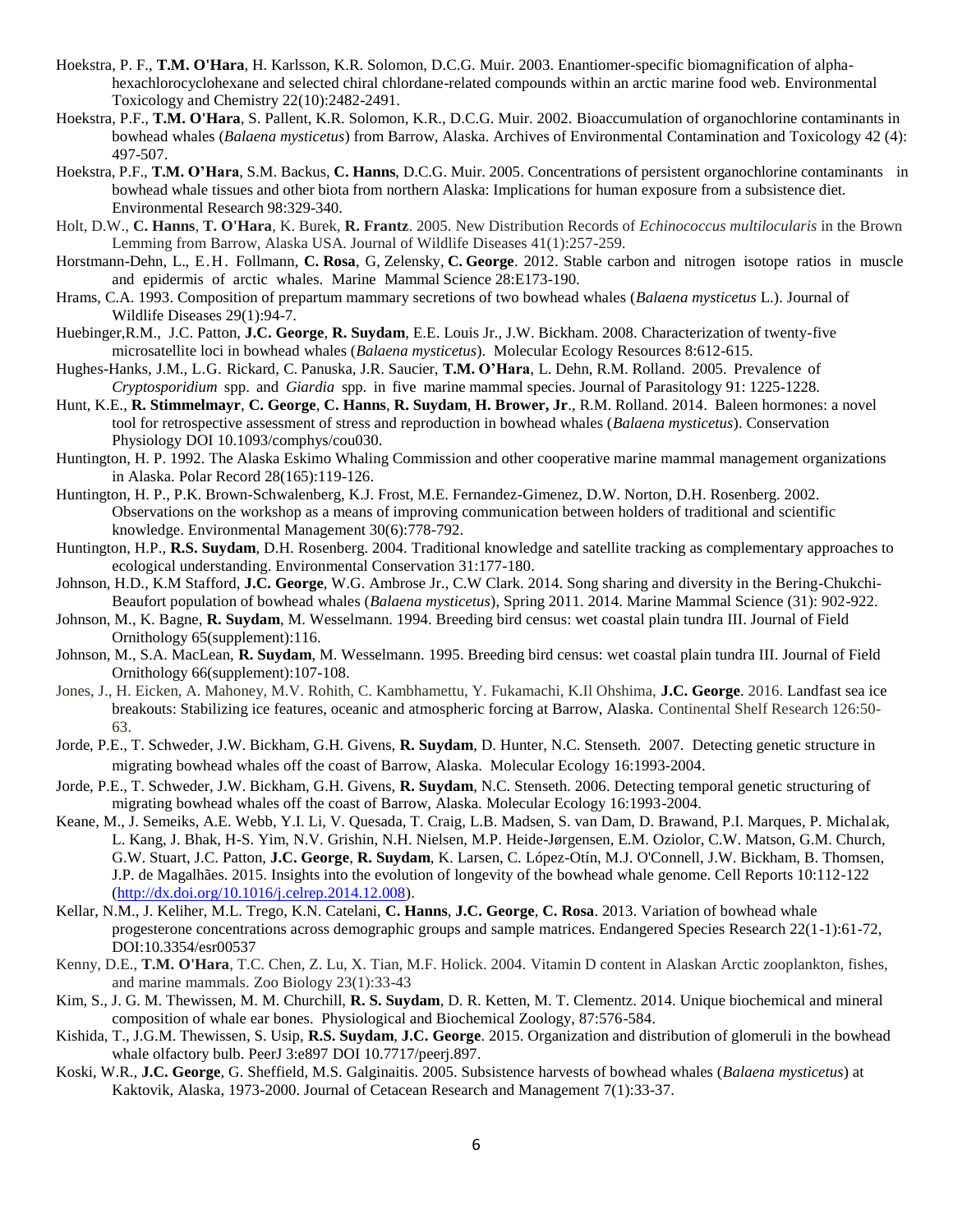- Koski, W., J. Mocklin, A. Davis, J. Zeh, D. Rugh, **J.C. George**, **R. Suydam**. 2010. Abundance of Bering-Chukchi-Beaufort bowhead whales (*Balaena mysticetus*) in 2004 estimated from photo-identification data. Journal of Cetacean Research and Management 11:89-99.
- Krahn, M.M., D.G. Burrows, J.E. Stein, P.R. Becker, M.M. Schantz, D.C.G. Muir, **T.M. O'Hara**, T. Rowles. 1999. White Whales (*Delphinapterus leucas*) from three Alaskan stocks: Concentrations and patterns of persistent organochlorine contaminants in blubber. Journal of Cetacean Research and Management 1(3): 239-249.
- Krogman, B., D. Rugh, R. Sonntag, J. Zeh, D. Ko. 1989. Ice-based census of bowhead whales migrating past Point Barrow, Alaska, 1978-1983. Marine Mammal Science 5(2):116-138.
- Krone, C.A., P.A. Robisch, K.L. Tilbury, J.E. Stein, E.A. Mackey, P.T. Becker, **T.M. O'Hara**, **L.M. Philo**. 1999. Elements in Liver Tissues of Bowhead Whales (*Balaena mysticetus*). Marine Mammal Science 15(1):123-142.
- Kucklick, J.R., M.M. Krahn, P.R. Becker, B.J. Porter, M.M. Schantz, G.S. York, **T.M. O'Hara**, S.A. Wise. 2006. Persistent organic pollutants in Alaskan ringed seal (*Phoca hispida*) and walrus (*Odobenus rosmarus*) blubber. Journal of Environmental Monitoring 8:848–854
- Kucklick, J. R., W.D.J. Struntz, P.R. Becker, G.W. York, **T.M. O'Hara**, J.E. Bohonowych. 2002. Persistent organochlorine pollutants in ringed seals and polar bears collected from northern Alaska. The Science of the Total Environment 287(1-2):45-59.
- Leduc, R.G., A.E. Dizon, A.M. Burdin, S.A. Blokhin, **J.C. George**, R.L. Brownell, Jr. 2005. Genetic analyses (mtDNA and microsatellites) of Okhotsk and Bering/Chukchi/Beaufort Seas populations of bowhead whales. Journal of Cetacean Research and Management 7(2):107–111.
- Lefebvre, K., L. Quakenbush, E. Frame, K.B. Huntington, G. Sheffield, **R. Stimmelmayr**, A. Bryan, P. Kendrick, H.Ziel, T. Goldstein, J.A. Snyder, T. Gelatt, F. Gulland, B. Dickerson, V. Gil. 2016. Prevalence of algal toxins in Alaskan marine mammals foraging in a changing arctic and subarctic environment. Harmful Algae 55:13–24.
- Lockyer, C., A. Hohn, D.W. Doidge, M.P. Heide-Jørgensen, **R. Suydam**. 2007. Age determination in belugas (*Delphinapterus leucas*): a quest for validation of dentinal layering. Aquatic Mammals 33:293-304.
- Logerwell, E., K. Rand, S. Danielson, **L. Sousa**. 2018. Environmental drivers of benthic fish distribution in and around Barrow Canyon in the northeastern Chukchi Sea and western Beaufort Sea. Deep-Sea Research Part II 152:170-181.
- Logerwell, E., M. Busby, C. Carothers, S. Cotton, J. Duffy-Anderson, E. Farley, P. Goddard, R. Heintz, B. Holladay, J. Horne, S. Johnson, B. Lauth, L. Moulton, D. Neff, B. Norcross, S. Parker-Stetter, J. Seigle, **T. Sformo**. 2015. Fish communities across a spectrum of habitats in the western Beaufort Sea and Chukchi Sea. Progress in Oceanography 136:115-132.
- Lowry, L.F., G. Sheffield, **J. C. George**. 2004. Bowhead whale feeding in the Alaskan Beaufort Sea, based on stomach content analysis. Journal of Cetacean Research and Management 6(3):215-223.
- Lowry, L.F., K.J. Frost, R. Davis, **R.S. Suydam**, D.P. DeMaster. 1998. Movements of satellite tagged Spotted Seals (*Phoca largha*) in the Bering and Chukchi seas, 1991-1994. Polar Biology 19:221-230.
- Lowry, L.F., J.J. Citta, G. O'Corry-Crowe, L.T. Quakenbush, K.J. Frost, **R. Suydam**, and R.C. Hobbs. *In press*. Distribution, abundance, harvest and status of western Alaska beluga whale, *Delphinapterus leucas*, stocks. Marine Fishery Review.
- Lowry, L.F., M.C.S. Kingsley, D.D.W. Hauser, J. Clarke, **R. Suydam**. 2017. Aerial survey estimates of abundance of the eastern Chukchi Sea stock of beluga whales (*Delphinapterus leucas*) in 2012. Arctic 70:273-286 https://doi.org/10.14430/arctic4667.
- Lowry, L.F., V.N. Burkanov, K.J. Frost, M.A. Simpkins, R. Davis, D.P. DeMaster, **R. Suydam**, A. Springer. 2000. Habitat use and habitat selection by spotted seals (*Phoca largha*) in the Bering Sea. Canadian Journal of Zoology 78:1959-1971.
- Lubetkin, S.C., J.E. Zeh, **J.C. George**. 2012. Statistical modeling of baleen and body length at age in bowhead whales (*Balaena mysticetus*). Canadian Journal of Zoology 90(8):915-931. DOI:10.1139/z2012-057
- Lubetkin, S.C*.,* J.E. Zeh, **C. Rosa**, **J.C. George**. 2008. [Age estimation for young bowhead whales \(](http://www.north-slope.org/assets/images/uploads/lubetkin%20et%20al%202008%20can%20j%20zoo.pdf)*Balaena mysticetus*) using annual [baleen growth increments.](http://www.north-slope.org/assets/images/uploads/lubetkin%20et%20al%202008%20can%20j%20zoo.pdf) Canadian Journal of Zoology 86:525-538.
- Mackey E.A., P.R. Becker, R. Demiralp, R.R. Greenberg, B.J. Koster, S.A. Wise. 1996. Bioaccumulation of vanadium and other trace metals in livers of Alaskan cetaceans and pinnipeds. Archives of Environmental Contamination and Toxicology 30:503-12.
- MacLean, S.A., M. Johnson, M. Wesselmann, **R. Suydam**. 1995. Breeding bird census: wet coastal plain tundra IV. Journal of Field Ornithology 66(supplement):108.
- McGuire, R., **R. Suydam**, L. Quakenbush, and A.N. Powell. 2019. Population trends of king and common eiders from spring migration counts at Point Barrow, Alaska between 1994 and 2016. Polar Biology. [https://doi.org/10.1007/s00300-019-](https://doi.org/10.1007/s00300-019-02581-6) [02581-6](https://doi.org/10.1007/s00300-019-02581-6)
- Melnikov, V.V., D.I. Litovka, I.A. Zagrebin, G.M. Zelensky, L.I. Ainana. 2004. Shore-based counts of bowhead whales along the Chukotka Peninsula in May and June 1999-2001. Arctic 57(3):290-298.
- Migaki, G., **T.F. Albert**. 1980. Sarcosporidiosis Sarcocystis in the ringed seal near Barrow, Alaska. Journal of the American Veterinary Medical Association 177(9):917-918.
- Migaki, G., **T.F. Albert**. 1982. Lipoma of the liver in a bowhead whale, *Balaena mysticetus*. Veterinary Pathology 19(3):329-331.
- Migaki G., R.A. Heckmann, **T.F. Albert**. 1982. Gastric nodules caused by "Anisakis type" larvae in the bowhead whale (*Balaena mysticetus*). Journal of Wildlife Diseases 18(3):353-7.
- Miller, C.A., Holm, H.C., Horstmann, L., **George, J.C.,** Fredricks, H.F., Van Mooy, B.A.S., Apprill, A. 2020. Coordinated transformation of the gut microbiome and lipidome of bowhead whales provides novel insights into digestion. ISME Journal, 14:688–701.<https://doi.org/10.1038/s41396-019-0549-y>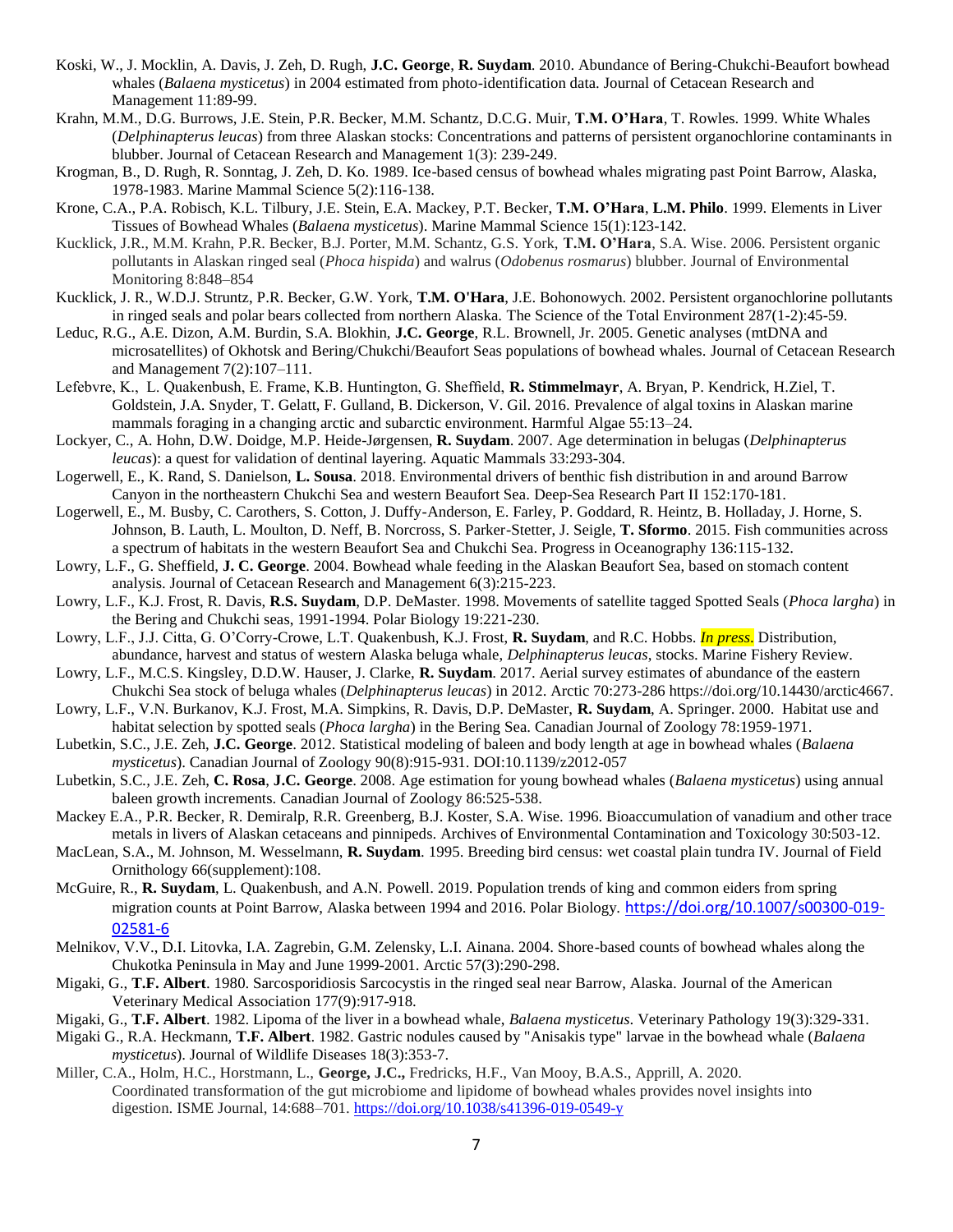- Miller D.L., G.D. Bossart, M. Nadji, R. Tarpley, B. Roberts, **T.M. O'Hara**. 2002. A note on the possibility of identifying Leydig and Sertoli cells by immunohistochemisty in bowhead wales (*Baelaena mysticetus)*. Journal of Cetacean Research and Management 4(2):149-53.
- Mitchell E., R.R. Reeves. 1980. The Alaska bowhead problem: A commentary. Arctic 33(4):686-723.
- Moore, S.E., **J.C. George**, G. Sheffield, **J. Bacon**, C.J. Ashjian. 2010. Bowhead whale distribution and feeding near Barrow, Alaska, in late summer 2005-06. Arctic 63(2):195-205.
- Moore, S.E., **J.C. George**, K.O. Coyle, T. Weingartner. 1995. Bowhead whales along the Chukotka Coast in Autumn. Arctic 48(2):155-160.
- Moore, S.E., R.R. Reeves, B.L. Southall, T.J. Ragen, **R.S. Suydam**, C.W. Clark. 2012. A new framework for assessing the effects of anthropogenic sound on marine mammals in a rapidly changing Arctic. BioScience 62:289-295.
- Moran, M. M., **C. George**, J. G. M. Thewissen. 2010. Development of the sacrum in land mammals and cetaceans. Integrative and Comparative Biology 50: E269.
- Moran, M. M., J. G. M. Thewissen. 2011. Intervertebral disc ontogeny in land mammals and cetaceans. Integrative and Comparative Biology 51:E229.
- Moran, M.M., S. Bajpai, **J.C. George**, **R. Suydam**, S. Usip, J.G.M. Thewissen. 2014. Intervertebral and epiphyseal fusion in the postnatal ontogeny of cetaceans and terrestrial mammals. Journal of Mammalian Evolution DOI 10.1007/s1091-014-9256-7.
- Morin, P.A., F.I. Archer, V.L. Pease, B.L. Hancock-Hanser, K.M. Robertson, R.M. Huebinger, K.K. Martien, J.W. Bickham, **J.C. George**, L.D Postma, B.L. Taylor. 2012. Empirical comparison of single nucleotide polymorphisms and microsatellites for population and demographic analyses of bowhead whales. Endangered Species Research 19:129-147, DOI:10.3354/esr00459
- Morin, P.A., V.L. Pease, B.L. Hancock, K.M. Robertson, C.W. Antolik. 2010. Characterization of 42 single nucleotide polymorphism (SNP) markers for the bowhead whale (*Balaena mysticetus*) for use in discriminating populations. Marine Mammal Science 26(3):716-732.
- Noongwook, G., The Native Village of Savoonga, The Native Village of Gambell, H.P. Huntington, **J.C. George**. 2007. Traditional knowledge of the bowhead whale (*Balaena mysticetus*) around St. Lawrence Island, Alaska. Arctic 60(1): 47-54.
- Noren, S.R., **R. Suydam**. 2016. Navigating under sea-ice promotes rapid maturation of diving physiology and performance in beluga whales. Journal of Experimental Biology 219:2828-2836. Doi:10.1242/jeb.143644.
- O'Corry-Crowe, G., A. Mahoney, **R. Suydam**, L. Quakenbush, A. Whiting, L. Lowry, L. Harwood. 2016. Genetic profiling links changing sea ice to shifting beluga whale migration patterns. Biology Letters 12:20160404. http://dx.doi.org/10.1098/rsbl.2016.0404.
- O'Corry-Crowe, G.M., **R.S. Suydam**, A. Rosenberg, K.J. Frost, A.E. Dizon. 1997. Phylogeography, population structure, and dispersal patterns of the beluga whale, *Delphinapterus leucas*, in the western Nearctic revealed by mitochondrial DNA. Molecular Ecology 6:955-970.
- O'Corry-Crowe, G.M., **R. Suydam**, L. Quakenbush, B. Potgieter, L. Harwood, D. Litovka, T. Ferrer, J. Citta, V. Burkanov, K. Frost, B. Mahoney. 2018. Migratory culture, population structure and stock identity in North Pacific beluga whales (*Delphinapterus leucas*). PLoS ONE 13(3):e0194201. <https://doi.org/10.1371/journal.pone.0194201>
- O'Corry-Crowe, G.M., **R. Suydam**, L. Quakenbush, T.G. Smith, C. Lydersen, K.M. Kovacs, J. Orr, L. Harwood, D. Litovka, T. Ferrer. 2020. Group structure and kinship in beluga whale societies. Scientific Reports 20:11462. https://doi.org/10.1038/s41598-020-67314-w.
- **O'Hara, T. M**., **C. Hanns**, G. Bratton, R. Taylor, V.M. Woshner. 2006. Essential and non-essential elements in eight tissue types from subsistence hunted bowhead whale: Nutritional and toxicological assessment. International Journal of Circumpolar Health 65(3):228-242.
- **O'Hara, T.M.**, **C. Hanns**, V.M. Woshner, J. Zeh, G. Bratton, R. Taylor. 2008. Essential and non-essential elements of the subsistence hunted bowhead whale: Epidermis-based predictions of blubber, kidney, liver and muscle tissue concentrations. Journal of Cetacean Research and Management 10(2):107-117
- **O'Hara, T.M.**, C. House, J.A. House, **R.S. Suydam**, **J.C. George**. 1998. Viral serologic survey of bowhead whales in Alaska. Journal of Wildlife Diseases 34:39-46.
- **O'Hara, T.M.**, D. Dasher, **J.C. George**, V. Woshner. 1999. Radionuclide Levels in Caribou of Northern Alaska in 1995-96. Arctic 52(3):279-288.
- **O'Hara, T.M.**, D. Holcomb, P. Elzer, J. Estepp, Q. Perry, S. Hagius, C. Kirk. 2010. *Brucella* species survey in polar bears (*Ursus maritmus*) of northern Alaska. Journal of Wildlife Diseases 46(3):687-694.
- **O'Hara, T.M**., G. Carroll, P. Barboza, K. Mueller, J. Blake, V. Woshner, C. Willetto. 2001. Mineral and heavy metal status as related to a mortality event and poor recruitment in a moose population in Alaska. Journal of Wildlife Diseases 37(3):509-522.
- **O'Hara, T.M.**, J. Dau, G. Carroll, J. Bevins, R.L. Zarnke. 1998. Evidence of Exposure to Brucella Suis Biovar 4 in Northern Alaska Moose. Alces 34(1):31-40.
- **O'Hara, T.M.**, **J.C. George**, J. Blake, K. Burek, G. Carroll, J. Dau, L. Bennett, C.P. McCoy, P. Gerard, V. Woshner. 2003. Investigation of heavy metals in a large mortality event in caribou of northern Alaska. Arctic 56(2):125-135.
- **O'Hara, T.M.**, **J.C. George**, R.J. Tarpley, K. Burek, **R.S. Suydam**. 2002. Sexual maturation in male bowhead whales (*Balaena mysticetus*) of the Bering Sea stock. Journal of Cetacean Research and Management 4(2):143-148.
- **O'Hara, T.M**., M.M. Krahn, D. Boyd, P.R. Becker, **L.M. Philo**. 1999. Organochlorine Contaminant Levels in Eskimo Harvested Bowhead Whales of Arctic Alaska. Journal of Wildlife Diseases 34(4):741-752.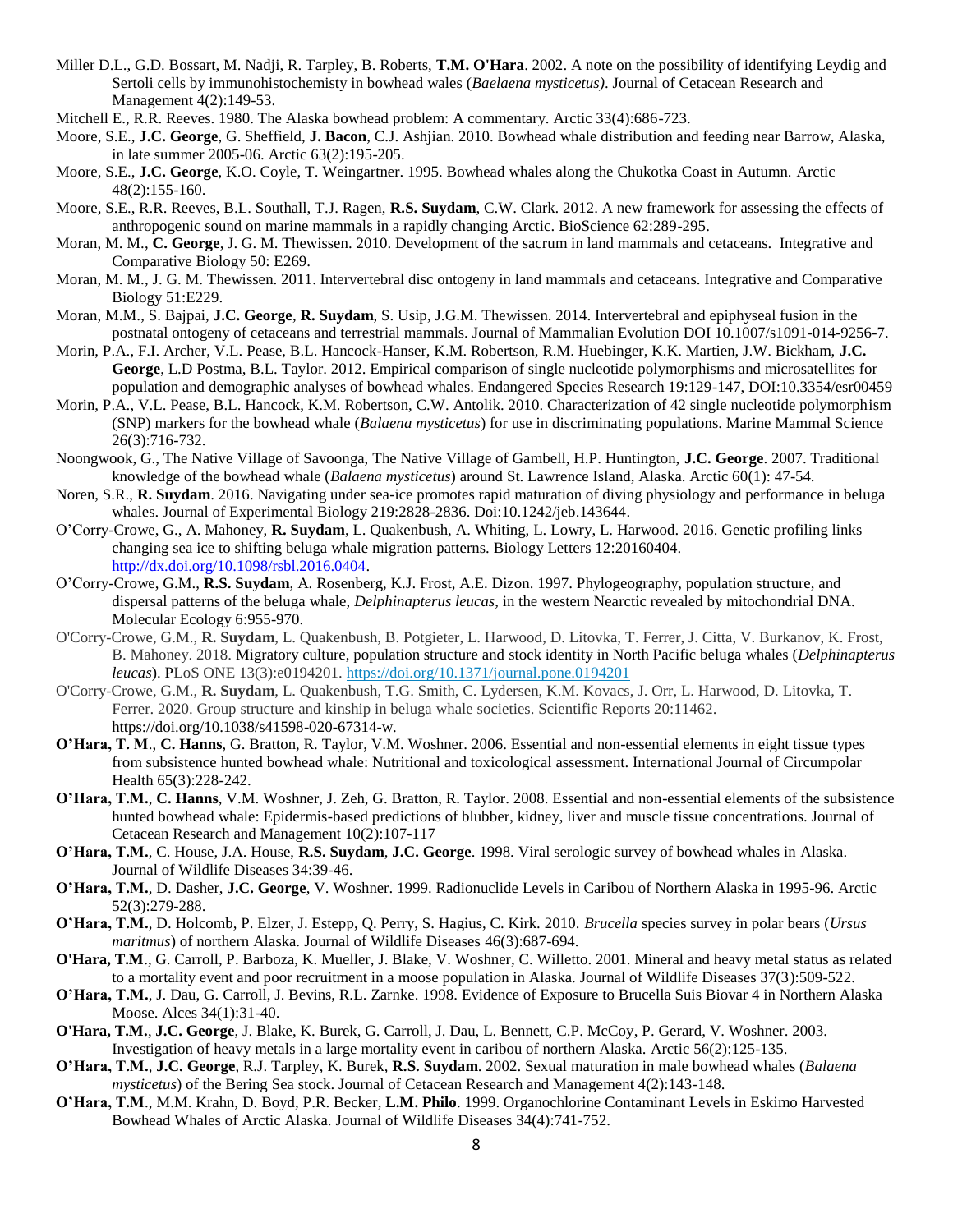- **O'Hara, T.M.**, P. Hoekstra, **C. Hanns**, S. Backus, D. Muir. 2005. Concentrations of selected persistent organochlorine contaminants in store bought foods from northern Alaska: Human exposure implications. International Journal of Circumpolar Health 64(4):3030-313.
- **O'Hara T.M.**, **T.F. Albert**, E.O. Oen, **L.M. Philo**, **J.C. George**, A.L. Ingling. 1999. The role of Eskimo hunters, veterinarians, and other biologists in improving the humane aspects of the subsistence harvest of bowhead whales. Journal of the American Veterinary Medical Association 214(8):1193-1198.
- Olnes, J., J. Crawford, J. Citta, M. Druckenmiller, **A. Von Duyke,** L. Quakenbush. 2020. Movement, diving, and haul-out behaviors of juvenile bearded seals in the Bering, Chukchi and Beaufort seas, 2014–2018. Polar Biology. *IN PRESS*.
- Pamperin, N.J., E.H. Follmann, **B.T. Person**. 2008. Sea-ice use by arctic foxes in Northern Alaska. Polar Biology 31: 1421-1426.
- **Person, B.T.**, A. Pritchard, G. Carroll, **J.C. George**, **R.S. Suydam**, D. Yokel. 2007. Distribution and movements of the Teshekpuk Lake caribou 1990-2005: before exposure to oil and gas development. Arctic 60:238-250
- Pfeiffer, C.J. 1990. Observations on the Ultrastructural Morphology of the Bowhead Whale (*Balaena mysticetus*) Heart. Journal of Zoo and Wildlife Medicine 21(1):48-55.
- Phillips, C.D., J.I. Hoffman, **J.C. George**, **R.S. Suydam**, R.M. Huebinger, J.C. Patton, J.W. Bickham. 2012. Molecular insights into the historic demography of bowhead whales: understanding the evolutionary basis of contemporary management practices. Ecology and Evolution 3(1):18-37, DOI:10.1002/ece3.374.
- **Philo, L.M**., **C.T. Hanns**, **J.C. George**. 1990. Fractured mandible and associated oral lesions in a subsistence-harvested bowhead whale (*Balaena mysticetus*). Journal of Wildlife Diseases 26:125-128.
- **Philo, L.M.**, E.B. Shotts, **J.C. George**. 1993. Morbidity and Mortality. In Burns, J. J., J.J. Montague, C.J. Cowles. The Bowhead Whale. Special Publication No. 2: The Society for Marine Mammalogy.
- **Philo, L.M**., **J.C. George**, **T.F. Albert**. 1992. Rope Entanglement of Bowhead Whales (*Balaena mysticetus*). Marine Mammal Science 8(3):306-311.
- Poirier, M.C., S. Lair, R. Michaud, E.E. Hernández-Ramon, K.V. Divi, J.E. Dwyer, C.D. Ester, N.N. Si, M.Ali, L.L. Loseto, S.A. Raverty, J.A. St. Leger, W.G. Van Bonn, K. Colegrove, K.A. Burek-Huntington, **R. Suydam**, **R. Stimmelmayer**, J.P. Wise Sr., S.S. Wise, G. Beauchamp, and D. Martineau. 2019. Intestinal polycyclic aromatic hydrocarbon-DNA adducts in a population of beluga whales with high levels of gastrointestinal cancers. Environmental and Molecular Mutagenesis 60:29- 41. DOI: 10.1002/em.22251.
- Poley, L.G., A.J. Magoun, M.D. Robards, **R.L. Klimstra**. 2018. Distribution and occupancy of wolverines on tundra, Northwestern Alaska. Journal of Wildlife Management, DOI:10.1002/jwmg.21439.
- Potter, J. R., D.K. Mellinger, C.W. Clark. 1994. Marine mammal call discrimination using artificial neural networks. Journal of the Acoustical Society of America 96(3):1255-1262.
- Prichard, A.K., D.A. Yokel, C.L. Rea, **B.T. Person**, L.S. Parrett. 2013. The effect of frequency of telemetry locations on movement rate calculations in arctic caribou. Wildlife Society Bulletin, DOI:10.1002/wsb.357.
- Prichard, A.K., G.M. Carroll, **J.C. George**, S.M. Murphy, M.D. Smith, **R.S. Suydam**, D.A. Yokel. 2003. Use of satellite telemetry data, GIS, and HTML to create an interactive display of caribou movements. Rangifer Special Issue 14:101-102.
- Prichard, A.K., G.M. Carroll, **J.C. George**, S.M. Murphy, M.D. Smith, **R.S. Suydam**, D.A. Yokel. 2003. Use of satellite telemetry to evaluate movements of caribou within subsistence hunting areas in northern Alaska. Rangifer Special Issue 14:81-87.
- Quakenbush, L.T., R.H. Day, B.A. Anderson, F.A. Pitelka, B.J. McCaffery. 2002. Historical and present breeding season distribution of Stellar's Eiders in Alaska. Western Birds 33(2):99-120.
- Quakenbush, L., **R. Suydam**. 1999. Does the Steller's Eider depend on lemmings? Endangered Species Bulletin 24(2):12-13.
- Quakenbush, L., **R. Suydam**. 1999. Periodic nesting of Steller's Eiders (*Polysticta stelleri*) near Barrow, Alaska: 1991-1995. *In* R.I. Goudie, M.R. Petersen, and G.J. Robertson (eds.). Behaviour and ecology of sea ducks. Occasional Paper Number 100. Canadian Wildlife Service, Ottawa.
- Quakenbush, L., **R. Suydam**, T. Obritschkewitsch, M. Deering. 2004. Breeding Biology of Steller's Eiders *(Polysticta stelleri*) near Barrow, Alaska, 1991-99. Arctic 57:166-182.
- Quakenbush, L.T., **R. Suydam**, A. Bryan, K.J. Frost, B. Mahoney. 2015. Diet of beluga whales (*Delphinapterus leucas*) in Alaska based on stomach contents from April to November. Marine Fisheries Review 77:70-84
- Raftery, A.E., J.E. Zeh. 1998. Estimating bowhead whale population size and rate of increase from the 1993 census. Journal of the American Statistical Association 93(442):451-463.
- Raftery, A.E., T. Schweder. 1993. Inference about the Ratio of Two Parameters, with Application to Whale Censusing. The American Statistician 47(4):259-264.
- Raghanti, M. A., L. B. Spurlock, F. R. Treichler, S. E. Weigel, **R. Stimmelmayr**, C. Butti, J. G. M. H. Thewissen, P. R. Hof. 2014. An analysis of von Economo neurons in the cerebral cortex of cetaceans, artiodactyls, and perissodactyls. Brain Structure and Function, doi:10.1007/s00429-014-0792-y.
- Rand, K., E. Logerwell, B. Bluhm, H. Chenelot, K. Iken, S. Danielson, **L. Sousa**. 2018. Using biological traits and environmental variables to characterize two Arctic epibenthic invertebrate communities in and adjacent to Barrow Canyon. Deep-Sea Research Part II 152:154-169.
- Reese, S., J.A. Calvin, **J.C. George**, R.J. Tarpley. 2001. Estimation of fetal growth and gestation in bowhead whales. Journal of American Statistical Society 96(455):915-928.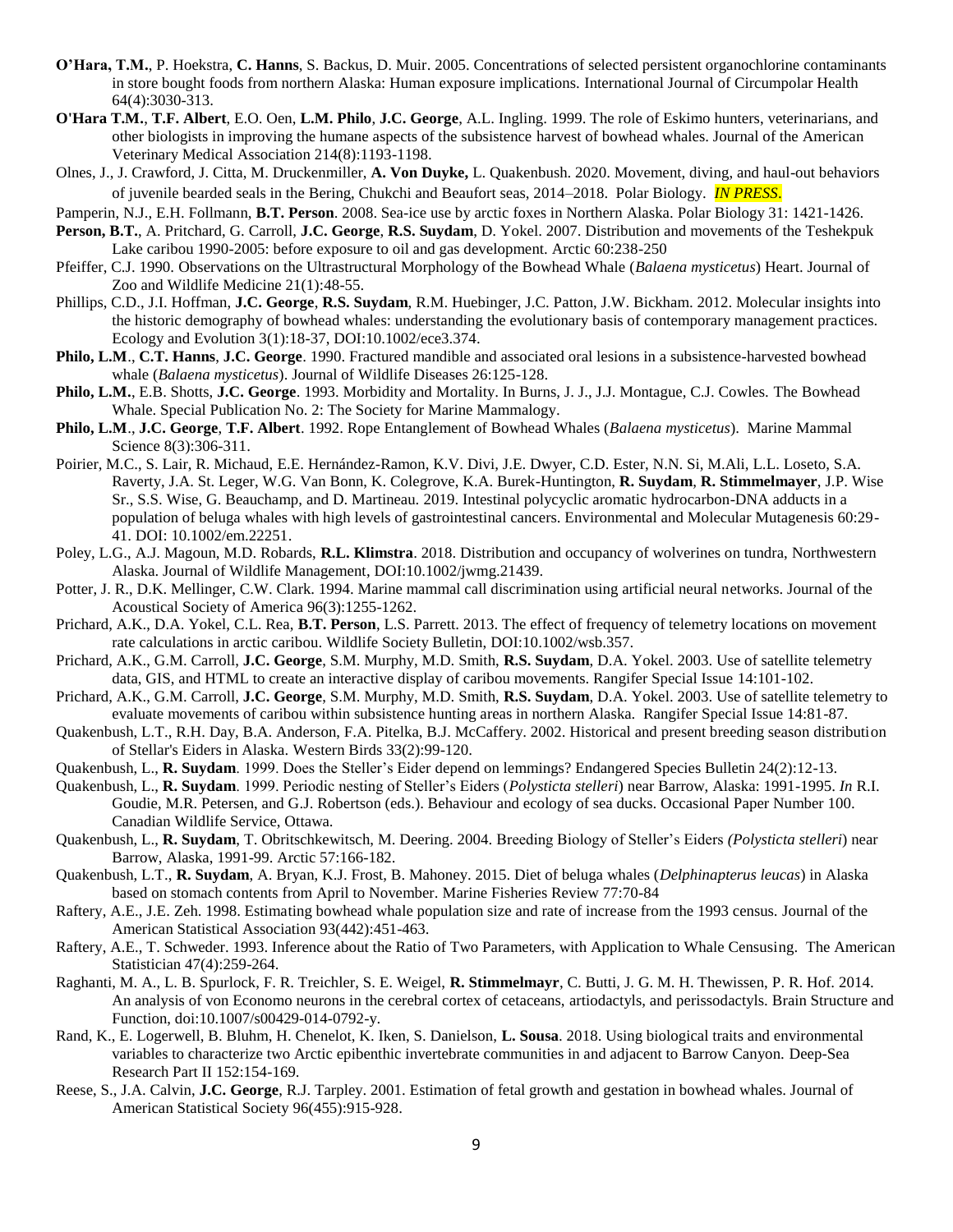- Reeves RR. 2002. The origins and character of "aboriginal subsistence" whaling: a global review. Mammal Review 32:71-106.
- Reeves, R., **C. Rosa**, **J.C. George**, G. Sheffield, M. Moore. 2012. Implications of Arctic industrial growth and strategies to mitigate future vessel and fishing gear impacts on bowhead whales. Marine Policy 36:454-462.
- Reeves, R.R., P.J. Ewins, S. Agbayani, M.P. Heide-Jørgensen, K.M, Kovacs, C. Lydersen, **R. Suydam**, W. Elliott, G. Polet, Y. van Dijk, R. Blijleven. 2014. Distribution of endemic cetaceans in relation to hydrocarbon development and commercial shipping in a warming Arctic. Marine Policy 44:375-389.
- Rehorek, S.J., **R. Stimmelmayr**, **J.C. George**, **R. Suydam**, D.M. McBurney, J.G.M. Thewissen. 2018. Structure of the external auditory meatus of the bowhead whale (*Balaena mysticetus*) and its relation to their seasonal migration. Journal of Anatomy doi:10.1111/joa.12908.
- Rehorek, S.J., **R. Stimmelmayr**, **J.C. George**, **R. Suydam**, D.L. McBurney, J.G.M. Thewissen. 2019. [The role of desmosomes in the](http://www.north-slope.org/assets/images/uploads/RehorekEAMpt22019.pdf)  [ear plug formation in the bowhead whale \(](http://www.north-slope.org/assets/images/uploads/RehorekEAMpt22019.pdf)*Balaena mysticetus*). The Anatomical Record, DOI:10.1002.ar.24338.
- Rehorek, S.J., **R. Stimmelmayr**, **J.C. George**, **R. Suydam**, D.M. McBurney, J.G.M. Thewissen. 2019. Whale tear [glands in the](http://www.north-slope.org/assets/images/uploads/RehorekWhaleTears2020.pdf)  [bowhead and the beluga whales: Source and function.](http://www.north-slope.org/assets/images/uploads/RehorekWhaleTears2020.pdf) Journal of Morphology, DOI:10.1002.jmor.21099.
- Reynolds, J., D. Wetzel, **T. O'Hara**. 2006. Human health implications of omega-3 and omega-6 fatty acids in bowhead whale (*Balaena mysticetus*) blubber. Arctic 59(2):155-164.
- Reynolds, J.E., III, D.L. Wetzel, **T.M. O'Hara**. 2006. Omega-3 fatty acids and omega-6 fatty acids in blubber of bowhead whales (*Balaena mysticetus*): health implications for subsistence-level cultures. *Arctic* 59(2):155-164.
- Richardson W.J., K.J. Finley, G.W. Miller, R.A. Davis, W.R. Koski. 1995. Feeding, social and migration behavior of bowhead whales, *Balaena mysticetus*, in Baffin Bay vs. the Beaufort Sea - regions with different amounts of human activity. Marine Mammal Science 11(1):1-45.
- Riget, F., D. Muir, M. Kwan, T. Savinova, M. Nyman, V. Woshner, **T. O'Hara**. 2005. Circumpolar pattern of mercury and cadmium in ringed seals. Science of the Total Environment 351–352:312– 322
- Ritchie, R.J., R.M. Burgess, **R.S. Suydam**. 2000. Status and nesting distribution of Lesser Snow Geese (*Chen caerulescens caerulescens*) and Brant (*Branta bernicula nigricans*) on the western Arctic coastal plain, Alaska. Canadian Field-Naturalist 114:395-404.
- Rolland, R.M., K.M. Graham, **R. Stimmelmayr**, **R.S. Suydam**, **J.C. George**. 2019. Chronic stress from fishing gear entanglement is recorded in baleen from a bowhead whale. Marine Mammal Science DOI: 10.1111/mms.12596.
- Romero, L.M., K.K. Soma, K.M. O'Reilly, **R. Suydam**, J.C. Wingfield. 1998. Hormones and territorial behavior during breeding in Snow Buntings (*Plectrophenax nivalis*): an Arctic-breeding songbird. Hormones and Behavior 33:40-47.
- Romero, L.M., K.K. Soma, K.M. O'Reilly, **R. Suydam**, J.C. Wingfield. 1997. Territorial behavior, hormonal changes, and body condition in an Arctic-breeding song bird, the redpoll (*Carduelis flammea*). Behaviour 134:727-747.
- Rooney A.P., R.L. Honeycutt, J.N. Derr. 2001. Historical population size change of bowhead whales inferred from DNA sequence polymorphism data. Evolution 55(8):1678-85.
- Rooney A.P., R.L. Honeycutt, S.K. Davis, J.N. Derr. 1999. Evaluating a putative bottleneck in a population of bowhead whales from patterns of microsatellite diversity and genetic disequilibria. Journal of Molecular Evolution 49:682-90.
- **Rosa C.**, J. Zeh, **J.C. George**, O. Botta, M. Zaucher, J. Bada, **T.M. O'Hara**. 2013. Age estimates based on aspartic acid racemization for bowhead whales (*Balaena mysticetus*) harvested in 1998-2000 and the relationship between racemization rate and body temperature. Marine Mammal Science, 29:424-445.
- **Rosa, C.**, J .E.Blake, G.R. Bratton, L-A. Dehn, M.J. Gray, **T.M. O'Hara**. 2008. Heavy metal and mineral concentrations and their relationship to histopathological findings in the bowhead whale (*Balaena mysticetus*). Science of the Total Environment 399:165-178.
- **Rosa, C**., J.E. Blake, L. Mazzaro, P. Hoekstra, G.M.Ylitalo, **T.M. O'Hara**. 2007. Vitamin A and E tissue distribution with comparisons to organochlorine concentrations in the serum, blubber and liver of the bowhead whale (*Balaena mysticetus*) Comparative Biochemistry and Physiology. Part B 148: 454-462.
- **Rosa, C.**, J.E. Blake, **T.M. O'Hara**, V. Monnier. 2001. Collagen aging in the bowhead whale (*Balaena mysticetus*). American Zoologist 41(6):871.
- **Rosa, C.**, **T.M. O'Hara**, P. Hoekstra, K. Refsal J.E. Blake. 2007. Serum thyroid hormone concentrations and thyroid histomorphology as biomarkers in bowhead whales (*Balaena mysticetus*). Canadian Journal of Zoology 85:609-618**.**
- Rotstein, D.S., **R. Stimmelmayr**, **B. Adams**, **M. Pederson**. 2019. Metastatic testicular Sertoli cell tumor in a free-ranging cryptorchid adult spotted seal Phoca largha in North Slope, Alaska, USA. Diseases of Aquatic Organisms 133:1-5. DOI.org/10.3354/dao03338.
- Rugh, D., W. Koski, **J. George**, J. Zeh. 2008. Interyear re-identification of bowhead whales during their spring migration past Barrow, Alaska, 1984-1994. Journal of Cetacean Research and Management 10(3):195–200.
- Schell D.M., S.M. Saupe, N. Haubenstock. 1989. Bowhead whale (*Balaena mysticetus*) growth and feeding as estimated by 13-carbon techniques. Marine Biology 103:433-43.
- Schell D.M., S.M. Saupe, N. Haubenstock. 1989. Chapter 15: Natural isotope abundance in bowhead whale (*Balaena mysticetus*) baleen: markers of aging and habitat usage. Stable isotopes in ecological research. Springer-Verlag New York Inc., pp. 260- 269.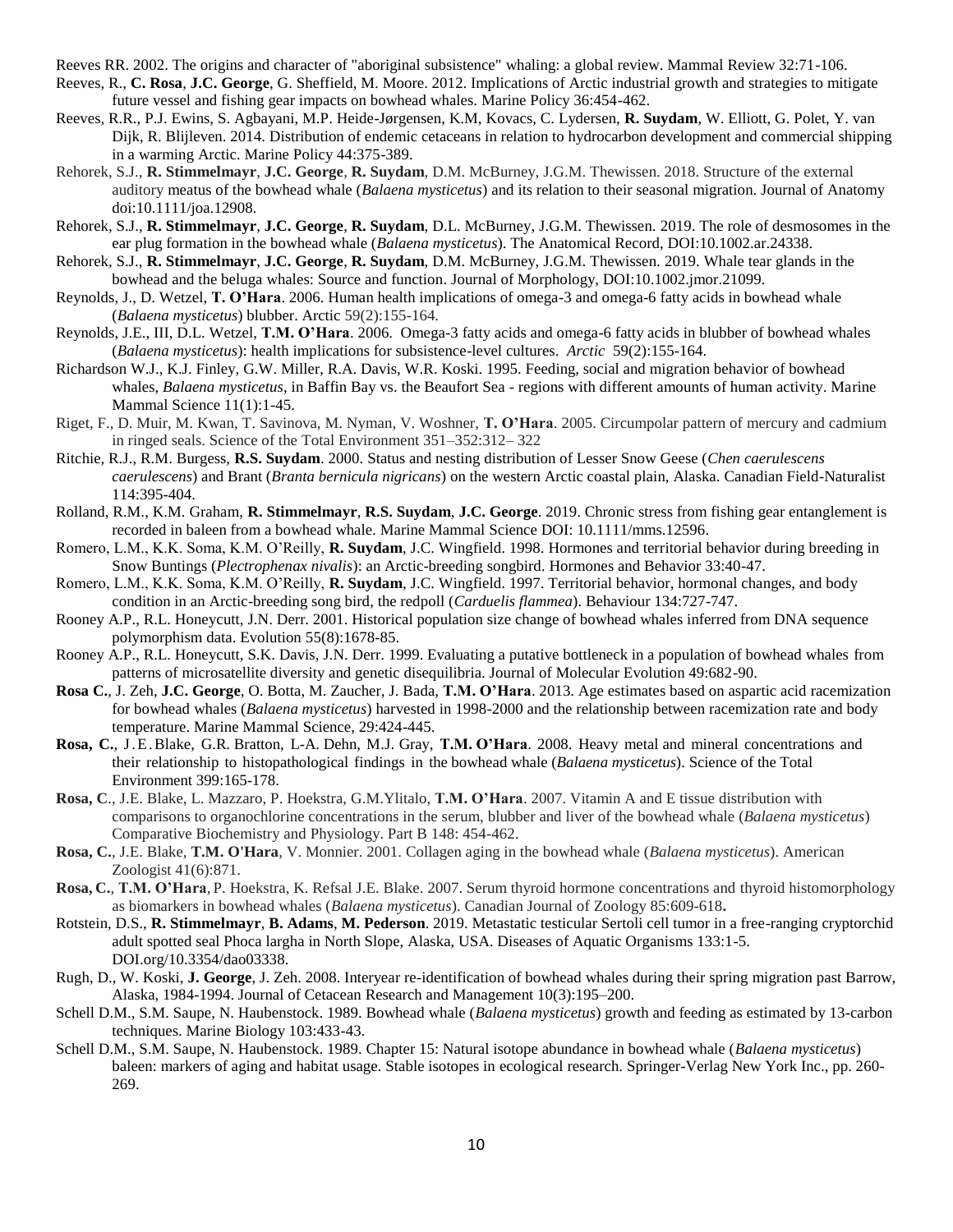- Schoenfuss, H.L, H.H. Bragulla, J. Schumacher, W.G Henk, **J. C. George**, D.J. Hillmann. 2014. The anatomy of the larynx of the bowhead whale, *Balaena mysticetus*, and its sound-producing functions. The Anatomical Record Advances in Integrative Anatomy and Evolutionary Biology 297(7):1316-1330.
- Seguel, M., **R. Stimmelmayr**, E. Howerth, N. Gottdenker. 2016. Pulmonary mast cell tumor in a free-ranging Pacific walrus (*Odobenus rosmarus*). Journal of Wildlife Diseases 52(2):407-410.
- Seim, I., S. Ma, X. Zhou, M.V. Gerashchenko, S.-G. Lee, **R. Suydam**, **J.C. George**, J.W. Bickham, V.N. Gladyshev. 2014. The transcriptome of the bowhead whale *Balaena mysticetus* reveals adaptations of the longest-lived mammal. Aging 6:879-899, DOI:10.18632/aging.100699.
- Sensor, J.D., **J.C. George**, M.T. Clementz, D.M. Lovano, D.A. Waugh, G.H. Givens, **R. Suydam**, **R. Stimmelmayr**, J.G.M. Thewissen. 2018. Age estimation in bowhead whales using tympanic bulla histology and baleen isotopes. Marine Mammal Science, DOI: 10.1111/mms.12476.
- Sensor, J. D., **R. Suydam**, **C. George**, M. C. Liberman, D. Lovano, M. A. Rhaganti, S. Usip, C. J. Vinyard, J. G. M. Thewissen. 2015. The spiral ganglion and rosenthal's canal in beluga whales. Journal of Morphology 276:1455-1466.
- Seymour, J., L. Horstmann-Dehn, **C. Rosa**, A. Lopez. 2014. Occurrence and genotypic analysis of *Trichinella* in Alaskan marineassociated mammals of the Bering and Chukchi seas. Veterinary Parasitology 200:153-164.
- **Sformo, T.L.**, **B. Adams**, J.C. Seigle, J.A. Ferguson, M.K. Purcell, **R. Stimmelmayr**, J.H. Welch, L.M. Ellis, J.C. Leppi, **J.C. George**. 2017. Observations and first reports of saprolegniosis in Aanaakłiq, broad whitefish (*Coregonus nasus*), from the Colville River near Nuiqsut, Alaska. Polar Science, doi.org/10.1016/j.polar.2017.07.002.
- Shelden K.E.W., D.J. Rugh. 1995. The bowhead whale, *Balaena mysticetus*: its historic and current status. Marine Fisheries Review 57(3-4):1-20.
- Shotts, E.B., Jr., **T.F. Albert**, R.E. Wooley, J. Brown. 1990. Microflora Associated with the Skin of the Bowhead Whale (*Balaena mysticetus*). Journal of Wildlife Diseases 26(3):351-9.
- Shults L.M. 1979. *Ogmogaster antarcticus* Johnston, 1931 (Trematoda: Notocotylidae) from the bowhead whale, *Balaena mysticetus* L., at Barrow, Alaska. Canadian Journal of Zoology 57(6):1347-8.
- Siefker, C., L.G. Rickard, G.T. Pharr, J.A. Simmons, **T.M. O'Hara**. 2002. Molecular characterization of *Cryptosporidium* sp. isolated from northern Alaskan caribou (*Rangifer tarandus*). Journal of Parasitology 88(1): 213-216.
- Singer, H.V., J.S. Sedinger, C.A. Nicolai, A.W. Van Dellen, **B.T. Person**. 2012. Timing of adult regimal molt in female Black Brant (*Branta bernicla nigricans*). The Auk 129(2):239-246.
- Smith A.W., D.E. Skilling, K. Benirschke, **T.F. Albert**, J.E. Barlough. 1987. Serology and virology of the bowhead whale (*Balaena mysticetus* L.). Journal of Wildlife Diseases 23(1):92-8.
- **Sousa, L**., K.O. Coyle, R.P. Barry, T.J. Weingartner, R.R. Hopcroft. 2016. Climate-related variability in abundance of mesozooplankton in the northern Gulf of Alaska 1998-2009. Deep-Sea Research II 132: 122-135, doi:10.1016/j.dsr2.2016.04.006.
- Stafford, K., J.J. Citta, S.R. Okkonen, **R.S. Suydam**. 2016. Wind-dependent beluga whale dive behavior in Barrow Canyon, Alaska. Deep Sea Research Part I 118:57-65, doi.org/10.1016/j.dsr.2016.10.006.
- Stafford, K.M., M.C. Ferguson, D.D.W. Hauser, S.T. Okkonen, C.L. Berchok, J.J. Citta, J.T. Clarke, E.C. Garland, J.Jones, **R.S. Suydam**. 2018. Beluga whales in the western Beaufort Sea: Current state of knowledge on timing, distribution, habitat use, and environmental drivers. Deep Sea Research II, 152:182-194. (http://dx.doi.org/10.1016/j.dsr2.2016.11.017)
- **Stimmelmayr, R**., D. Borchman. 2018. Lens lipidomes among Phocidae and Odobenidae. Aquatic mammals 44(5):506-518, DOI 10.1578/AM.44.5.2018.506.
- **Stimmelmayr, R.,** D.S. Rotstein, G. Maboni, **B.T. Person**, S. Sanchez. 2018. Morbillivirus-associated lipid pneumonia in Arctic foxes. Journal of Veterinary Diagnostic Investigation, DOI:10.1177/1040638718797382.
- **Stimmelmayr, R.**, D.S. Rotstein, M. Seguel, N. Gottdenker. 2017. Hepatic lipomas and myelolipomas in subsistence harvested bowhead whales *Balaena mysticetus*, Alaska (USA): A case review 1980-2016. Diseases of Aquatic Organisms 127:71-74.
- **Stimmelmayr, R.**, G.M. Ylitalo, G. Sheffield, K. Beckmen, K. Burek, V. Metcalf, T. Rowles. 2018. Oil fouling in three subsistenceharvested ringed (*Phoca hispida*) and spotted seals (*Phoca largha*) from the Bering Strait region, Alaska: Polycyclic aromatic hydrocarbon bile and tissue levels and pathological findings. Marine Pollution Bulletin 130:311-323.
- **Stimmelmayr, R**., T.Ferrer, and D.S. Rotstein. 2019. Persistent Mullerian duct syndrome in a beluga whale *Delphinapterus leucas*. Diseases of Aquatic Organisms 136:273-278.
- Stout, J.H., K.A. Trust, J.F. Cochrane, **R.S. Suydam**, L.T. Quakenbush. 2002. Environmental contaminants in four eider species from Alaska and Arctic Russia. Environmental Pollution 119:215-226.
- Streever, B, **R. Suydam**, J.F. Payne, R. Shuchman, R.P. Angliss, G. Balogh, J. Brown, J. Grunblatt, S. Guyer, D.L. Kane, J.J. Kelley, G. Kofinas, D.R. Lassuy, W. Loya, P. Martin, S. Moore, W.S. Pegau, C. Rea, D.J. Reed, **T. Sformo**, M. Strum, J.J. Taylor, T. Viavant, D. Williams, D. Yokel. 2011. Environmental change and potential impacts: applied research priorities for Alaska's North Slope. Arctic (InfoNorth) 64(3):390-397.
- Streever, B., R. P. Angliss, **R. Suydam**, M. Ahmaogak, C. Bailey, S. B. Blackwell, **J. C. George**, C. R. Greene, Jr., R. S. Jakubczak, J. Lefevre, T. L. Mcdonald, T. Napageak, and W. J. Richardson. 2008. Progress through collaboration: a case study examining effects of industrial sounds on bowhead whales. Bioacoustics 17:345-347.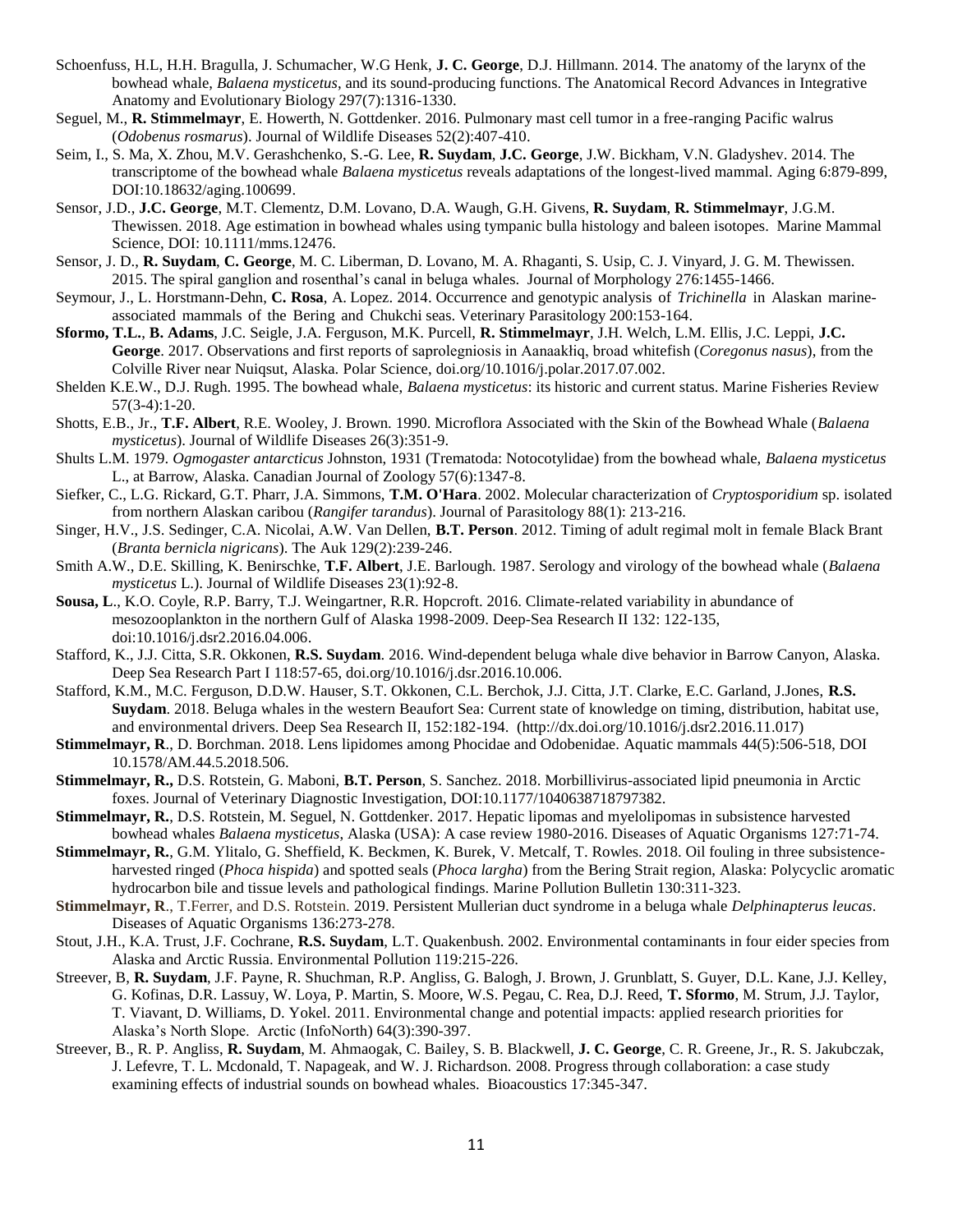- **Suydam, R.**, L. Quakenbush, M. Johnson, **J.C. George**, J. Young. 1997. Migration of King and Common Eiders past Point Barrow, Alaska, in spring 1987, spring 1994, and fall 1994. *In*: D.L. Dickson (ed.). King and Common Eiders of the western Canadian Arctic. Occasional Paper No. 94. Canadian Wildlife Service, Ottawa.
- **Suydam, R.**, M. Wesselmann, K. Bagne, M. Johnson. 1994. Breeding bird census: wet coastal plain tundra I. Journal of Field Ornithology 65(supplement):114-115.
- **Suydam, R**., M. Wesselmann, S.A. MacLean, M. Johnson. 1995. Breeding bird census: wet coastal plain tundra I. Journal of Field Ornithology 66(supplement):106.
- **Suydam, R.S.** 2000. King Eider (*Somateria spectabilis*). *In* A. Poole and F. Gill (Eds.). The Birds of North America. The Academy of Natural Sciences, Philadelphia, and The American Ornithologists' Union, Washington D.C.
- **Suydam, R.S.**, D.L. Dickson, J.B. Fadely, L.T. Quakenbush. 2000. Population declines of King and Common Eiders of the Beaufort Sea. Condor 102:219-222.
- **Suydam, R.S.**, **J.C. George**. 1992. Recent sightings of Harbour Porpoises, *Phocoena phocoena*, near Point Barrow, Alaska. Canadian Field-Naturalist 106:489-492.
- **Suydam, R.S.**, L.F. Lowry, K.J. Frost, G.M. O'Corry-Crowe, D. Pikok Jr. 2001. Satellite tracking of eastern Chukchi Sea beluga whales in the Arctic Ocean. Arctic 54:237-243.
- **Suydam, R.S.**, L.T. Quakenbush, D.L. Dickson, T. Obritschkewitsch. 2000. Migration of King (*Somateria spectabilis*) and Common eiders (*S. mollissima v-nigra*) past Point Barrow, Alaska during spring and summer/fall 1996. Canadian Field-Naturalist 114:444-452.
- **Suydam, R.S**., M.S. Wesselmann. 1993. Breeding bird census: wet coastal plain tundra I. Journal of Field Ornithology 64(supplement):100-101.
- Tarpley, R.J., D.J. Hillmann, **J.C. George**, J.E. Zeh, **R. S. Suydam**. 2016. Morphometric correlates of the ovary and ovulatory corpora in the bowhead whale, *Balaena mysticetus*. The Anatomical Record 299:769-797. DOI:10.1002/ar.23337
- Tarpley, R.J., D.J. Hillmann, W.G. Henk, **J.C. George**. 1997. Observations on the External Morphology and Vasculature of a Fetal Heart of the Bowhead Whale, *Balaena mysticetus*. The Anatomical Record 247: 556-581.
- Tarpley, R.J., G.H. Jarrell, **J.C. George**, J. Cubbage, G.G. Scott. 1995. Male Pseudohermaphroditism in the Bowhead Whale, *Balaena mysticetus*. The Journal of Mammalogy 76(4):1267-75.
- Tarpley, R.J., R.F. Sis, **T.F. Albert**, L.M. Dalton, **J.C. George**. 1987. Observations on the Anatomy of the Stomach and Duodenum of the Bowhead Whale, *Balaena mysticetus*. The American Journal of Anatomy 180:295-322.
- Thewissen, J.G.M., **J.C. George**, **C. Rosa**, T. Kishida. 2011. Olfaction and brain size in the bowhead whale (*Balaena mysticetus*). Marine Mammal Science 27:282-294.
- Thewissen, J.G.M., L.N. Cooper, **J.C. George**, S. Bajpai. 2009. From land to water: the origin of whales, dolphins, and porpoises. Evolution: Education and Outreach 2:272-288.
- Thewissen, J.G.M., T.L. Hieronymus, **J.C. George**, **R. Suydam**, **R. Stimmelmayr**, D. McBurney. 2017. Evolutionary aspects of the development of teeth and baleen in the bowhead whale. Journal of Anatomy 230(4):549-566. DOI:10.1111/joa.12579.
- Tittlemier, S., A. Borrell, J. Duffe, P.J. Duignan, P. Fair, A. Hall, P. Hoekstra, K.M. Kovacs, M.M. Krahn, M. Lebeuf, C. Lydersen, D. Muir, **T. O'Hara,** M. Olsson, J. Pranschke, P. Ross, U. Siebert, G. Stern, S. Tanabe, R. Norstrom. 2002. Global distribution of halogenated dimethyl bipyrroles in marine mammal blubber. Archives of Environmental Contamination and Toxicology 43(2):244-255.
- Unal, E., C.E.C. Goertz, R.C. Hobbs, **R. Suydam**, and T. Romano. 2018. Investigation of molecular biomarkers as potential indicators of health in wild belugas (*Delphinapterus leucas*). Marine Biology 165:182. https://doi.org/10.1007/s00227-018-3439-3.
- **Von Duyke, A.L**., D.C. Douglas, J.K. Herreman, and J.A. Crawford. 2020. Ringed seal (*Pusa hispida*) seasonal movements, diving, and haul‐out behavior in the Beaufort, Chukchi, and Bering Seas (2011–2017). Ecology and Evolution. DOI: 10.1002/ece3.6302
- **VonDuyke, A.L.**, **R. Stimmelmayr**, G. Sheffield, **T. Sformo**, **R. Suydam**, G.H. Givens, **J.C. George**. 2016. Prevalence and abundance of cyamid "whale lice" (*Cyamus ceti*) on subsistence harvested bowhead whales (*Balaena mystictus*). Arctic 69:331-340 [\(http://dx.doi.org/10.14430/arctic4593\)](http://dx.doi.org/10.14430/arctic4593).
- Wade, T.L., L. Chambers, P.R. Gardinali, J.L. Sericano, T.J. Jackson, R.J. Tarpley, **R. Suydam**. 1997. Toxaphene, PCB, DDT, and chlordane analyses of beluga whale blubber. Chemosphere 34:1351-1357.
- Wade, T.L., L. Chambers, P.R. Gardinali, J.L. Sericano, T.J. Jackson, T.J. McDonald, R.J. Tarpley, **R. Suydam**. 1995. High resolution mass spectrometry analyses of toxaphene in the blubber of beluga whales. Organohalogen Compounds 26:339- 344.
- Walden,H.S., A.L. Bryan, A. McIntosh, P. Tuomi, A. Hoover-Miller, **R. Stimmelmayr**, and L. Quakenbush. 2020. Helminth fauna of ice seals in the Alaskan Bering and Chukchi Seas, 2006–15. Journal of Wildlife Diseases. In press. <https://doi.org/10.7589/2019-09-228>
- Waugh, D.A., **R.S. Suydam**, J.D. Ortiz, and J.G.M. Thewissen. 2018. Validation of growth layer group (GLG) depositional rate using daily incremental growth lines in the dentin of beluga (*Delphinapterus leucas*) teeth. PLOS ONE 13(1):e0190498. [doi.org/10.1371/journal.pone.0190498.](https://doi.org/10.1371/journal.pone.0190498)
- Weingartner, T. J., Y.C. Fang, P. Winsor, E. Dobbins, R. Potter, H. Statscewich, T. Mudge, **L. Sousa**, K. Borg. 2017. The summer hydrographic structure of the Hanna Shoal region on the northeastern Chukchi Sea shelf: 2011-2013. Deep-Sea Research Part II 144:6-20. Dx.doi.org/10.1016/j.dsr2.2017.08.006.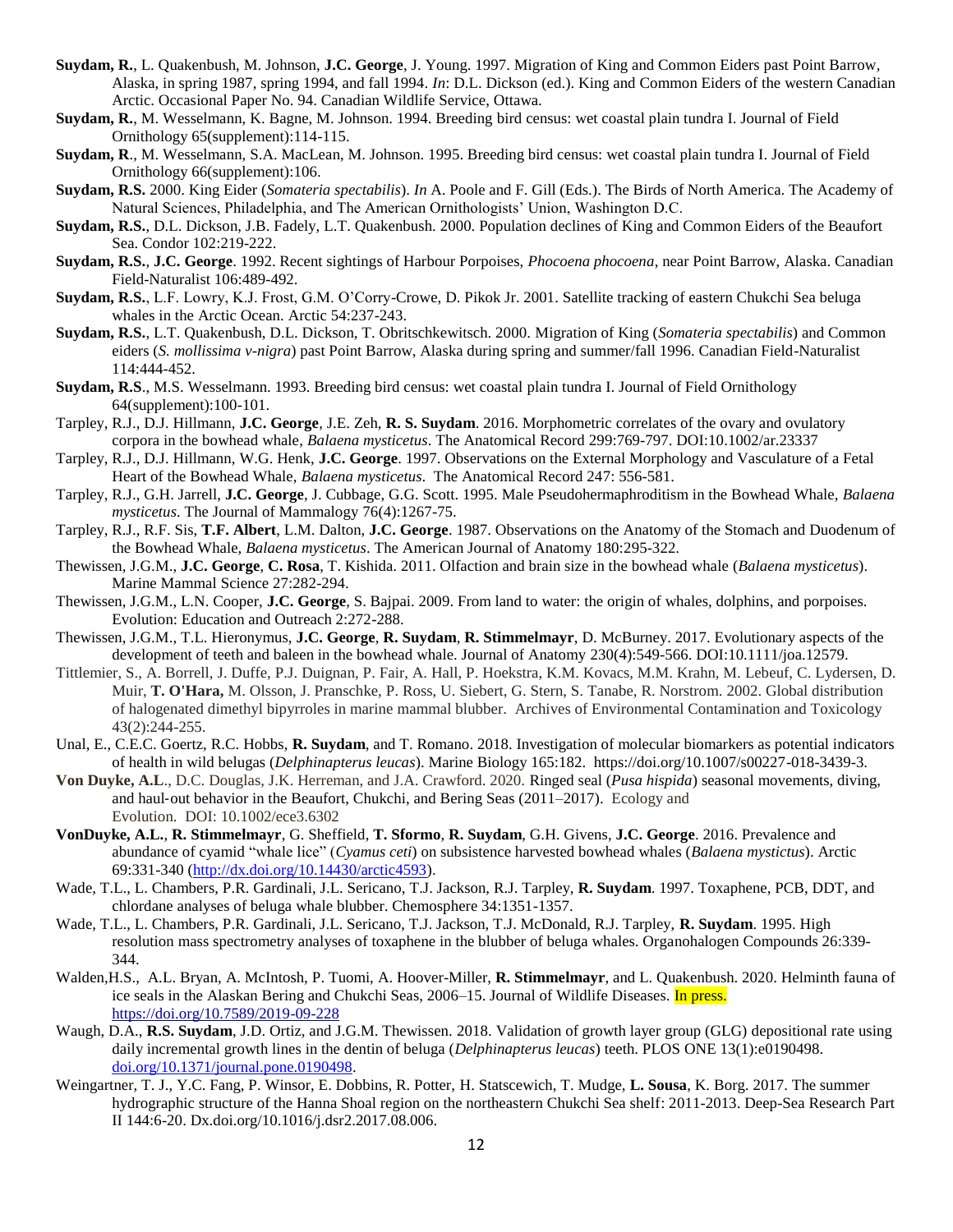- Weingartner, T. J., S.L. Danielson, R.A. Potter, J.H. Trefry, A. Mahoney, M. Savoie, C. Irvine, **L. Sousa**. 2017. Circulation and water properties in the landfast ice zone of the Alaskan Beaufort Sea. Continental Shelf Research 148:185-198. Doi.org/10.1016/j.csr.2017.09.001.
- Werth, A.J. 2007. Adaptations of the cetacean hyolingual apparatus for aquatic feeding and thermoregulation. The Anatomical Record 290:546-568.
- Werth, A.J., T.J. Ford, Jr. 2012. Abdominal fat pads act as control surfaces in lieu of dorsal fins in beluga (*Delphinapterus*). Marine Mammal Science 28(4):E516-E527.
- Werth, A.J., R.W. Harriss, M.V. Rosario, **J.C. George**, **T.L. Sformo**. 2016. Hydration affects the physical and mechanical properties of baleen tissue. Royal Society Open Science 3:160591 DOI:10.1098/rsos.160591.
- Werth, A.J., D. Rita, M.V. Rosario, M.J. Moore, **T.L. Sformo**. 2018. How do baleen whales stow their filter? A comparative biomechanical analysis of baleen bending. Journal of Experimental Biology 221 DOI:10.1242/jeb.189233.
- Werth, A.J., **T.L. Sformo**, N.S. Lysiak, D. Rita, **J.C. George**. 2020. Baleen turnover and gut transit in mysticete whales and its environmental implications. Polar Biology 43:707-723, DOI:10.1007/s00300-020-02673-8.
- Wesselmann, M., **R. Suydam**, M. Johnson, K. Bagne. 1994. Breeding bird census: wet coastal plain tundra II. Journal of Field Ornithology 65(supplement):115-116.
- Wesselmann, M., **R. Suydam**, M. Johnson, S.A. MacLean. 1995. Breeding bird census: wet coastal plain tundra II. Journal of Field Ornithology 66(supplement):106-107.
- Wesselmann, M.S., **R.S. Suydam**. 1993. Breeding bird census: wet coastal plain tundra II. Journal of Field Ornithology 64(supplement):101-102.
- Wetzel, D.L., J.E. Reynolds, III, P. Mercurio, G.H. Givens, E.L. Pulster, **J.C. George**. In Press. Age estimation for bowhead whales, *Balaena mysticetus*, using aspartic acid racemization with enhanced hydrolysis and derivatization procedures. Journal of Cetacean Research and Management.
- Whiting, A., M. Castellote, R.J. Small, K.J. Frost, and **R. Suydam**. 2019. Unexpected mid-winter presence of Harbor Porpoise (*Phocoena phocoena*) in Kotzebue Sound, Alaska. Marine Mammal Science 2019:1-5. https://doi.org/10.1111/mms.12641
- Wilson, R.R., A.K. Prichard, L.S. Parrett, **B.T. Person**, G.M. Carroll, M.A. Smith, C.L. Rea, D.A. Yokel. 2012. Summer resource selection and identification of important habitat prior to industrial development for the Teshekpuk Caribou Herd in northern Alaska. PLoSOne 7(11):1-14.
- Wingfield, J.C., P. Deviche, S. Sharbough, L.B. Astheimer, R. Holberton, **R. Suydam**, K. Hunt. 1994. Seasonal changes of the adrenocortical responses to stress in redpolls, *Acantis flammea*, in Alaska. Journal of Experimental Zoology 270:372-380.
- Wingfield, J.C., **R. Suydam**, K. Hunt. 1994. The adrenocortical responses to stress in snow buntings (*Plectrophenax nivalis*) and Lapland longspurs (*Calcarius lapponicus*) at Barrow, Alaska. Comparative Biochemical Physiology 108B:299-306.
- Woshner, V.M, **T.M. O'Hara**, G.R. Bratton, **R.S. Suydam**, V.R. Beasley. 2001. Concentrations and interactions of selected essential and non-essential elements in bowhead and beluga whales of Arctic Alaska. Journal of Wildlife Diseases 37:693-710.
- Woshner, V.M., **T.M. O'Hara**, G.R. Bratton, V.R. Beasley. 2001. Concentrations and interactions of selected essential and nonessential elements in ringed seals and polar bears of Arctic Alaska. Journal of Wildlife Diseases 37(4):711-721.
- Woshner, V.M., **T.M. O'Hara**, J. Eurell, M.A. Wallig, G.R. Bratton, **R.S. Suydam**, and V.R. Beasley. 2002. Distribution of inorganic mercury in liver and kidney of beluga and bowhead whales through autometallographic development of light microscopic tissue sections. Toxicologic Pathology 30:209-215.
- Yokel, D.A., A.K. Prichard, G. Carroll, L. Parrett, **B. Person**, C. Rea. 2009. Teshekpuk Caribou Herd movement through narrow corridors around Teshekpuk Lake, Alaska. Alaska Park Science 8(2):64-67.
- Zeh, J., D. Ko, B. Krogman, R. Sonntag. 1986. A multinomial model for estimating size of a whale population from incomplete census data. Biometrics no.42:1-14.
- Zeh, J., D. Poole, G. Miller, W. Koski, L. Baraff, D. Rugh. 2002. Survival of bowhead whales, Balaena mysticetus, estimated from 1981-1998 photoidentification data. Biometrics 58:832-40.
- Zeh, J.E., A.E. Punt. 2005. Updated 1978-2001 abundance estimates and their correlations for the Bering-Chukchi-Beaufort Seas stock of bowhead whales. JCRM 7(2):169-175.
- Zeh, J.E., D. Ko, B.D. Krogman, R. Sonntag. 1986. A Multinomial Model for Estimating the Size of a Whale Population from Incomplete Census Data. Biometrics 42:1-14.
- Zeh, J.E., **J.C. George**, A.E. Raftery, G.M. Carroll. 1991. Rate of Increase, 1978-1988, of Bowhead Whales, *Balaena mysticetus*, estimated from Ice-Based Census Data. Marine Mammal Science 7(2):105-122.
- Zhu Q. 1997. First record of an eye disease in the bowhead whale (*Balaena mysticetus*). Chinese Journal of Oceanology and Limnology 15(2):192.
- Zhu, Q., D.J. Hillmann, W.G. Henk. 2000. Observations on the Muscles of the Eye of the Bowhead Whale, *Balaena mysticetus*. The Anatomical Record 259:189-204.

# **IWC REPORTS**

**Albert, T.** 1982. Funding for the year 1982 for bowhead whale research provided by the North Slope Borough and the Alaska Eskimo Whaling Commission. Submitted as paper SC/34/PS18 to the Scientific Committee of the International Whaling Commission, July 1982.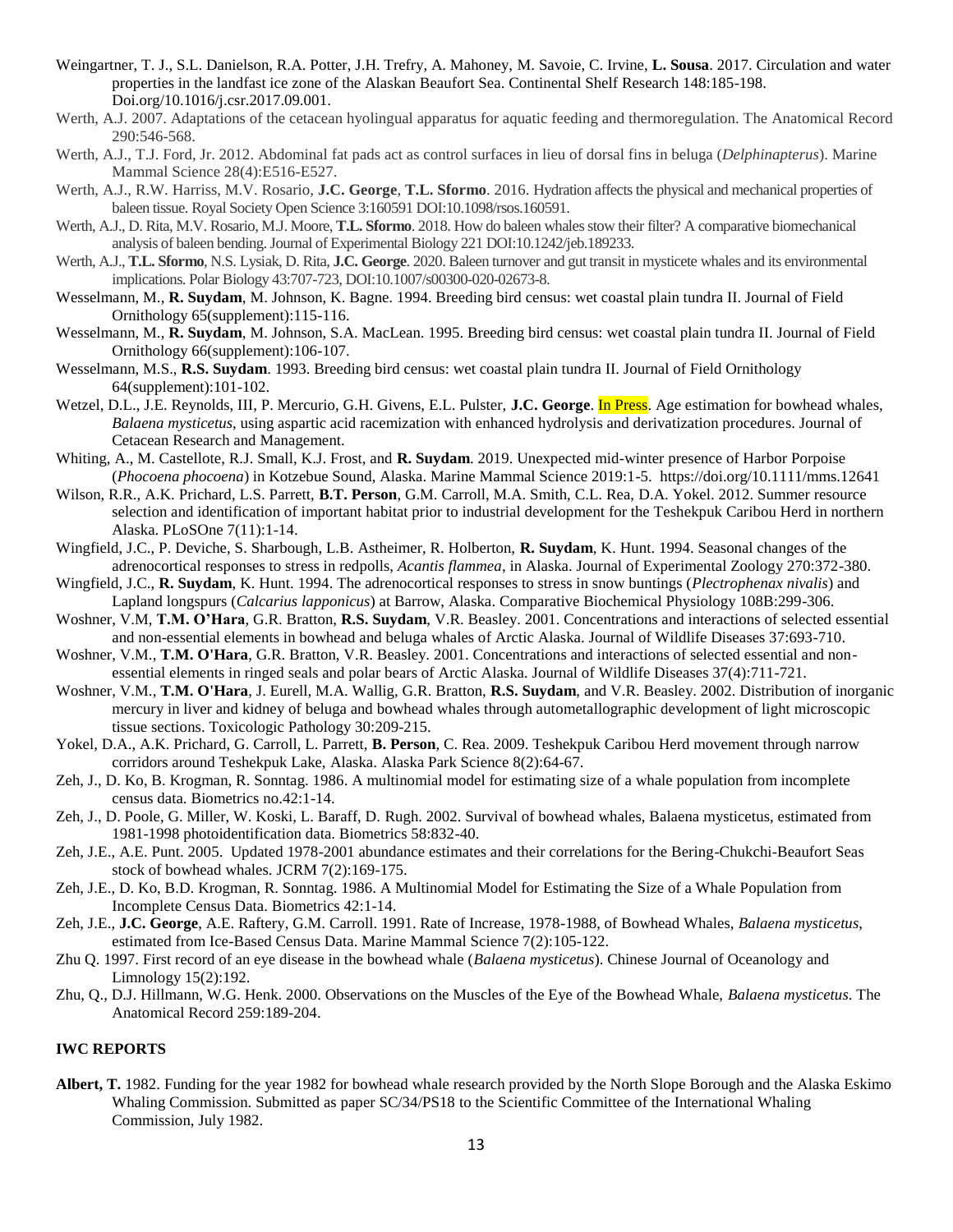- **Albert, T.** 1985. Scientific Research Activities Concerning the Collection and Distribution of Marine Mammal Specimen Materials Under Authority of Permit #345 Issued by the National Marine Fisheries Service. Report to the National Marine Fisheries Service, Washington, D.C., from the North Slope Borough, Box 69, Barrow, Alaska 99723. (This report was also submitted as paper SC/37/PS18 to the Scientific Committee of the International Whaling Commission, July 1985.)
- **Albert, T.** (Ed.) 1990. Fifth Conference on the Biology of the Bowhead Whale, *Balaena mysticetus*: Extended Abstracts and Panel Discussions. Conference held April 1-3, 1990, Anchorage, AK sponsored by the North Slope Borough, Box 69, Barrow, AK. Submitted as paper SC/43/PS17 to the Scientific Committee of the International Whaling Commission, May 1991.
- **Albert, T.**, R. Dronenburg, **J. George**. 1984. An overview of studies being conducted by the North Slope Borough (Alaska) that pertain to the bowhead whale. Submitted as paper SC/36/PS12 to the Scientific Committee of the International Whaling Commission, June 1984.
- **Albert, T.F.** 1982. First conference on the biology of the bowhead whale *Balaena mysticetus*: population assessment. Paper SC/34/PS19 presented to the IWC Scientific Committee, June 1982
- Archer, E., K.K. Martien, B.L. Taylor, R.G. Leduc, G. Givens, **J.C. George**. 2007. Use of an individual-based simulation of BCB bowhead whale population dynamics to examine empirical genetic data. Submitted as paper SC/59/BRG17 to the Scientific Committee of the International Whaling Commission, 2007.
- Baird, A.B., A.R. Rimmelin, C.Q. Tran, **J.C. George**, **R.S. Suydam**, J.W. Bickham. 2015. Continued development of mtDNA and SNP databases for bowhead whales. Submitted as paper SC/66a/BRG12 to the Scientific Committee of the International Whaling Commission, May 2015.
- Baird, A.B., G.H. Givens, **J.C. George**, **R.S. Suydam**, J.W. Bickham. 2018. Stock structure of bowhead whales inferred from mtDNA and SNP data. Submitted as paper SC/67B/SDDNA/01 to the Scientific Committee of the International Whaling Commission, May 2018.
- Baird, A.B., **J.C. George**, **R.S. Suydam**, J.W. Bickham. 2016. Population genetic studies of bowheads based on mtDNA sequences and SNPs. Submitted as paper SC/66b/BRG07 to the Scientific Committee of the International Whaling Commission, June 2016.
- Baird, A.B., M. Georges, H. Harper, A. Holbert, **J.C. George**, **R.S. Suydam**, J.W. Bickham. 2017. Progress report about mtDNA and SNP databases for Bering-Chukchi-Beaufort Seas bowhead whales. (Updates SC/66b/BRG07) Submitted as paper SC/67a/SDDNA/03 to the Scientific Committee of the International Whaling Commission, May 2017.
- Baird, A.B., **R.S. Suydam**, **J.C. George**, J.W. Bickham. 2014. Update on the mtDNA and SNP database for bowhead whales. Submitted as paper SC/65b/BRG13 to the Scientific Committee of the International Whaling Commission, May 2014.
- Bickham, J.W., C.W. Matson, E.M. Oziolor, **R. Suydam**, **J.C. George**, A.B. Baird. 2014. Genome size of the bowhead whale (*Balaena mysticetus*). Submitted as paper SC/65b/BRG04 to the Scientific Committee of the International Whaling Commission, May 2014.
- Bickham, J.W., G.W. Stuart, H.K. Downing, J.C. Patton, **J.C. George**, **R.S. Suydam**. 2013. Comparison of methods for molecular assessment of sex chromosome polymorphisms and levels of genetic diversity in the bowhead whale. Submitted as paper SC/65a/BRG11to the Scientific Committee of the International Whaling Commission, June 2013.
- Bickham, J.W., G.W. Stuart, J.C. Patton, **J.C. George**, **R.S. Suydam**. 2012. Bowhead whale genome project: progress on the transcriptome. Submitted as paper SC/64/BRG8 to the Scientific Committee of the International Whaling Commission, July 2012.
- Bickham, J.W., **J.C. George**, **R. Suydam**. 2016. Meeting to discuss the biology and genomics of bowhead whales. Submitted as paper SC/66b/BRG17 to the Scientific Committee of the International Whaling Commission, 2016.
- Bickham, J.W., J.C. Patton, G.W. Stuart, **J.C. George**, **R.S. Suydam**. 2014. Bowhead whale genome project: progress report on the transcriptome. Submitted as paper SC/65b/BRG09 to the Scientific Committee of the International Whaling Commission, May 2014.
- Bickham, J. W., R.M. Huebinger, C.D. Phillips, J.C. Patton, R. LeDuc, L.D. Postma, **J.C. George**, **R. Suydam**. 2009. Assessing molecular substitution patterns in the mitochondrial control region compared to protein coding genes in two marine mammals. Submitted as paper SC/61/BRG7 to the Scientific Committee of the International Whaling Commission, June 2009.
- Bickham, J.W., R.M. Huebinger, C.D. Phillips, J.C. Patton, L.D. Postma, **J.C. George**, **R.S. Suydam**. 2012. Assessing molecular substitution patterns in the mitochondrial control region compared to protein coding genes in bowhead whales: update of SC/63/BRG13. Submitted as paper SC/64/AWMP9 to the presented to the Scientific Committee of the International Whaling Commission, June 2012, Panama City, Panama.
- Bickham, J.W., R.M. Huebinger, J.C. Patton, **J.C. George**, **R.S. Suydam**. 2005. Progress report on the development of new microsatellite markers for bowhead whales. Submitted as paper SC/57/BRG19 to the Scientific Committee of the International Whaling Commission, June 2005.
- Brattstorm, L.V., J. Mocklin, B. Tudor, **J.C. George**, G.H. Givens. 2016. [Update on the bowhead whale aerial photoID program and](http://www.north-slope.org/assets/images/uploads/SC_66b_BRG_04.photoId.pdf)  [2011 aerial spring survey.](http://www.north-slope.org/assets/images/uploads/SC_66b_BRG_04.photoId.pdf) Submitted as paper SC/66b/BRG04 to the Scientific Committee of the International Whaling Commission, 2016.
- Broadhead, G. 1984. Estimation of gross recruitment of Alaska bowhead whales. Submitted as paper SC/36/PS4 to the Scientific Committee of the International Whaling Commission, June 1984.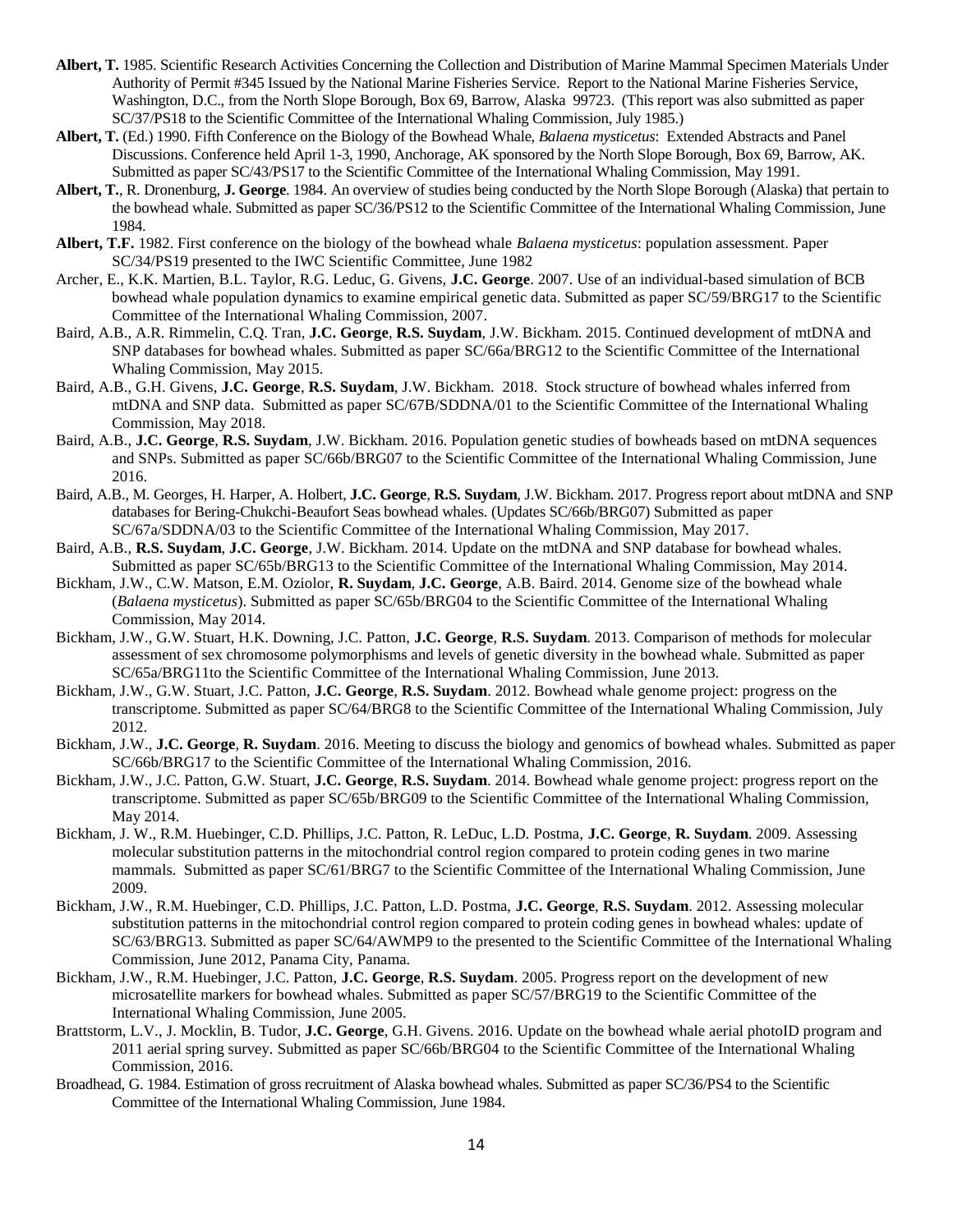- Clark, C. 1983. The Use of Bowhead Vocalizations to Augment Visual Censusing Estimates on the Number of Whales Migrating Off Barrow, Alaska in the Spring of 1980. Report to the North Slope Borough, Box 69, Barrow, AK from The Rockefeller University, Tyrrel Road, Millbrook, NY 12545. 21 pp. (Also submitted as paper SC/35/PS13 to the Scientific Committee of the International Whaling Commission, July 1983.)
- Clark, C. 1989. The use of bowhead whale call tracks based on call characteristics as an independent means of determining tracking parameters. Appendix 2 of Annex G, Report of the Sub-Committee of Protected Species and Aboriginal Subsistence Whaling, Report to the International Whaling Commission 39:111-113.
- Clark, C. 1995. Description and evaluation of the 1993 acoustic location method used for the analysis of acoustic data collected during the 1993 spring migration off Point Barrow, Alaska. Submitted as paper SC/47/AS23 to the Scientific Committee of the International Whaling Commission, May 1995.
- Clark, C., J. Bower. 1991. Intercall intervals and acoustic tracks of bowhead whales off Point Barrow, Alaska, based on passive acoustics. Submitted as paper SC/43/PS20 to the Scientific Committee of the International Whaling Commission, May 1991.
- Clark, C., J. Bower, L. Brown, W. Ellison. 1991. Received levels for bowhead whale sounds recorded off Point Barrow, Alaska, in Spring 1988: preliminary results. Submitted as paper SC/43/PS21 to the Scientific Committee of the International Whaling Commission, May 1991.
- Clark, C., J. Bower, W. Ellison. 1989. Acoustic tracks of migrating bowhead whales, *Balaena mysticetus*, off Point Barrow, Alaska based on vocal characteristics. Submitted as paper SC/41/PS6 to the Scientific Committee of the International Whaling Commission, June 1989.
- Clark, C., W. Ellison. 1985. Acoustic tracking and distribution of migrating bowhead whales, *Balaena mysticetus*, off Point Barrow, Alaska in the spring of 1984. Submitted as paper SC/37/PS11 to the Scientific Committee of the International Whaling Commission, July 1985.
- Clark, C., W. Ellison. 1988. Numbers and distributions of bowhead whales, *Balaena mysticetus*, based on the 1985 acoustic study off Pt. Barrow, Alaska. Report to the International Whaling Commission. 38:365-370.
- Clark, C., W. Ellison. 1989. Numbers and distributions of bowhead whales, *Balaena mysticetus*, based on the 1986 acoustic study off Pt. Barrow, Alaska. Report to the International Whaling Commission 39:297-303.
- Clark, C., W. Ellison, K. Beeman. 1985. Acoustic tracking and distribution of migrating bowhead whales, *Balaena mysticetus*, off Point Barrow, Alaska in the spring of 1984. Submitted as paper SC/37/PS11 to the Scientific Committee of the International Whaling Commission, July 1985.
- Clark, C., W. Ellison, K. Beeman. 1986. A preliminary account of the acoustic study conducted during the 1985 spring bowhead whale, *Balaena mysticetus*, migration off Point Barrow, Alaska. Report to the International Whaling Commission 36:311-316.
- Clark, C., W. Ellison, K. Beeman. 1986. Progress report on the analysis of the spring 1985 acoustic data regarding migrating bowhead whales, *Balaena mysticetus*, near Point Barrow, Alaska. Submitted as paper SC/38/PS6 to the Scientific Committee of the International Whaling Commission, May 1986.
- Clark, C.W., **J.C. George**, A. Graves. 2001. Preliminary analysis of acoustic data from the spring 2001 bowhead whale census off Pt. Barrow, Alaska. Submitted as paper SC/53/BRG17 to the Scientific Committee of the International Whaling Commission, July 2001.
- Clark, C.W., K. Cortopassi, D. Ponirakis, M. Fowler, K.M. Fristrup, **J.C. George**. 2006. Seasonal variation in acoustic characteristics of bowhead whale (*Balaena mysticetus*) sounds during the spring 2001 migration off Pt. Barrow, Alaska. Paper SC/58/BRG10 presented to the IWC Scientific Committee, June 2006, St Kitts and Nevis, WI. 12pp.
- Clark, C.W., R. Charif, S. Mitchell, J. Colby. 1996. Distribution and behavior of the bowhead whale, *Balaena mysticetus*, based on analysis of acoustic data collected during the 1993 spring migration off Point Barrow, Alaska. Report to the International Whaling Commission 46:541-552.
- Clark, C.W., S. Mitchell, R. Charif. 1994. Distribution and behavior of the bowhead whale, *Balaena mysticetus*, based on preliminary analysis of acoustic data collected during the 1993 spring migration off Point Barrow, Alaska. Submitted as paper SC/46/AS19 to the Scientific Committee of the International Whaling Commission, May 1994.
- Cummings, W., D. Holliday, D.W. Ellison, B. Graham. 1983. Technical Feasibility of Passive Acoustic Location of Bowhead Whales in Population Studies off Point Barrow, Alaska. Report to the North Slope Borough, Box 69, Barrow, AK from Tracor Applied Sciences, 9150 Chesapeake Drive, San Diego, CA 92123. 169 pp. (Also submitted as paper SC/35/PS19 to the Scientific Committee of the International Whaling Commission, July 1983.)
- DeMaster, D., D. Rugh, A.P. Rooney, J. Breiwick, K. Shelden, S. Moore. 2000. A review of bowhead whale (*Balaena mysticetus*) stock identity. Submitted as paper SC/52/SD4 to the Scientific Committee of the International Whaling Commission , June 2000.
- DeMaster, D., G. Givens. 1995. A comparison of principles used by the International Whaling Commission to manage commercial and subsistence whaling. Submitted as paper SC/47/AS7 to the Scientific Committee of the International Whaling Commission, May 1995.
- Donovan, G.P. (ed.). 1982. Report of the International Whaling Commission (Special Issue 4). Aboriginal Subsistence Whaling (with special reference to the Alaska and Greenland fisheries). International Whaling Commission, Cambridge. 86pp
- Dronenburg, R., **G. Carroll**, D. Rugh, W. Marquette. 1983. Report of the 1982 spring bowhead whale census and harvest monitoring including 1981 Fall harvest results. Report to the International Whaling Commission 33: 525-537.
- Dronenburg, R., **G.M. Carroll**, **J.C. George**, R.M. Sonntag, B.D. Krogman, J.E. Zeh. 1985. Final Report of the 1983 Spring Bowhead Whale Census and Harvest and Monitoring including the 1982 Fall Harvest Results. Report to the International Whaling Commission 34:433-444. SC/37/PS8.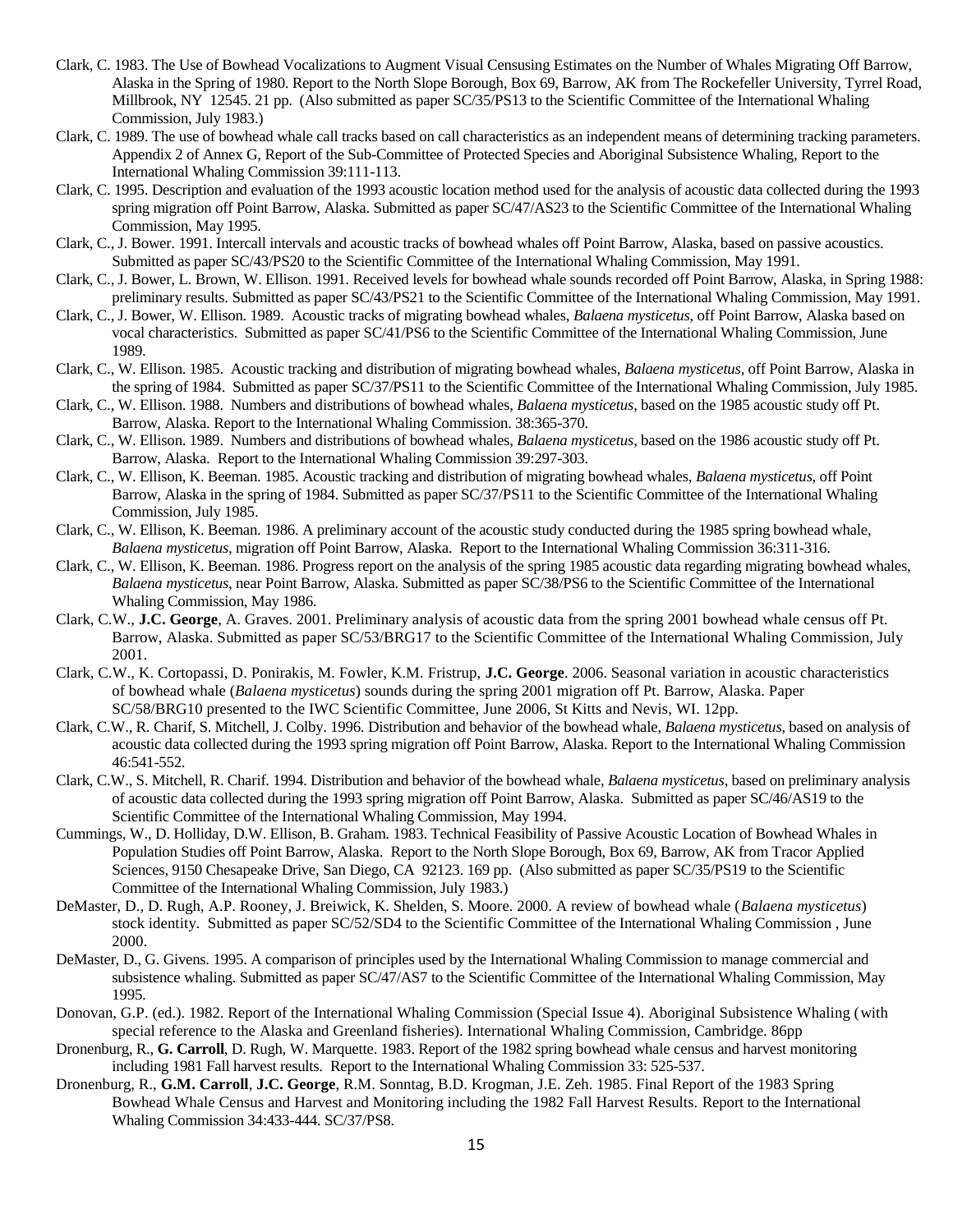- Dronenburg, R.B., **J.C. George**, B.D. Krogman, R.M. Sonntag, J. Zeh. 1986. Report of the 1984 spring bowhead whale *(Balaena mysticetus)* ice-based visual census. Reports to the International Whaling Commission 37:293-298.
- Ellison, W., C. Clark, G. Bishop. 1987. Potential use of surface reverberation by bowhead whales, *Balaena mysticetus*, in under-ice navigation: preliminary considerations. Report to the International Whaling Commission 37:329-332.
- Ellison, W., C. Clark, K. Beeman. 1985. Acoustic location techniques and calibration methods used during the spring 1984 and 1985 bowhead whale, *Balaena mysticetus*, migrations. Submitted as paper SC/37/PS10 to the Scientific Committee of the International Whaling Commission, July 1985.
- Ellison, W., R. Sonntag, C. Clark. 1987. Comparison of measured bowhead whale, *Balaena mysticetus*, migration parameters with results from the tracking algorithm. Report to the International Whaling Commission 37: 309-311.
- Etylin, V., L. Ainana, M. Zelensky, and G. Inankeuyas. 1997. Importance of reestablishing the ancient cultural relationship between the Native people of Chukotka (Eskimo and Chukchi) and the bowhead whale. Presented as paper #IWC/49/AS6 to the International Whaling Commission at its 1997 meeting in Monaco. 9 pages.
- Ferguson, M.C., G.H. Givens, J.T. Clarke, A. Willoughby, A. Brower, **J.C. George**. 2017. A minimum abundance estimate of BCB bowhead whales in the western Beaufort Sea in late August, 2016. Submitted as paper SC/67a/AWMP/08 to the Scientific Committee of the International Whaling Commission, May 2017.
- Follmann, E., A. Manning. 1984. Instrumentation of Whale Harpoon Floats with Radio-transmitters. Report for the Period March 1, 1983 through June 30, 1984 to the North Slope Borough, Box 69, Barrow, AK from the Institute of Arctic Biology, University of Alaska, Fairbanks, AK. 38 pp. This was also submitted as paper SC/37/PS19 to the Scientific Committee of the International Whaling Commission, July 1985.
- Follmann, E.H., A.E. Manning. 1988. The use of radio telemetry in instrumenting whale floats as an aid in the recovery of struck but lost bowhead whales (Balaena mysticetus). Submitted as paper SC/40/PS9 to the Scientific Committee of the International Whaling Commission, May 1988.
- Fristrup, K. and C. Clark. 1997. Combining visual and acoustic survey data to enhance density estimation. Report of the International Whaling Commission 47: 933-936.
- Gambell, R. 1982. The bowhead whale problem and the International Whaling Commission. Report of the International Whaling Commission (Special Issue 4):1-6.
- Gentlemen, R., J. Zeh. 1987. A statistical model for estimating the number of bowhead whales, *Balaena mysticetus*, passing a census point from combined visual and acoustic data. Report to the International Whaling Commission 37:313-327.
- **George, J.C.**, B. Tudor, G. Givens, J. Mocklin, L. Brattstrom. 2017. Initial investigations of bowhead whale entanglements, scar frequency and acquisition rates via aerial photography. Submitted as paper SC/67a/HIM/04 to the Scientific Committee of the International Whaling Commission, 2017.
- **George, J.C.**, C. Nicolson, S. Drobot, J. Maslanik. 2005. Progress Report: Sea Ice Density and Bowhead Whale Body Condition. Submitted as paper SC/57/E13 to the Scientific Committee of the International Whaling Commission, Ulsan Korea, 2005.
- **George, J.C.**, C. Nicolson, S. Drobot, J. Maslanik, **C. Rosa**. 2009. Update on SC/57/E13: Sea Ice Density and Bowhead Whale Body Condition. Submitted as paper SC/F09/CC1 to the Scientific Committee of the International Whaling Commission, 2009.
- George, J.C., D.J. Rugh, J.E. Zeh. 1995. Effects of sea ice conditions on the distribution of migrating bowhead whales in spring lead systems near Point Barrow, Alaska. Submitted as paper SC/47/AS13 to the Scientific Committee of the International Whaling Commission, May 1995.
- **George, J.C.**, D.L. Wetzel, L. Dehn, **T.M. O'Hara**, T.M. Robertson, R.G. LeDuc, J.E. Reynolds, III, 2008. An Analysis of Ancient Bowhead Whale Mangtak from Gambell Alaska: What can it tell us? Submitted as paper SC/60/E2 to the Scientific Committee of the International Whaling Commission, 2008.
- **George, J.C.**, E.H. Follmann, J. Zeh, M. Sousa, R. Tarpley, **R. Suydam**. 2004. Inferences from bowhead whale ovarian and pregnancy data: age estimates, length at sexual maturity and ovulation rates. Submitted as paper SC/56/BRG8 to the Scientific Committee of the International Whaling Commission, July 2004.
- **George, J.C.**, G. Sheffield, D.J. Reed, B. Tudor, **R. Suydam**. 2015. Evidence of injuries from line entanglements, killer whales, and ship strikes on Bering-Chukchi-Beaufort Sea Bowhead Whales. Submitted as paper SC/66a/HIM10 to the International Whaling Commission Scientific Committee, May 2015.
- **George, J. C**., G.H. Givens, **J. Herreman**, R.A. Delong, B. Tudor, **R. Suydam**, L. Kendall. 2011. Report of the 2010 bowhead whale survey at barrow with emphasis on methods for matching sightings from paired independent observations. Submitted as paper SC/63/BRG3 to the Scientific Committee of the International Whaling Commission, July 2011.
- **George, J.C.**, G.H. Givens, **R. Suydam**, **J. Herreman**, J. Mocklin, B. Tudor, R. Delong, C. Clark, R.A. Charif, A. Rahaman. 2013. Summary of the spring 2011 ice-based visual, acoustic, and aerial photo-identification survey of bowhead whales conducted near Point Barrow, Alaska. Submitted as paper SC/65a/BRG11 to the Scientific Committee of the International Whaling Commission, June 2013.
- **George, J.C.**, **G.M. Carroll**, **L.M. Philo**. 1988. Preliminary Report on Bowhead Whale, *Balaena mysticetus*, Census-Related Field Activities During Spring 1987 Off Point Barrow, Alaska. Report to the International Whaling Commission 38:393-399.
- **George, J.**, **G. Carroll**, **L. Philo, T. Albert**. 1990. Bowhead whale census related activities during spring 1989, with observations on the subsistence hunt: preliminary findings. Annex L, Report of the Scientific Committee, Report of the International Whaling Commission 40:169.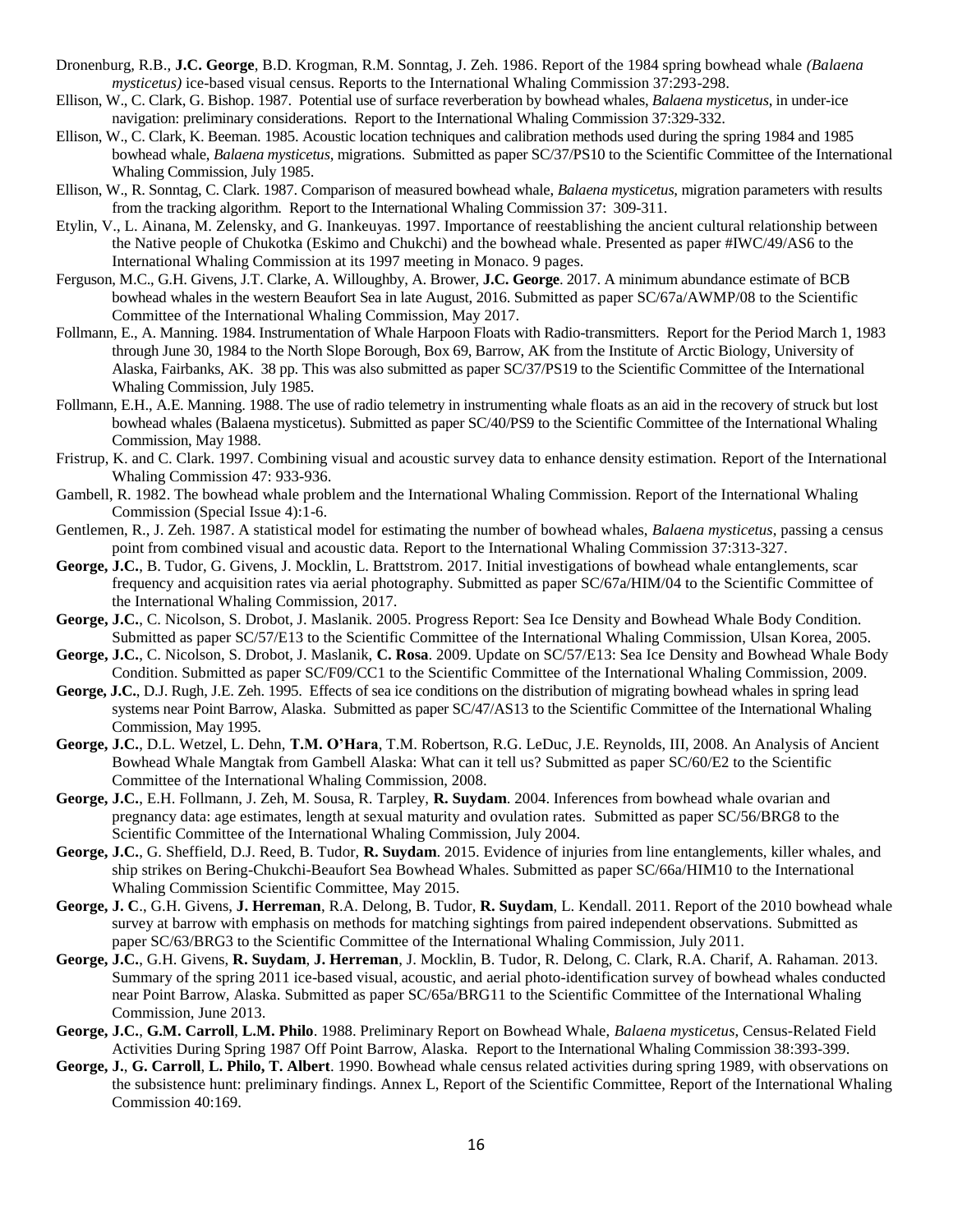- **George, J.C.**, **G.M. Carroll**, **L.M. Philo**, **T.F. Albert**. 1990. Report of Field Activities of the Spring 1988 Census of Bowhead Whales (*Balaena mysticetus*) off Point Barrow, Alaska with Observations on the Subsistence Hunt. Report to the International Whaling Commission 40:383-391.
- **George, J.C.**, **G.M. Carroll**, R.J. Tarpley, **T.F. Albert**, R.L. Yackley. 1987. Report of Field Activities Pertaining to the Spring 1986 Census of Bowhead Whales (*Balaena mysticetus*), Off Point Barrow, Alaska With Observations on the Subsistence Hunt. Report to the International Whaling Commission 37:301-308.
- **George, J.C.**, **J. Herreman**, G.H. Givens, M. Ferguson, **R.Suydam**, J. Mocklin, C. Clark, B. Tudor, K. Stafford, R. DeLong, C. Accardo, V. Beaver, A. Brower, C. Christman, B. Rone, D. Rugh, R. Shea, L. Vate Brattström. 2011. Update on the 2011 bowhead whale abundance survey near Point Barrow, Alaska. Submitted as paper SC/63/WP to the Scientific Committee of the International Whaling Commission, July 2011.
- **George, J.C.**, **J. Herreman**, G.H. Givens, **R. Suydam**, J. Mocklin, C. Clark, B. Tudor, K. Stafford, R. DeLong, D. Rugh. 2012. Brief review of the 2010 and 2011 bowhead whale abundance surveys near Point Barrow, Alaska. Submitted as paper SC/64/AWMP7 to the Scientific Committee of the International Whaling Commission, July 2012.
- **George, J.C.**, J.E. Zeh. 2012. Population trend, 1978–2004, of Bering-Chukchi-Beaufort bowhead whales (*Balaena mysticetus*). Submitted as paper SC/64/AWMP5 to the Scientific Committee of the International Whaling Commission, July 2012.
- **George, J.C.**, J. Zeh, **R. Suydam**, C. Clark. 2002. Population size of the Bering-Chukchi-Beaufort seas stock of bowhead whales, *Balaena mysticetus,* based on the 2001 census off Point Barrow, Alaska. Submitted as paper SC/54/BRG5 to the Scientific Committee of the International Whaling Commission, May 2002.
- **George, J.C.**, J. Zeh, **R. Suydam**, C. Clark. 2003. Abundance estimate and rate of increase of and rate of increase of the Bering-Chukchi-Beaufort seas stock of bowhead whales (*Balaena mysticetus*) based on the 2001 census Off point Barrow, Alaska. 2003. Submitted as paper SC/55/BRG7 to the Scientific Committee of the International Whaling Commission, May, 2003, Berlin, Germany.
- **George, J.C.**, J.R. Bockstoce, A.E. Punt, D.B. Botkin. 2007. Preliminary estimates of bowhead whale body mass and length from Yankee commercial oil yield records. Submitted as paper SC/59/BRG5 to the Scientific Committee of the International Whaling Commission, 2007.
- **George, J.C.**, J.W. Bickham, G. Givens, R. Leduc, V. Melnikov, S. Moore, P. Morin, D. Rugh, **R. Suydam**, B.L. Taylor, P. Wade, J. Zeh. 2005. Update on stock structure research on the Bering-Chukchi-Beaufort Seas stock of bowhead whales. Submitted as paper SC/57/BRG21 to the Scientific Committee of the International Whaling Commission, June 2005.
- **George, J.C.**, **L.M. Philo**, **G.M. Carroll**, **T.F. Albert**. 1988. 1987 Subsistence Harvest of Bowhead Whales, *Balaena mysticetus*, by Alaskan Eskimos. Report to the International Whaling Commission 38:389-392.
- **George, J.C.**, **L.M. Philo**, **R. Suydam**, R. Tarpley, **T.F. Albert**. 1992. Summary of the 1989 and 1990 subsistence harvests of Bowhead Whales (*Balaena mysticetus*) by Alaskan Eskimos. Report to the International Whaling Commission 42:479-483. Submitted as paper SC/43/PS18 to the International Whaling Commission Scientific Committee, May 1991.
- **George, J.C.**, **R. Stimmelmayr**, A. Brower, J. Clarke, M. Ferguson, **A. Von Duyke**, G. Sheffield, K. Stafford, **T. Sformo**, **B. Person**, **L. Sousa**, B. Tudor, **R. Suydam**. 2017. 2016 Health Report for the Bering-Chukchi-Beaufort Seas Bowhead Whales – Preliminary Findings. Submitted as paper SC/67a/AWMP/10 to the Scientific Committee of the International Whaling Commission, May 2017.
- **George, J.C**., **R. Suydam**. 2009. Preliminary report of the spring 2009 ice-based bowhead whale census activities near Barrow, Alaska. Submitted as paper SC/61/BRG23 to the Scientific Committee of the International Whaling Commission, June 2009.
- **George, J.C., R. Suydam,** G. Givens, L. Horstmann, **R. Stimmelmayr,** G. Sheffield. 2018. Length at sexual maturity and pregnancy rates of Bering-Chukchi-Beaufort Seas bowhead whales. Submitted as paper SC/67B/AWMP/07 to the Scientific Committee of the International Whaling Commission, May 2018.
- **George, J.C.**, **R. Suydam**, G.H. Givens, J. Bickham, **R. Stimmelmayr**, S. Moore, J. Zeh. 2012. Selected research relevant to the 2012 bowhead implementation review. Submitted as paper SC/64/AWMP6 to the Scientific Committee of the International Whaling Commission, July 2012.
- **George, J.C**., **R. Suydam**, J. Zeh, W.R. Koski. 2004. Estimated pregnancy rates of bowhead whales from examinations of landed whales. Submitted as paper SC/56/BRG10 to the Scientific Committee of the International Whaling Commission, July 2004.
- **George, J.C.**, **R. Suydam**, **R. Stimmelmayr**. 2016. A possible structure of a bowhead whale health report. Submitted as paper SC/66b/BRG14to the Scientific Committee of the International Whaling Commission, 2016.
- **George, J.C.**, R.J. Tarpley. 1986. Observations on the 1984 and 1985 Subsistence Harvest of Bowhead Whales, *Balaena mysticetus*, with a Note on the Fall 1983 Harvest. Reports to the International Whaling Commission 37:339-342.
- **George, J.C.**, **R.S. Suydam**. 2000. Preliminary findings from census activities for the Bering-Chukchi-Beaufort seas stock of bowhead whales at Point Barrow, Alaska: 1999 and 2000. Submitted as paper SC/52/AS25 to the Scientific Committee of the International Whale Commission, July 2000.
- **George, J.C.**, **R.S. Suydam**. 2006. Length estimates of bowhead whale (*Balaena mysticetus*) calves. Submitted as paper SC/58/BRG23 to the Scientific Committee of the International Whaling Commission, June 2006.
- **George, J.C.**, **R.S. Suydam**. 2014. Update on characteristics of bowhead whale (*Balaena mysticetus*) calves. Submitted as paper SC/65b/BRG20 to the Scientific Committee of the International Whaling Commission, May 2014.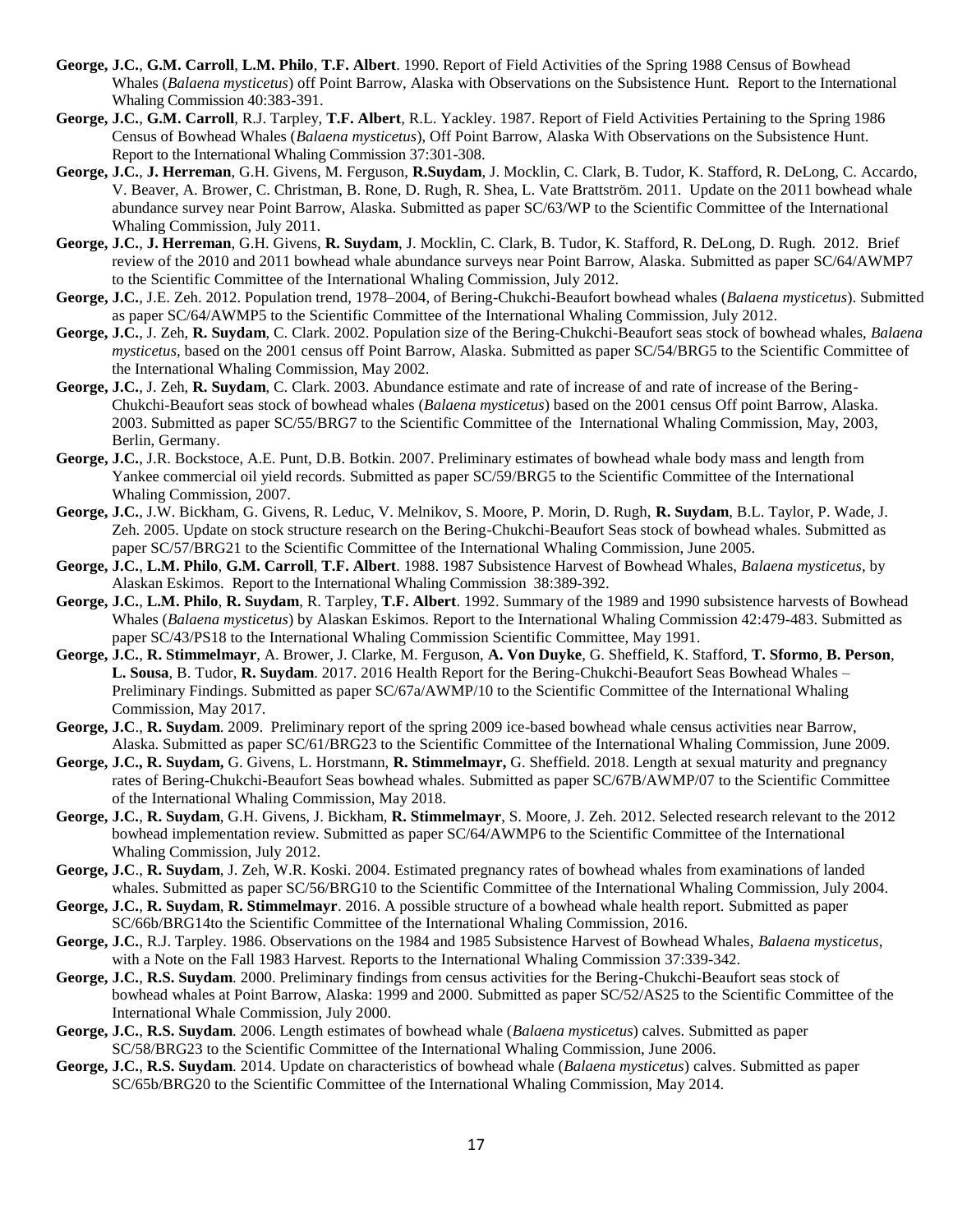- **George, J.C.**, **R.S. Suydam**, **L.M. Philo**, **T.F. Albert**, J.E. Zeh, **G.M. Carroll**. 1995. Report of the spring 1993 census of Bowhead Whales, *Balaena mysticetus*, off Point Barrow, Alaska, with observations on the 1993 subsistence hunt of Bowhead Whales by Alaska Eskimos. Report to the International Whaling Commission 45:371-384.
- **George, J.C.**, **R.S. Suydam**, **T. O'Hara**, E.H. Follmann, **T.F. Albert**. 2005. Preliminary quantitative characterization of some aspects of the external morphology of bowhead whales (*Balaena mysticetus*) of the Bering-Chukchi-Beaufort Seas stock. Submitted as paper SC/57/BRG17 to the Scientific Committee of the International Whaling Commission, June 2005.
- **George, J.C.**, **R.S. Suydam**, T. Chandler, M. Irinaga, J. Petersen. 2001. Preliminary report of the spring 2001 census of bowhead whales, *Balaena mysticetus,* off Point Barrow, Alaska. Submitted as paper SC/53/BRG9 to the Scientific Committee of the International Whaling Commission, July 2001.
- **George, J.C.**, **R.S. Suydam**, **T.M. O'Hara**, G. Sheffield. 2000. Subsistence harvest of bowhead whales by Alaskan Eskimos during 1999. Submitted as paper SC/52/AS24 to the Scientific Committee of the International Whale Commission, July 2000.
- **George, J.C.**, S.E. Moore. 2006. Hypothetical stock structure archetypes for the Bering-Chukchi-Beaufort Seas bowhead whale population. Paper SC/58/BRG27 presented to the IWC Scientific Committee, June 2006, St Kitts and Nevis, WI. 20pp.
- **George, J.C.**, S. Moore, **R. Suydam**. 2006. Update on stock structure research on the Bering-Chukchi-Beaufort seas stock of bowhead whales. Submitted as paper SC/58/BRG24 to the Scientific Committee of the International Whaling Commission, June 2006.
- **George, J.C.**, S.E. Moore, **R. Suydam**. 2007. Summary of stock structure research on the Bering-Chukchi-Beaufort Seas stock of bowhead whales 2003-2007. Submitted as paper SC/59/BRG3 to the Scientific Committee of the International Whaling Commission, 2007.
- **George, J.C.**, **T.M. O'Hara**, **H. Brower, Jr.**, **R. Suydam**. 1998. Results of the 1997 subsistence harvest of bowhead whales by Alaskan Eskimos with observations on the influence of environmental conditions on the success of hunting bowhead whales off Barrow, Alaska. Submitted as paper SC/50/AS9 to the Scientific Committee of the International Whaling Commission, May 1998.
- **George, J.C.**, **T.M. O'Hara**, **R. Suydam**. 1999. Observations on the 1998 subsistence harvest of bowhead whales by Alaskan Eskimos with a note on the late 1998 and early 1999 environmental conditions near Barrow, Alaska. Submitted as paper SC/51/AS22 to the Scientific Committee of the International Whaling Commission, May 1999.
- **George, J.C.**, W.R. Koski, **R. Suydam**, D. Rugh. 2004. Body stretching of bowhead whales during hauling and butchering during the subsistence hunt. Submitted as paper SC/56/BRG9 to the Scientific Committee of the International Whaling Commission, July 2004.
- Givens, G.H. 1995. Confirmation of the 1994 Scientific Committee assessment of the Bering-Chukchi-Beaufort Seas stock of bowhead whales, and further sensitivity trials. 15 pages. Submitted as paper SC/47/AS15 to the Scientific Committee of the International Whaling Commission, May 1995. pp. 15.
- Givens, G. 1995. Assessment of the Bering-Chukchi-Beaufort Seas stock of bowhead whales with updated abundance and trend data. Submitted as paper SC/47/AS24 to the Scientific Committee of the International Whaling Commission, May 1995.
- Givens, G. 1998. AWMP development and diverse prototypes. Report of the International Whaling Commission 48: 483-495.
- Givens, G. 2001. A strike limit algorithm for management of aboriginal whaling for the Bering-Chukchi-Beaufort Seas stock of bowhead whales. Paper SC/53/AWMP3 presented to the International Whaling Commission.
- Givens, G. 2001. A merging of two strike limit algorithms for management of aboriginal whaling for the Bering-Chukchi-Beaufort Seas stock of bowhead whales. Paper SC/53/AWMP4 presented to the International Whaling Commission.
- Givens, G., D. Thomas. 1997. Bowhead aboriginal management scheme trials and statistics. Report of the International Whaling Commission 47: 851-864.
- Givens, G., D. Thomas. 1997. Sample bowhead aboriginal whaling management scheme trials. Report of the International Whaling Commission 47: 875-884.
- Givens, G., J. Zeh. 1996. Bowhead management history. Submitted as paper SC/48/AS13 to the International Whaling Commission Scientific Committee, June 1996. pp. 2.
- Givens, G., J. Zeh, A. Raftery. 1996. Implementing the current management regime for aboriginal subsistence whaling to establish a catch limit for the Bering-Chukchi-Beaufort Seas stock of bowhead whales. Report of the International Whaling Commission 46: 493-499.
- Givens, G., M. Williams, P.A. Morin, B. Hancock, B., **J.C. George**. 2007. A brief and preliminary look at SNPs data for some Bering-Chukchi-Beaufort Seas bowhead whales. Submitted as paper SC/59/BRG11 to the Scientific Committee of the International Whaling Commission, 2007.
- Givens, G.H., M.C. Ferguson, J.T. Clarke, A. Willoughby, A. Brower, **R. Suydam**. 2019. Abundance of the Eastern Chukchi Sea stock of beluga whales, 2012-2017. Paper SC/68A/ASI/09 presented to the Scientific Committee of the International Whaling Commission.
- Givens, G., R.M. Huebinger, J.W. Bickham, **J.C. George**, **R.S. Suydam**. 2007. Patterns of genetic differentiation in bowhead whales (*Balaena mysticetus*) from the western Arctic. Submitted as paper SC/59/BRG14 to the Scientific Committee of the International Whaling Commission, 2007.
- Givens, G.H., A.E. Punt, J. Zeh. 2006. The scenario space for the Bowhead SLA Implementation Review: a search for plausible trials exhibiting management risk. Submitted as paper SC/58/AWMP8 to the Scientific Committee of the International Whaling Commission, 2006.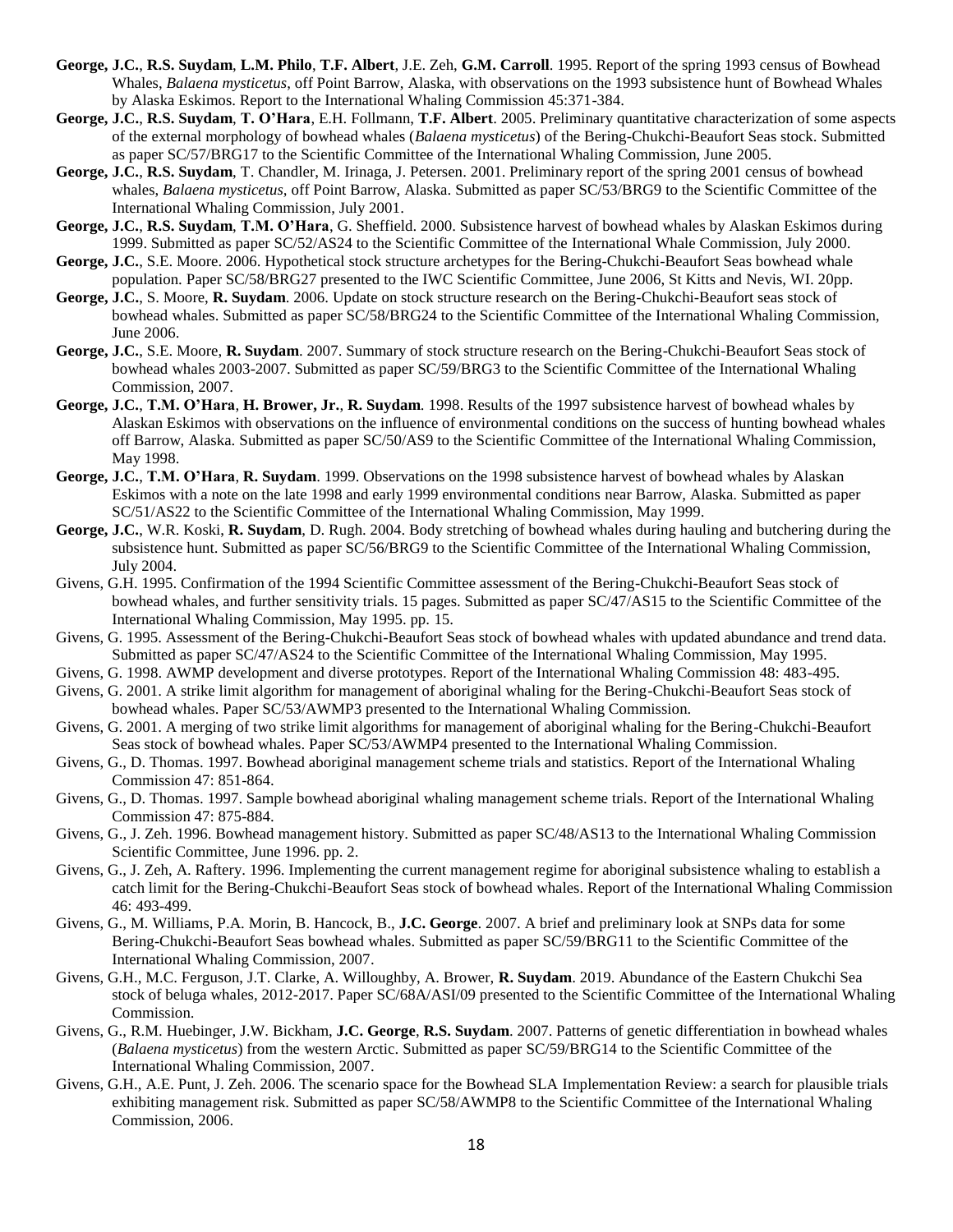- Givens, G.H.(Chair), C. Allison, G. Donovan, **J.C. George**, J. Scordino, M. Stachowitsch, **R. Suydam**, R. Tiedemann, L. Witting. 2018. Report of the Intersessional Correspondence Group on Drafting an Aboriginal Whaling Scheme. Submitted as paper SC/67B/AWMP/21 to the Scientific Committee of the International Whaling Commission, May 2018.
- Givens, G.H., I. Ozaksoy. 2006. Transience of a temporal lag correlation feature in bowhead microsatellites. Submitted as paper SC/58/BRG18 to the Scientific Committee of the International Whaling Commission, 2006.
- Givens, G.H., I. Ozaksoy. 2006. Population structure and covariate analysis based on pairwise microsatellite allele matching frequencies (revised). Submitted as paper SC/58/SD3 to the Scientific Committee of the International Whaling Commission, 2006.
- Givens, G.H., J.A. Mocklin, L.Vate Brattstrom, B.J. Tudor, W.R. Koski, **J.C. George**, J.E. Zeh, **R. Suydam**. 2017. Survival rate and 2011 abundance of Bering-Chukchi-Beaufort Seas bowhead whales from photo-identification data over three decades. Submitted as paper  $SC/67a/AWMP/09$  to the Scientific Committee of the International Whaling Commission, May 2017.
- Givens, G.H., J.A. Mocklin, L.Vate Brattstrom, B.J. Tudor, W.R. Koski, J.E. Zeh, **R. Suydam, J.C. George**. 2018. Adult survival rate and 2011 abundance of Bering-Chukchi-Beaufort Seas bowhead whales from photo-identification data over three decades. Submitted as paper SC/67B/AWMP/01 REV1 to the Scientific Committee of the International Whaling Commission, May 2018.
- Givens, G.H., **J.C. George**, **R. Suydam**. 2015. [A population dynamics model and assessment of Bering-Chukchi-Beaufort Seas](http://www.north-slope.org/assets/images/uploads/SC-66a-BRG09.givens.pdf)  [bowhead whales.](http://www.north-slope.org/assets/images/uploads/SC-66a-BRG09.givens.pdf) Submitted as paper SC/66a/BRG09 to the Scientific Committee of the International Whaling Commission, 2015.
- Givens, G., M.V. Bravington. 1996. Confirmation, revision, and sensitivity analysis of the 1994 Scientific Committee assessment of the Bering-Chukchi-Beaufort Seas stock of bowhead whales. Report of the International Whaling Commission 46: 501-8.
- Givens, G.H., R.M. Huebinger, J.W. Bickham, **J.C. George**, **R.S. Suydam**. 2006. Re-examination of stock structure of bowhead whales from the western Arctic: preliminary analyses based on new microsatellites. Submitted as paper SC/58/BRG19 to the Scientific Committee of the International Whaling Commission, June 2006.
- Givens, G.H., R.M. Huebinger, J.W. Bickham, **J.C. George**, **R.S. Suydam**. 2007. Patterns of genetic variation in bowhead whales (*Balaena mysticetus*) from the western Arctic. Submitted as paper SC/J07/AWMP 2 to the intersessional workshop of the Aboriginal Whaling Management Procedure subcommittee of the Scientific Committee of the International Whaling Commission, May 2007.
- Givens, G.H., S.E. Thompson. 1996. Alternative Bayesian synthesis approaches to Bering-Chukchi-Beaufort Seas bowhead whale stock assessment: Uncertainty in historic catch and hitting with fixed MSYR*.* Submitted as paper SC/47/AS16 to the Scientific Committee of the International Whaling Commission, 1996.
- Givens, G.H., S.L. Edmondson, **J.C. George**, B. Tudor, R.A. DeLong, **R. Suydam**. 2011. Estimation of detection probabilities from the 2010 ice-based independent observer survey of bowhead whales near Barrow, Alaska. Submitted as paper SC/63/BRG1 to the Scientific Committee of the International Whaling Commission, July 2011.
- Givens, G.H., S. L. Edmondson, **J.C. George**, B. Tudor, R.A. DeLong, **R. Suydam**. 2012. Detection probability estimates from the 2011 ice-based independent observer survey of bowhead whales near Barrow, Alaska. Submitted as paper SC/64/BRG4 to the Scientific Committee of the International Whaling Commission, July 2012.
- Givens, G.H., S. L. Edmondson, **J. C. George**, **R. Suydam**, R.A. Charif, A. Rahaman, D. Hawthorne, B. Tudor, R.A. DeLong, C.W. Clark. 2013. Estimate of 2011 abundance of the Bering-Chukchi-Beaufort Seas bowhead whale population. Submitted as paper SC/65a/BRG01 to the Scientific Committee of the International Whaling Commission, June 2013.
- Givens, G., T.A.O. Bernstein. 1998. Further investigation of aboriginal whaling management procedure strike limit algorithms and their optimization. Paper SC/50/AWMP5 presented to the International Whaling Commission.
- Goodwin, T., T. Hammond, L. Li, R. Linnehan, J. Kaysen, **T. Albert**, **T. O'Hara**. 1999. Preliminary Report on the Molecular Analysis and Culture of Tissues from Subsistence Harvested Bowhead Whales. Paper SC/51/AS13 submitted to the International Whaling Commission Meeting (51st) Grenada May 1-15.
- Haldiman, J.T., Y.Z. Abdelbaki, D.W. Duffield, W.G. Henk, R.W. Henry. 1983. Observations on the morphology of the skin, respiratory system, urinary system, and brain of the bowhead whale. Paper SC/35/PS16 presented to the IWC Scientific Committee, June 1983.
- Hammond, P.S. 1984. On the application of line transect sampling to the estimation of the number of bowhead whales passing the Point Barrow ice-camps. Rep. Int. Whal. Commn 34:465-7.
- Huebinger, R.M., J.W. Bickham, J.C. Patton, **J.C. George**, **R.S. Suydam**. 2006. Progress report on the development of new microsatellite markers for bowhead whales. Submitted as paper SC/58/BRG11 to the Scientific Committee of the International Whaling Commission, June 2006.
- Ingling, A. 1995. Determination of the muzzle velocity of the black powder and penthrite projectiles fired from a bench-mounted darting gun of the type used by Alaskan Eskimo in the subsistence hunt of the bowhead whale, as influenced by the propellant charge and other factors. Submitted as paper IWC/47/WK16 to the Workshop on Whale Killing Methods, International Whaling Commission, May-June 1995. 31 pp. Also submitted in an expanded version of 45 pages as a report in 1997 to the Department of Wildlife Management, North Slope Borough, Box 69, Barrow, AK 99723, from the Virginia-Maryland Regional College of Veterinary Medicine, University of Maryland, College Park, MD 20742.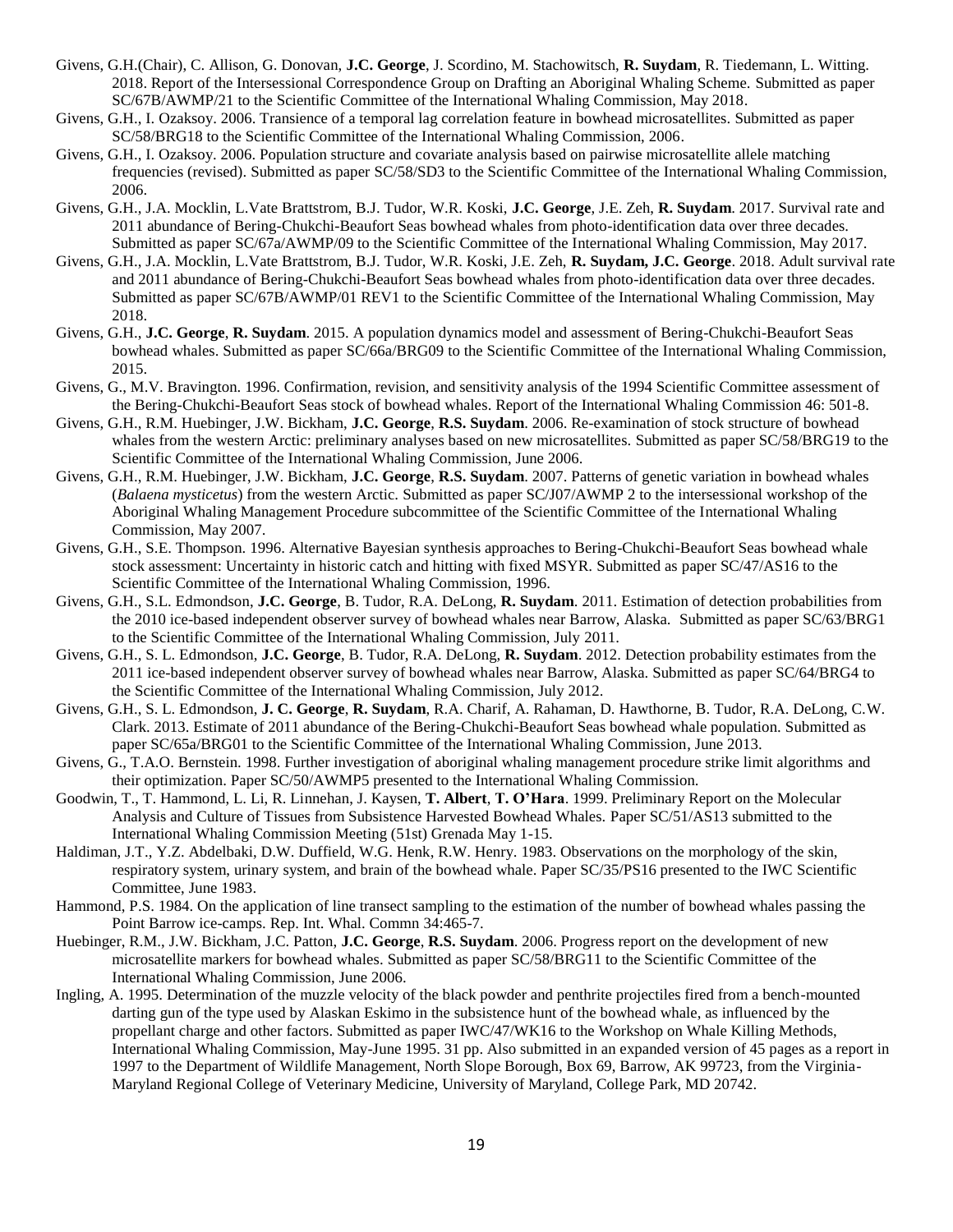- Knoche, M.J., **R.S. Suydam**, **J.C. George**. 2006. Preliminary investigations of stock structure in Bering-Chukchi-Beaufort seas bowhead whales (*Balaena mysticetus*) from carbon isotope analysis in baleen. Submitted as paper SC/58/BRG22 to the Scientific Committee of the International Whaling Commission, June 2006.
- Ko, D., J.E. Zeh, C.W. Clark, W.T. Ellison, B.D. Krogman, R.M. Sonntag. 1986. Utilization of acoustic location data in determining a minimum number of spring-migrating bowhead whales unaccounted for by the ice-based visual census. Rep. Int. Whal. Commn 36:325-38.
- Koski, W., J. Mocklin, A. Davis, J. Zeh, D. Rugh, **J.C. George**, **R. Suydam**. 2008. An estimate of 2003-2004 Bering-Chukchi-Beaufort bowhead whale (*Balaena mysticetus*) abundance from photo-identification data. Submitted as paper SC/60/BRG18 to the Scientific Committee of the International Whaling Commission, June 2008.
- Koski, W.R., D.J. Rugh, J. Zeh, **J.C. George**, **R. Suydam**, A.R. Davis, J. Mocklin. 2006 An update on analyses of BCB bowhead whale photographs obtained in 2003-2005. Submitted as paper SC/58/BRG20 to the Scientific Committee of the International Whaling Commission, June 2006.
- Koski, W.R., D.J. Rugh, J. Zeh, **J.C. George**, **R. Suydam**, A.R. Davis, J. Mocklin, K Trask. 2007. [Review of bowhead whale aerial](http://www.north-slope.org/assets/images/uploads/SC-59-BRG6%20koski%20photo%20studies.pdf)  [photographic studies in 2003-06.](http://www.north-slope.org/assets/images/uploads/SC-59-BRG6%20koski%20photo%20studies.pdf) Submitted as paper SC/59/BRG6 to the Scientific Committee of the International Whaling Commission, 2007.
- Koski, W.R., J. Mocklin, A.R. Davis, J. Zeh, D.J. Rugh, **J.C. George**, **R. Suydam**. 2009. [Abundance of Bering-Chukchi-Beaufort](http://www.north-slope.org/assets/images/uploads/koski%202004%20abundance%20photo%20ID%20master.pdf)  [bowhead whales \(Balaena mysticetus\) in 2004 estimated from photo-identification data.](http://www.north-slope.org/assets/images/uploads/koski%202004%20abundance%20photo%20ID%20master.pdf) Submitted as paper SC/61/For information to the Scientific Committee of the International Whaling Commission, 2009.
- Koski, W.R., **J.C. George**, **R. Suydam**, D.J. Rugh, J. Brandon. 2004. Aerial photography of bowhead whales at Barrow, Alaska during the 2003 and 2004 spring migrations. Submitted as paper SC/56/BRG26 to the Scientific Committee of the International Whaling Commission, July 2004.
- Koski, W.R., **J.C. George**, **R. Suydam**, D.J. Rugh, J. Zeh, A.R. Davis, B.D. Mactavish, J. Brandon, S.E. Moore. 2005. An update of aerial photography of bowhead whales conducted during the 2003-2005 spring migrations. Submitted as paper SC/57/BRG16 to the Scientific Committee of the International Whaling Commission, June 2005.
- Krogman, B., D. Corbit. 1987. A photographic study of environmental factors affecting the 1985 visual and acoustic population estimates of bowhead whales, Balaena mysticetus, passing Point Barrow, Alaska. Submitted as paper SC/39/PS5 to the International Whaling Commission, June 1987.
- Krogman, B., D. Ko, J. Zeh, R. Grotefendt, R. Sonntag. 1984. Experimental design considerations for the use of acoustic data to correct for whales missed by the ice-based census. Report of the International Whaling Commission 34:445-456.
- Krogman, B.K., **J.C. George**, **G. Carroll**, J. Zeh, R. Sonntag. 1986. Preliminary results of the 1985 spring ice-based census of the bowhead whale, *Balaena mysticetus*, conducted near Pt. Barrow, Alaska. Reports to the International Whaling Commission 37:343-352.
- Krogman, B., R. Sonntag, J. Zeh, D. Ko. 1985. Environmental factors affecting the result of the 1984 ice-based visual census of bowhead whales, Balaena mysticetus, near Point Barrow, Alaska. Submitted as paper SC/37/PS9 to the International Whaling Commission Scientific Committee, June 1985.
- LeDuc, R., P. Morin, M. Koonooka, **C. George**, G. Noongwook, B. Hancock, K. Robertson, B. Taylor. 2006. Mitochondrial sequence variation in the Bering/Chukchi/Beaufort Seas bowhead whales. 4pp. Paper SC/58/BRG9 presented to the IWC Scientific Committee, June 2006, St Kitts and Nevis, WI. 4pp.
- Lubetkin, S.C., J.E. Zeh. 2006. Deriving age–length relationships for bowhead whales (*Balaena mysticetus*) using a synthesis of age estimation techniques. Paper SC/58/BRG14 presented to the International Whaling Commission Scientific Committee, 2006.
- Martien, K.K., G. Givens, E. Archer. 2007. A note on the ability of STRUCTURE to correctly infer the number of populations for Bering-Chukchi- Beaufort Seas bowhead whales. Submitted as paper SC/59/BRG34 to the Scientific Committee of the International Whaling Commission, 2007.
- Mocklin, J., **J.C. George**, M. Ferguson, L.V. Brattstrom, V. Beaver, B. Rone, C. Christman, A. Brower, B. Shea, C. Accardo. 2012. [Aerial photography of bowhead whales near Barrow, Alaska, during the 2011 spring migration.](http://www.north-slope.org/assets/images/uploads/SC-64-BRG3.mocklin.pdf) Submitted as paper SC/64/BRG03 to the Scientific Committee of the International Whaling Commission, 2012.
- Mocklin, J., L. Vate Brattstrom, B. Tudor, **J.C. George**, G.H. Givens. 2017. Update on the 2011 Bowhead Whale Aerial Abundance Spring Survey (BAASS) Photoanalysis. Submitted as paper SC/66a/BRG/03 to the Scientific Committee of the International Whaling Commission, May 2017.
- **O'Hara, T.M.**, **C. Hanns**, V.M. Woshner,J. Zeh, G. Bratton, R. Taylor. 2005. Essential and non-essential elements of the subsistence hunted bowhead whale: Epidermis-based predictions of blubber, kidney, liver and muscle tissue concentrations. Submitted as paper SC/57/E11 to the Scientific Committee of the International Whaling Commission, June 2005.
- **O'Hara, T.M.**, P. Hoekstra, **C. Hanns**, D. Muir, D. Wetzel, J. Reynolds. 2004. A preliminary assessment of the nutritive value of select tissues from the bowhead whale based on suggested nutrient daily intakes. Submitted as paper SC/56/E2 to the Scientific Committee of the International Whaling Commission, July 2004.
- **O'Hara, T.M.**, P. Hoekstra, **C. Hanns**, S.M. Backus, D. Muir. 2004. Concentrations of persistent organochlorine contaminants in bowhead whale tissues, other biota, and store bought food from northern Alaska: Human exposure implications. Submitted as paper SC/56/E3 to the Scientific Committee of the International Whaling Commission, July 2004.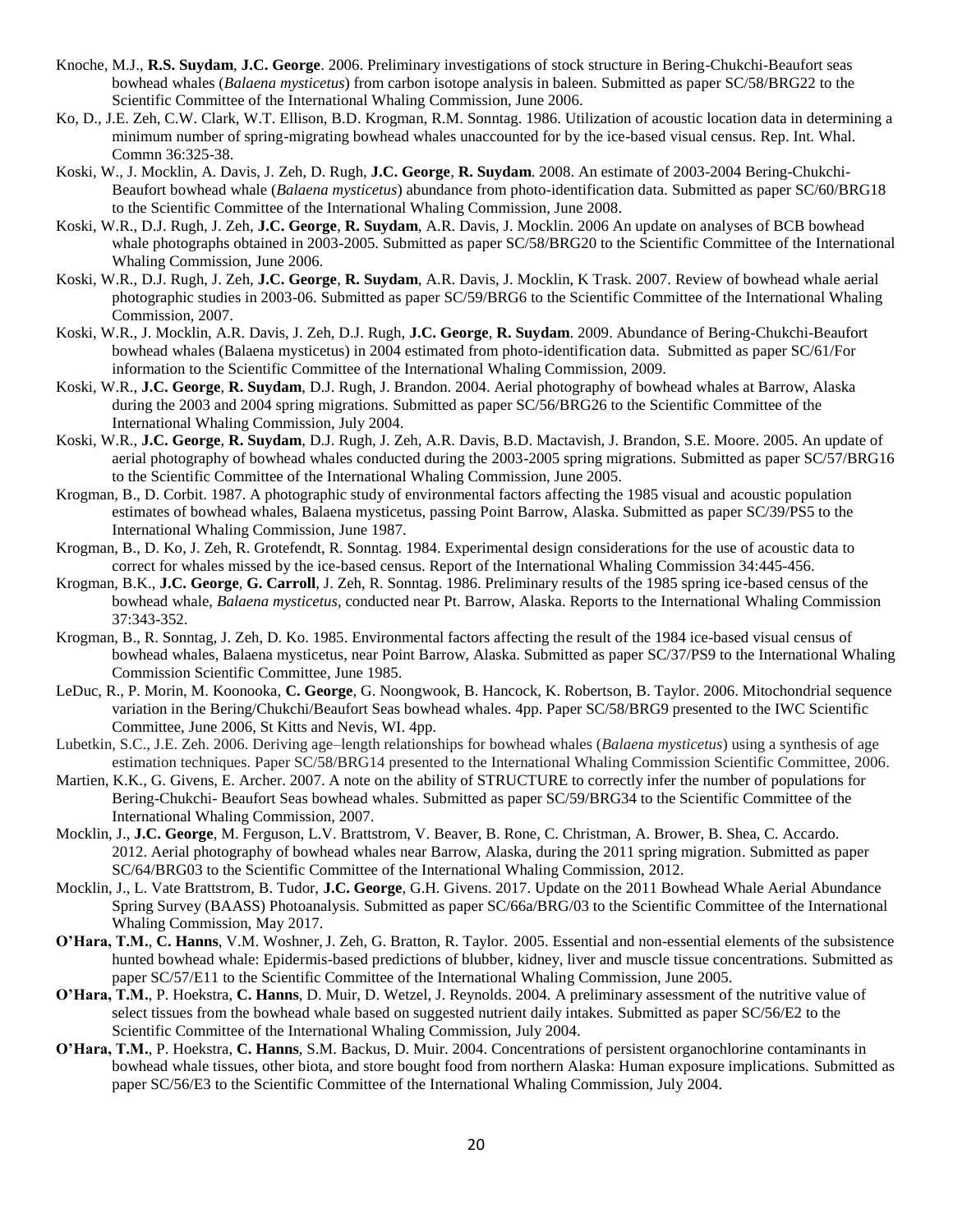- **O'Hara, T.M.,** P. Hoekstra, C. Rosa, L. Dehn, D. Muir, V. Woshner, J. Wise, G. Ylitalo, D. Wetzel, G. Bratton. 2004. Bowhead whale contaminants: A review of current state of knowledge and possible future research directions. Submitted as paper SC/56/E1 to the Scientific Committee of the International Whaling Commission, July 2004.
- **O'Hara, T.M.**, T. Rowles, V. Woshner, K. Burek, B. Mahoney, **R. Suydam**, M. Wallig. 1999. Health assessment of beluga whales in Alaska: methods, protocols and preliminary gross and histologic findings. Submitted as paper SC/51/SM15 to the Scientific Committee of the International Whaling Commission, May 1999.
- **O'Hara, T.M**., V. Woshner, P.R. Becker, E.A. Mackey, G. Bratton, L.W. Cooper, **R. Suydam**, M. Epstein, M.K. Donnais, R. Tarpley, T. Rowles. 1999. Tissue levels of radionuclides and heavy metals in beluga whales of Alaska. Submitted as paper SC/51/E11 to the Scientific Committee of the International Whaling Commission, May 1999.
- Overton, E.B., C. Byrne, J.A. McFall, S.R. Antoine, J.L. Laseter. 1983. Preliminary observations on tissue pollutant levels in subsistence harvested bowhead whales (*Balaena mysticetus*). Paper SC/35/PS17 presented to the IWC Scientific Committee, June 1983
- **Philo, M.**, **J.C. George**, **R. Suydam**, **T.F. Albert**, D. Ramey. 1994. Report of field activities of the spring 1992 census of Bowhead Whales, *Balaena mysticetus*, off Point Barrow, Alaska with observations on the subsistence hunt of Bowhead Whales 1991 and 1992. Report to the International Whaling Commission 44:335-342.
- Poole, D., G.H. Givens, A.E. Rafferty. 1997. On a Proposed Assessment Method for Bowhead Whales. Submitted as paper SC/49/AS6 to the Scientific Committee of the International Whaling Commission, 1997.
- Quakenbush, L., J. Citta, **J.C. George**, M.P. Heide-Jorgensen, **H. Brower**, L. Harwood, **B. Adams**, C. Pokiak, J. Pokiak, E. Lea. 2018. Bering-Chukchi-Beaufort Stock of Bowhead Whales: 2006-2017 Satellite telemetry results with some observations on stock sub-structure. Paper SC/67B/AWMP/04 presented to the IWC Scientific Committee, May 2018.
- Raferty, A. E., D. Poole. 1997. Bayesian Synthesis Assessment Methodology for Bowhead Whales. Submitted as paper SC/49/AS5 to the Scientific Committee of the International Whaling Commission, 1997.
- Raferty, A.E., J.E. Zeh, Q. Yang, P.E. Styer. 1990. Bayes Empirical Bayes Interval Estimation of Bowhead Whales, Balaena mysticetus, Population Size Based Upon the 1986 Combined Visual and Acoustic Census off Point Barrow, Alaska. Report to the International Whaling Commission 40:393-409.
- Rooney, A.P., **J.C. George**, R.J. Tarpley. 2002. Phylogenetic and morphometric analyses of the ingutuk, a morphological variant of the bowhead whale (*Balaena mysticetus*). Submitted as paper SC/54/BRG19 to the Scientific Committee of the International Whaling Commission, Shimonoseki, Japan, 2002.
- **Rosa, C**. 2009. A summary of dead, stranded bowhead whales reported in the Chukchi and Beaufort Seas over the last twenty-five years. Submitted as paper SC/61/E12 to the Scientific Committee of the International Whaling Commission, 2009.
- **Rosa, C.**, **J.C. George** , J. Zeh, **T.M. O'Hara**, O. Botta, J. Bada. 2004. Update on age estimation of bowhead whales using aspartic acid racemization. Submitted as paper SC/56/BRG6 to the Scientific Committee of the International Whaling Commission, June 2004, Sorrento, Italy.
- **Rosa, C.**, J.G.M. Thewissen, T. Kishida, S. Nummela, **C. George**, **R. Suydam**. 2009. A summary of ongoing bowhead whale sensory research in northern Alaska. Submitted as paper SC/61/BRG13 to the Scientific Committee of the International Whaling Commission, June 2009.
- Rugh, D.J., J.E. Zeh, W.R. Koski, L.S. Baraff, G.W. Miller, K.E.W. Sheldon. 1998. An improved system for scoring photo quality and whale identifiability in aerial photographs of bowhead whales*.* Submitted as paper SC/49/AS19 to the Scientific Committee of the International Whaling Commission, 1998.
- Rugh, D.J., W.R. Koski, **J.C. George**. 2004. Inter-year re-identifications of bowhead whales during their spring migration past Barrow, Alaska, 1984 - 1994. Submitted as paper SC/56/BRG 29 to the Scientific Committee of the International Whaling Commission, 2004.
- Schaffner, A.A., J.E. Zeh, A.E. Raftery. 1996. Documentation of Programs and Data to Produce the Posterior Distribution of Bowhead Whale, Balaena Mysticetus, Population Size. Submitted as paper SC/48/AS17 to the Scientific Committee of the International Whaling Commission, 1996.
- Sheffield, G., **R. Stimmelmayr**, R. Rausch, **C. George**. 2016. *Anisakis* spp. in legally harvested BCB bowhead whales (*Balaena mysticetus*): Preliminary findings from stomach content analysis and post mortem field examinations. Submitted as paper SC/66b/E/06 to the Scientific Committee of the International Whaling Commission, June 2016.
- Shpak, O.V., **R. Stimmelmayr**. 2017. Preliminary image analysis of acute and chronic injuries, parasites, and skin conditions in the Okhotsk bowhead whale (*Balaena mysticetus*) stock in the western Okhotsk Sea. Submitted as paper SC67a/E/01 to the Scientific Committee of the International Whaling Commission, 2017.
- Skaug, H., G. Givens. 2007. Relateness among individuals in BCB bowhead microsatellite samples. Submitted as paper SC/59/BRG20 to the Scientific Committee of the International Whaling Commission, 2007.
- Sonntag, R.M., W.T. Ellison, D. Corbit. 1988. Parametric Sensitivity of a Tracking Algorithm as Applied to the Migration of Bowhead Whales, *Balaena mysticetus*, Near Pt. Barrow, Alaska. Report to the International Whaling Commission 38:337- 347. This paper also exists as a report to the Department of Wildlife Management, North Slope Borough, Box 69, Barrow, AK from Analytical Software, Inc., P.O. Box 51048, Seattle, WA 98115. 43 pp.
- Sonntag, R.M., W.T. Ellison, C.W. Clark, D.R. Corbit, B.D. Krogman. 1986. A description of a tracking algorithm and its application to bowhead whale acoustic location data collected during the spring migration near Point Barrow, Alaska 1984-85. *Rep. int. Whal. Commn* 36:299-310.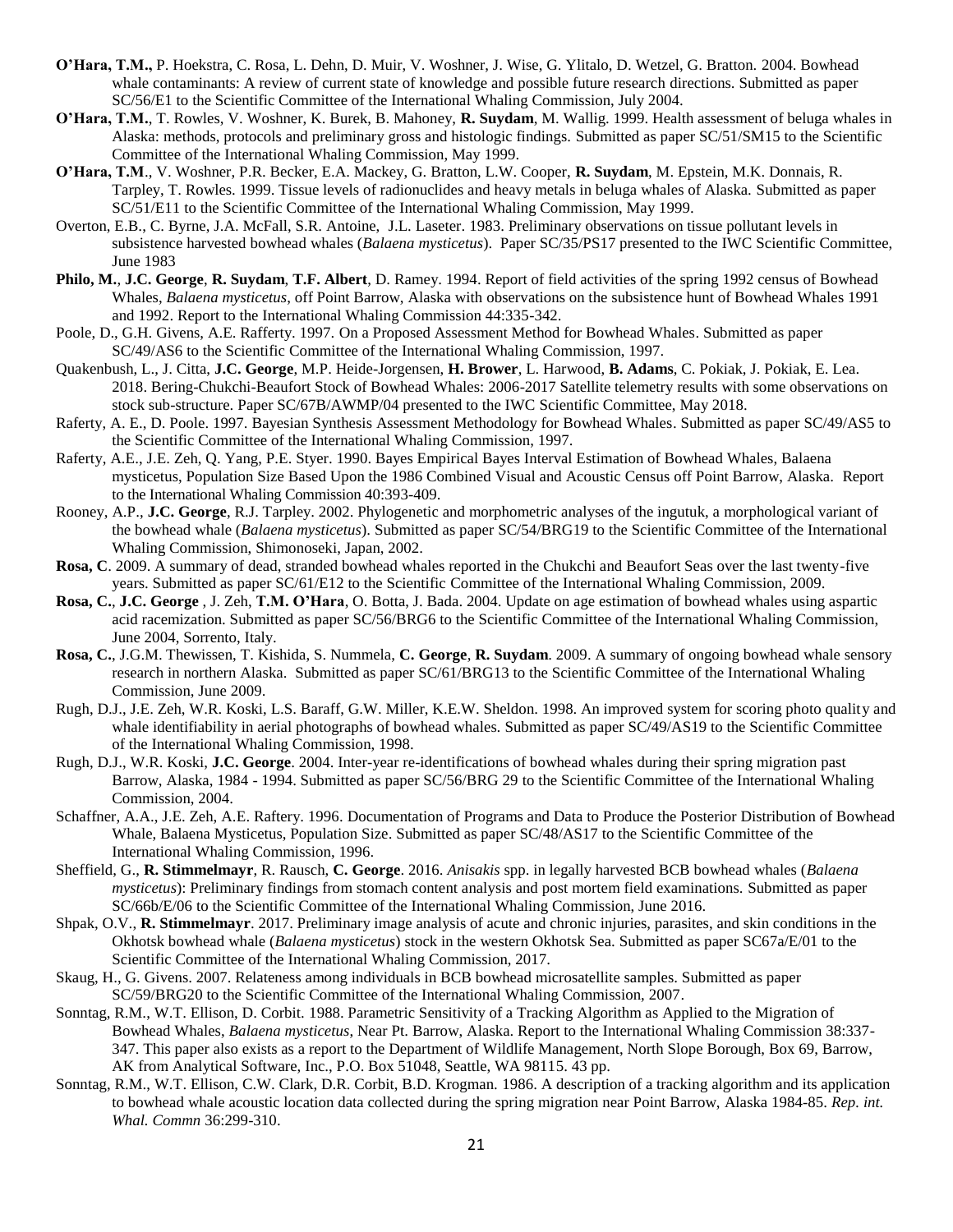- Sonntag, R.M., R. Hodges, W.T. Ellison, B. Krogman. 1987. Refraction Effects in the Arctic Environment applied to the Visual Censusing of Bowhead Whales, *Balaena mysticetus*. Submitted as paper SC/39/PS9 to the Scientific Committee of the International Whaling Commission, June 1987. This paper also exists as a report to the Department of Wildlife Management, North Slope Borough, Box 69, Barrow, AK from Analytical Software, Inc., P.O. Box 51048, Seattle, WA 98115. 31 pp.
- **Stimmelmayr, R**. 2015. Health assessment of subsistence harvested Bering-Chukchi-Beaufort Seas bowhead whales (*Balaena mysticetus*): an overview. Submitted as paper SC/66a/E8 to the Scientific Committee of the International Whaling Commission, May 2015.
- **Stimmelmayr, R., J.C. George,** A. Willoughby, A. Brower, J. Clarke, M. Ferguson, G. Sheffield, K. Stafford, **A. VonDuyke, T. Sformo, B. Person, L. Sousa, R. Suydam.** 2018. 2017 Health report for the Bering-Chukchi-Beaufort Seas. Submitted as paper SC/66B/AWMP/08 to the Scientific Committee of the International Whaling Commission, May 2018.
- **Suydam, R.**, **C. George**. 2017. Update on plans for a population survey of Bering-Chukchi-Beaufort bowhead whales. Submitted as paper SC/67a/AWMP/07 to the Scientific Committee of the International Whaling Commission, May 2017.
- **Suydam, R., J.C. George, B. Person, R. Stimmelmayr, T. Sformo, L. Pierce, A. VonDuyke, L. Sousa,** G. Sheffield. 2018. Subsistence harvest of bowhead whlaes (*Balaena mysticetus*) by Alaskan Natives during 2017**.** Submitted as paper SC/67B/AWMP/05 to the Scientific Committee of the International Whaling Commission, May 2018.
- **Suydam, R., J.C. George, B.T. Person, R. Stimmelmayr, T.L. Sformo, L. Pierce, A. VonDuyke, L. de Sousa, R. Acker**, G. Sheffield, and A. Baird. 2019. Subsistence harvest of bowhead whales (*Balaena mysticetus*) by Alaskan Natives during 2018. Paper SC/68A/AWS/02 presented to the Scientific Committee of the International Whaling Commission.
- **Suydam, R.**, **J.C. George**, **C. Rosa**, **B. Person**, **C. Hanns**, G. Sheffield. 2010. Subsistence harvest of bowhead whales (*Balaena mysticetus*) by Alaskan Eskimos during 2009. Submitted as paper SC/62/BRG18 to the Scientific Committee of the International Whaling Commission, June 2010.
- **Suydam, R., J.C. George**, **C. Rosa**, **B. Person**, **C. Hanns**, G. Sheffield, **J. Bacon**. 2007. Subsistence harvest of bowhead whales (*Balaena mysticetus*) by Alaskan Eskimos during 2006. Submitted as paper SC/59/BRG4 to the Scientific Committee of the International Whaling Commission, May 2007.
- **Suydam, R.**, **J.C. George**, **C. Rosa**, **B. Person**, **C. Hanns**, G. Sheffield, **J. Bacon**. 2008. Subsistence harvest of bowhead whales (*Balaena mysticetus*) by Alaskan Eskimos during 2007. Submitted as paper SC/60/BRG10 to the Scientific Committee of the International Whaling Commission, June 2008.
- **Suydam, R.**, **J.C. George**, **C. Rosa**, **B. Person**, **C. Hanns**, G. Sheffield, **J. Bacon**. 2009. Subsistence harvest of bowhead whales (*Balaena mysticetus*) by Alaskan Eskimos during 2008. Submitted as paper SC/61/BRG6 to the Scientific Committee of the International Whaling Commission, June 2009.
- **Suydam, R., J.C. George**, M. Ferguson, G. Givens. 2018. Update on plans for a population survey in 2019 of Bering-Chukchi-Beaufort bowhead whales. Submitted as paper SC/67B/AWMP/12 to the Scientific Committee of the International Whaling Commission, May 2018.
- **Suydam. R., J.C. George**, M. Ferguson, G. Givens, C. Coon. 2019. Update on plans for a population survey in 2019 of Bering-Chukchi-Beaufort bowhead whales. Paper SC/68A/AWS/04 presented to the Scientific Committee of the International Whaling Commission.
- **Suydam, R.**, **J.C. George**, P.B. Nader, **T.F. Albert**. 1995. Subsistence harvest of Bowhead Whales (*Balaena mysticetus*) by Alaska Eskimos, 1994. Submitted as paper SC/47/AS12 to the Scientific Committee of the International Whaling Commission, May 1995.
- **Suydam, R.**, **J.C. George**, **T.M. O'Hara**, **T.F. Albert**. 1996. Efficiency of the subsistence harvest of bowhead whales by Alaska Eskimos, 1973 to 1995 with observations on the 1995 subsistence harvest. Submitted as paper SC/48/AS14 to the Scientific Committee of the International Whaling Commission, June 1996.
- **Suydam, R.**, **J.C. George**, **T.M. O'Hara**, **T.F. Albert**. 1997. Efficiency of the subsistence harvest of bowhead whales by Alaskan Eskimos, 1973 to 1996 with observations on the 1995, 1996 and spring 1997 subsistence harvests. Submitted as paper SC/49/AS19 to the Scientific Committee of the International Whaling Commission, October 1997.
- **Suydam, R.S.** 1999. Age, growth, and reproduction of beluga whales from the eastern Chukchi Sea, Alaska. Submitted as paper SC/51/SM40 to the Scientific Committee of the International Whaling Commission, May 1999.
- **Suydam, R.S.**, **J.C. George**. 2004. Subsistence harvest of bowhead whales (*Balaena mysticetus*) by Alaskan Eskimos 1974-2003. Submitted as paper SC/56/BRG12 to the Scientific Committee of the International Whaling Commission, July 2004.
- **Suydam, R.S.**, **J.C. George**. 2012. Preliminary analysis of subsistence harvest data concerning bowhead whales (*Balaena mysticetus*) taken by Alaskan Natives, 1974 to 2011. Submitted as paper SC/64/AWMP8 to the Scientific Committee of the International Whaling Commission, July 2012.
- **Suydam, R.S., J.C. George**. 2018. Subsistence harvest of bowhead whales (Balaena mysticetus) taken by Alaskan Natives, 1974 to 2016. Submitted as paper SC/66B/AWMP/06 to the Scientific Committee of the International Whaling Commission, May 2018.
- **Suydam, R.S.**, **J.C. George**, **B. Person**, **C. Hanns**, G. Sheffield. 2011. Subsistence harvest of bowhead whales (*Balaena mysticetus*) by Alaskan Eskimos during 2010. Submitted as paper SC/63/BRG2 to the Scientific Committee of the International Whaling Commission, July 2011.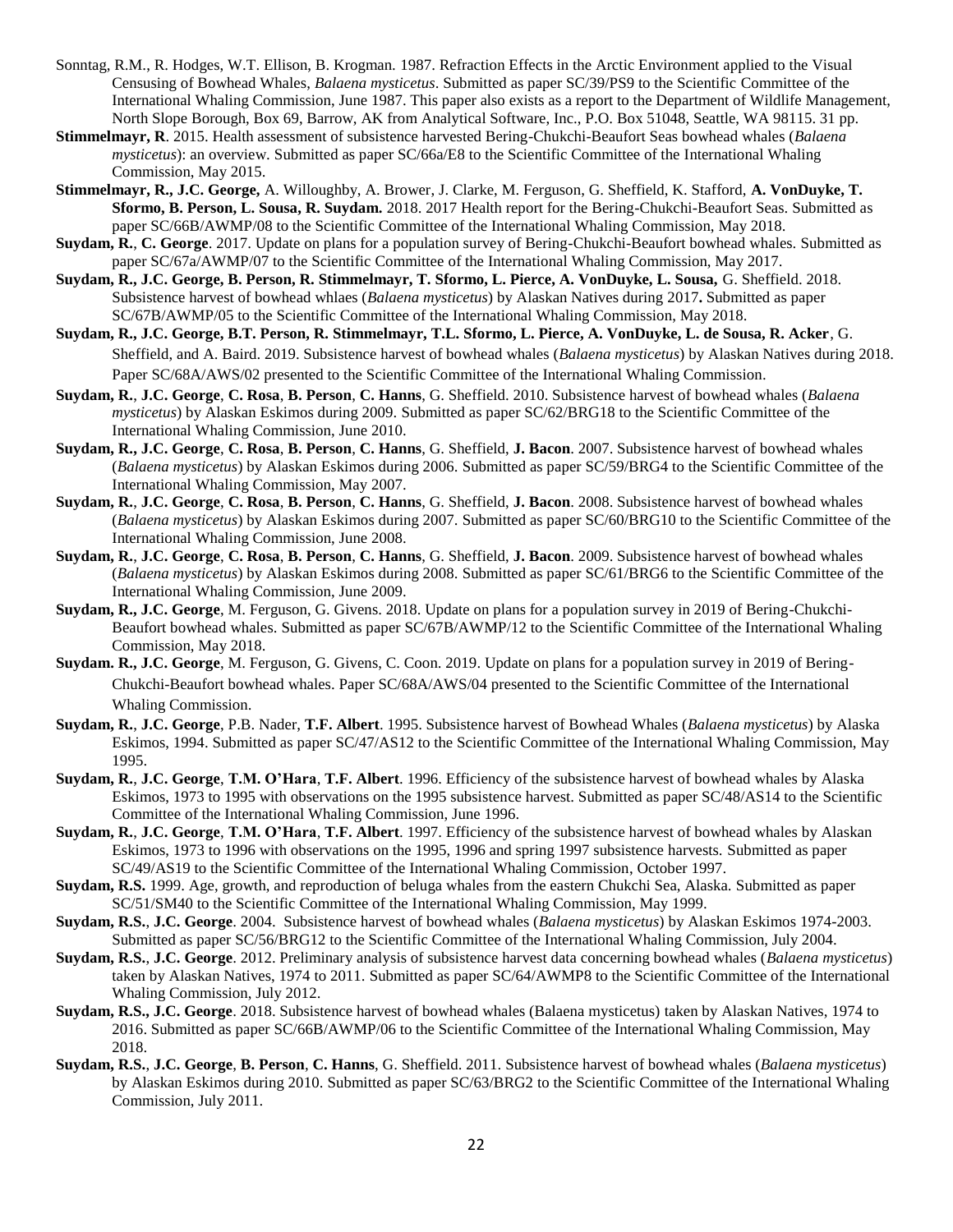- **Suydam, R.S.**, **J.C. George**, **B. Person**, **C. Hanns**, **R. Stimmelmayr**, **L. Pierce**, G. Sheffield. 2012. Subsistence harvest of bowhead whales (*Balaena mysticetus*) by Alaskan Eskimos during 2011. Submitted as paper SC/64/BRG2 to the Scientific Committee of the International Whaling Commission, July 2012.
- **Suydam, R.S.**, **J.C. George**, **B. Person**, **C. Hanns**, **R. Stimmelmayr**, **L. Pierce**, G. Sheffield. 2013. Subsistence harvest of bowhead whales (*Balaena mysticetus*) by Alaskan Eskimos during 2012. Submitted as paper SC/65a/BRG19 to the Scientific Committee of the International Whaling Commission, June 2013.
- **Suydam, R.S.**, **J.C. George**, **B. Person**, **C. Hanns**, **R. Stimmelmayr**, **L. Pierce**, G. Sheffield. 2014. Subsistence harvest of bowhead whales (*Balaena mysticetus*) by Alaskan Eskimos during 2013. Submitted as paper SC/65b/BRG08 to the Scientific Committee of the International Whaling Commission, May 2014.
- **Suydam, R.S.**, **J.C. George**, **B. Person**, **D. Ramey**, **C. Hanns**, **R. Stimmelmayr**, **L. Pierce**, G. Sheffield. 2015. Subsistence harvest of bowhead whales (*Balaena mysticetus*) by Alaskan Eskimos during 2014. Submitted as paper SC/66a/BRG to the Scientific Committee of the International Whaling Commission, May 2015.
- **Suydam, R.S.**, **J.C. George**, **B. Person**, **D. Ramey**, **R. Stimmelmayr**, **T. Sformo**, **L. Pierce**, G. Sheffield. 2016. Subsistence harvest of bowhead whales (*Balaena mysticetus*) by Alaskan Eskimos during 2015 and other aspects of bowhead biology and science. Submitted as paper SC/66b/BRG03 to the Scientific Committee of the International Whaling Commission, June 2016.
- **Suydam, R.S.**, **J.C. George**, **B. Person**, **D. Ramey**, **R. Stimmelmayr**, **T. Sformo**, **L. Pierce**, G. Sheffield. 2017. Subsistence harvest of bowhead whales (*Balaena mysticetus*) by Alaskan Eskimos during 2016. Submitted as paper SC/67a/AWMP/02 Rev1 to the Scientific Committee of the International Whaling Commission, May 2017.
- **Suydam, R.S., J.C. George, B.T. Person, R. Stimmelmayr, T.L. Sformo, L. Pierce, A.L. Von Duyke, L. Sousa, R. Acker**, G. Sheffield. 2020. Subsistence harvest of bowhead whales (*Balaena mysticetus*) by Alaskan Natives during 2019. Submitted as paper SC/68b/ASW to the Scientific Committee of the International Whaling Commission, May 2020.
- **Suydam, R.S.**, **J.C. George**, **C. Hanns**, G. Sheffield. 2005. Subsistence harvest of bowhead whales (*Balaena mysticetus*) by Alaskan Eskimos during 2004. Submitted as paper SC/57/BRG15 to the Scientific Committee of the International Whaling Commission, June 2005.
- **Suydam, R.S.**, **J.C. George**, **C. Hanns**, G. Sheffield. 2006. Subsistence harvest of bowhead whales (*Balaena mysticetus*) by Alaskan Eskimos during 2005. Submitted as paper SC/58/BRG21 to the Scientific Committee of the International Whaling Commission, June 2006.
- **Suydam, R.S.**, **J.C. George**, **T. M. O'Hara**, **C. Hanns**, G. Sheffield. 2004. Subsistence harvest of bowhead whales (*Balaena mysticetus*) by Alaskan Eskimos during 2003. Submitted as paper SC/56/BRG11 to the Scientific Committee of the International Whaling Commission, July 2004.
- **Suydam, R.S.**, **J.C. George**, **T. M. O'Hara**, G. Sheffield. 2001. Subsistence harvest of bowhead whales by Alaskan Eskimos during 2000. Submitted as paper SC/53/BRG10 to the Scientific Committee of the International Whaling Commission, July 2001.
- **Suydam, R.S**., L.F. Lowry, K.J. Frost, G.M. O'Corry-Crowe, D. Pikok Jr. 1999. Satellite tracking of eastern Chukchi Sea beluga whales in the Arctic Ocean. Submitted as paper  $SC/51/SM39$  to the Scientific Committee of the International Whaling Commission, May 1999.
- **Suydam, R.S.**, R.P. Angliss, **J.C. George**, S.R. Braund, and D.P. DeMaster. 1995. Revised data on the subsistence harvest of Bowhead Whales (*Balaena mysticetus*) by Alaska Eskimos, 1973-1993. Report to the International Whaling Commission 45:335-338.
- **Suydam, R.S.**, **T.M. O'Hara**, **J.C. George**, V.M. Woshner, G. Sheffield. 2002. Subsistence harvest of bowhead whales by Alaskan Eskimos during 2001. Submitted as paper SC/54/BRG20 to the Scientific Committee of the International Whaling Commission, May 2002.
- Taylor, B., R. LeDuc, **C. George**, **R. Suydam**, S.E. Moore, D. Rugh. 2007. Synthesis of lines of evidence for population structure for bowhead whales in the Bering-Chukchi-Beaufort region. Submitted as paper SC/59/BRG35 to the Scientific Committee of the International Whaling Commission, May 2007.
- Tarpley, R.J., G.G. Stott. 1983. Preliminary observations on the anatomy of the reproductive and alimentary systems of the bowhead whale. Paper SC/35/PS15 presented to the IWC Scientific Committee, June 1983.
- Vate Brattstrom, L., J. Mocklin, B. Tudor, **J.C. George**, G.H. Givens. 2016. Update on the Bowhead Whale Aerial Photo-ID Program and 2011 Aerial Spring Survey. Submitted as paper SC/66B/BRG04 to the Scientific Committee of the International Whaling Commission, June 2016.
- Wade, P.R., G.H. Givens. 1997. Designing catch control laws that reflect the intent of aboriginal subsistence management principles*.* Submitted as paper SC/48/Mg6 to the Scientific Committee of the International Whaling Commission, 1997.
- Wetzel, D.L., J.E. Reynolds, III, P. Mercurio, G.H. Givens, E.L. Pulster, **J.C. George**. 2014. [Age estimation for bowhead](http://www.north-slope.org/assets/images/uploads/SC-65b-BRG05.wetzel.age.pdf)  whales, [Balaena mysticetus, using aspartic acid racemization with enhanced hydrolysis and derivatization](http://www.north-slope.org/assets/images/uploads/SC-65b-BRG05.wetzel.age.pdf)  [procedures.](http://www.north-slope.org/assets/images/uploads/SC-65b-BRG05.wetzel.age.pdf) Submitted as paper SC/65b/BRG05 to the Scientific Committee of the International Whaling Commission, 2014.
- Willetto, C.E., **T. O'Hara**, T. Rowles. 2002. Bowhead Whale Health and Physiology Workshop 2001: Summary for the International Whaling Commission (IWC) Scientific Committee. Submitted as paper SC/54/BRG1 to the Scientific Committee of the International Whaling Commission, May 2002.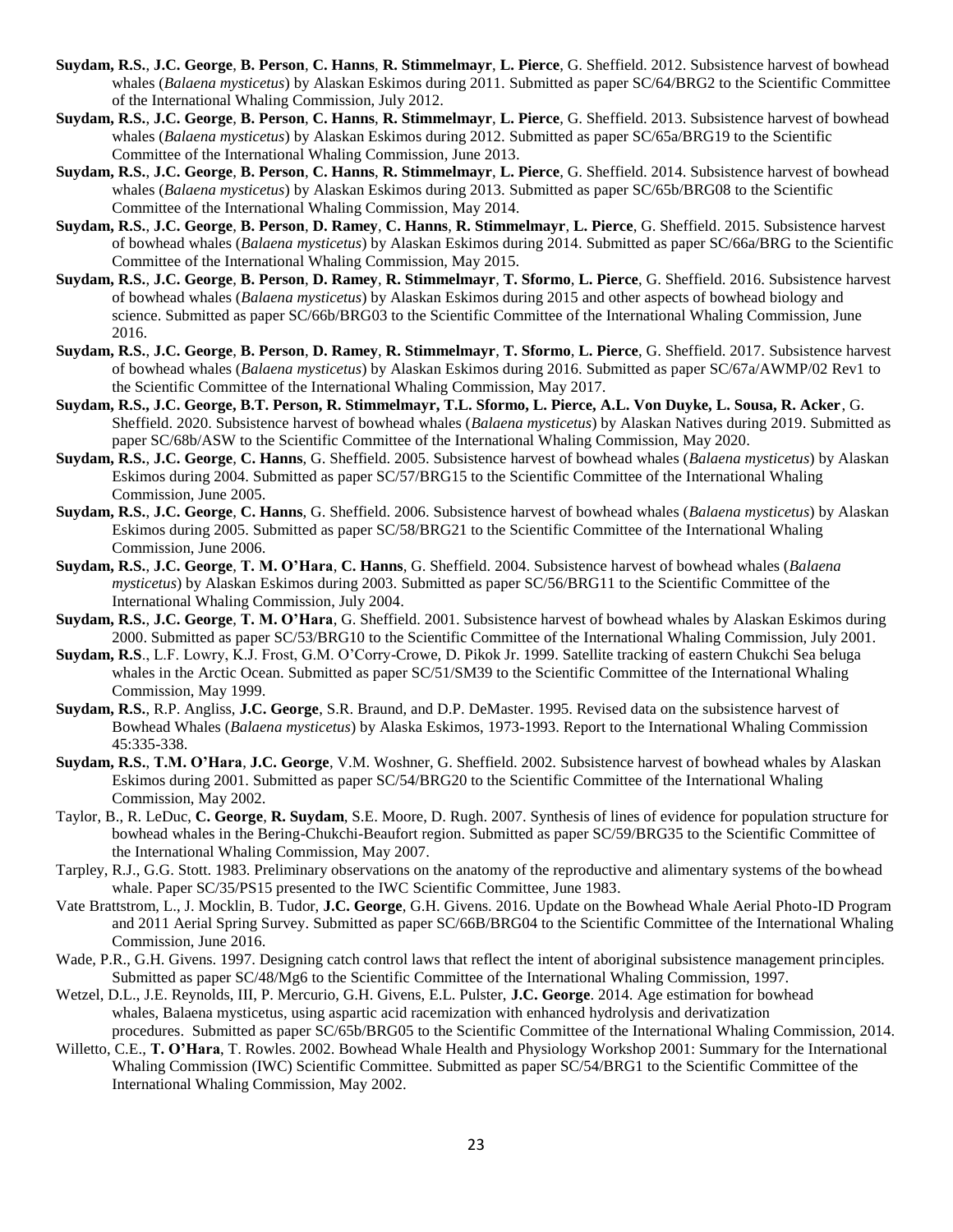- Willoughby, A., J. Clarke, M. Ferguson, **R. Stimmelmayr,** A. Brower. 2018. Bowhead whale carcasses in the eastern Chukchi and western Beaufort seas, 2009-2017. Submitted as paper SC/67B/AWMP/02 to the Scientific Committee of the International Whaling Commission, May 2018.
- Zeh, J.E. 1988. Effects of changing 1978-1983 Visual Census Parameters on Bowhead Whales, *Balaena mysticetus*, Population size Estimates. Report to the International Whaling Commission 38:371-376.
- Zeh, J.E., D. Ko, D., B.D. Krogman, R. Sonntag. 1986. Statistical considerations in estimating the number of bowhead whales, *Balaena mysticetus*, from ice-based visual census data. Rep. Int. Whal. Commn 36:317-23.
- Zeh, J.E., **J.C. George**, **R. Suydam**. 1995. Population size and rate of increase, 1978-1993, of Bowhead Whales, *Balaena mysticetus*. Report to the International Whaling Commission 45:339-344.
- Zeh, J.E., P. Turet, R. Gentleman, A.E. Raftery. 1988. Population Size Estimation for the Bowhead Whale, *Balaena mysticetus*, Based on 1985 Visual and Acoustic Data. Report to the International Whaling Commission 38:349-364.
- Zeh, J.E., A.E Raftery, P.E. Styer. 1988. Mark-recapture estimation of bowhead whale, *Balaena mysticetus*, population size and offshore distribution from 1986 visual and acoustic data collected off Point Barrow, Alaska. Submitted as paper SC/40/PS5 to the Scientific Committee of the International Whaling Commission, May 1988.
- Zeh, J.E., A.E. Raftery, Q. Yang. 1990. Assessment of Tracking Algorithm Performance and its Effect on Population Estimates Using Bowhead Whale, Identified Visually and Acoustically in 1986 off Point Barrow, Alaska. Report to the International Whaling Commission 40:411-421.

#### **TECHNICAL PAPERS and REPORTS**

- Ahmaogak, G. 1986. Formulating U.S. arctic research policy: recommendations from the North Slope Borough. pp. 21-25. In: Proceedings of the Arctic Science Policy and Development Conference (sponsored by UNESCO-MAB). U.S. Man and the Biosphere Program, Washington, D.C. pp. 104.
- Ahmaogak, G. 1989. Protecting the habitat of the bowhead whale. Proceedings of the Sixth Conference of the Comite Arctique International, 13-15 May 1985. pp. 593-597. L. Rey and V. Alexander (Eds.). E.J. Brill, New York, NY. 637 pp.
- **Albert, T.F.** 1980. Tissues (structure/function) (RU 280). In: Investigation of the Occurrence and Behavior Patterns of Whales in the Vicinity of the Beaufort Sea Lease Area. J. Kelley and G. Laursen (eds.), pp. 279-329. Final Report for the period October 1, 1978 through November 30, 1979 to the Bureau of Land Management, Department of the Interior, Anchorage, AK from the Naval Arctic Research Laboratory, Barrow, Alaska. 752 pp.
- **Albert, T.** (Ed.). 1981. Tissue Structural Studies And Other Investigations On The Biology Of Endangered Whales In The Beaufort Sea. Report to the Bureau of Land Management, Anchorage, Alaska from the Department of Veterinary Science, University of Maryland, College Park, MD, 20742. 953 pp.
- **Albert, T.** 1981. Some thoughts regarding the possible effect of oil contamination on the bowhead whale, *Balaena mysticetus*. In: Tissue Structural Studies and Other Investigations on the Biology of Endangered Whales in the Beaufort Sea, T. Albert (Ed.), pp. 945- 953. Report to the Bureau of Land Management, Anchorage, Alaska from the Department of Veterinary Science, University of Maryland, College Park, MD 20742. 953 pp.
- **Albert, T.** (Ed.). 1985. Third Conference on the Biology of the Bowhead Whale, *Balaena mysticetus*, Extended Abstracts and Panel Discussions. Conference held January 21-23, 1985, Anchorage, AK, sponsored by the North Slope Borough, Box 69, Barrow, AK. 190 pp.
- **Albert, T.** 1990. Observations on the socio-economic and cultural concerns of the indigenous people of northern Alaska. In: Proceedings of the Conference of Arctic and Nordic Countries on Coordination of Research in the Arctic, Part 2, pages 341-351. Conference held December 1988 in Leningrad, USSR, sponsored by The Academy of Sciences of the USSR.
- **Albert, T**. 1990. Bowhead whale population size and habitat utilization: areas for cooperative research by the U.S., U.S.S.R. and Canada. pp. 240-241. In: Arctic Research: Advances and Prospects. V. Kotlyakov and V. Sokolov (eds.). Proceedings of the Conference of Arctic and Nordic Countries on Coordination of Research in the Arctic, Leningrad, U.S.S.R. December 1988. Part 2. Moscow, "Nauka". pp. 447. Sponsored by The Academy of Sciences of the U.S.S.R.
- **Albert, T.** 1990. Fifth Conference on the Biology of the Bowhead Whale, *Balaena Mysticetus.* April 1-3, 1990, Anchorage, Alaska. [Barrow, Alaska: North Slope Borough, Alaska]. 244 pages. Submitted as paper SC/43/PS17 to the International Whaling Commission Scientific Committee, May 1991.
- **Albert, T.** 1996. Alaska-Chukotka Program For Encouragement of Native Involvement in Policy and Decision Processes: February 1994-March 1995 and August 1995-September 1996. Report to American Russian Center, University of Alaska Anchorage, 3211 Providence Drive, Anchorage, AK 99508 from the Department of Wildlife Management, North Slope Borough, Box 69, Barrow, AK 99723. pp. 125 (plus Appendices).
- **Albert, T**. 2001. Assisting Native hunters (Eskimo and Chukchi) in Chukotka (Russian Far East) who are returning toward a traditional lifestyle that includes their continuing relationship with the gray whale and their re-establishing a relationship with the bowhead whale (1997-2000). Report to National Marine Fisheries Service, Box 21668, Juneau, AK 99802 from Department of Wildlife Management, North Slope Borough, Box 69, Barrow, AK 99723. pp. 32 (plus 9 Appendices).
- **Albert, T.**, J. Kelley, R. Dronenburg (Eds.). 1982. Proceedings of the First Conference on the Biology of the Bowhead Whale, *Balaena mysticetus*: Population Assessment. Conference held January 25-29, 1982, Anchorage, AK, sponsored by the Alaska Eskimo Whaling Commission, Box 570, Barrow, AK. 252 pp.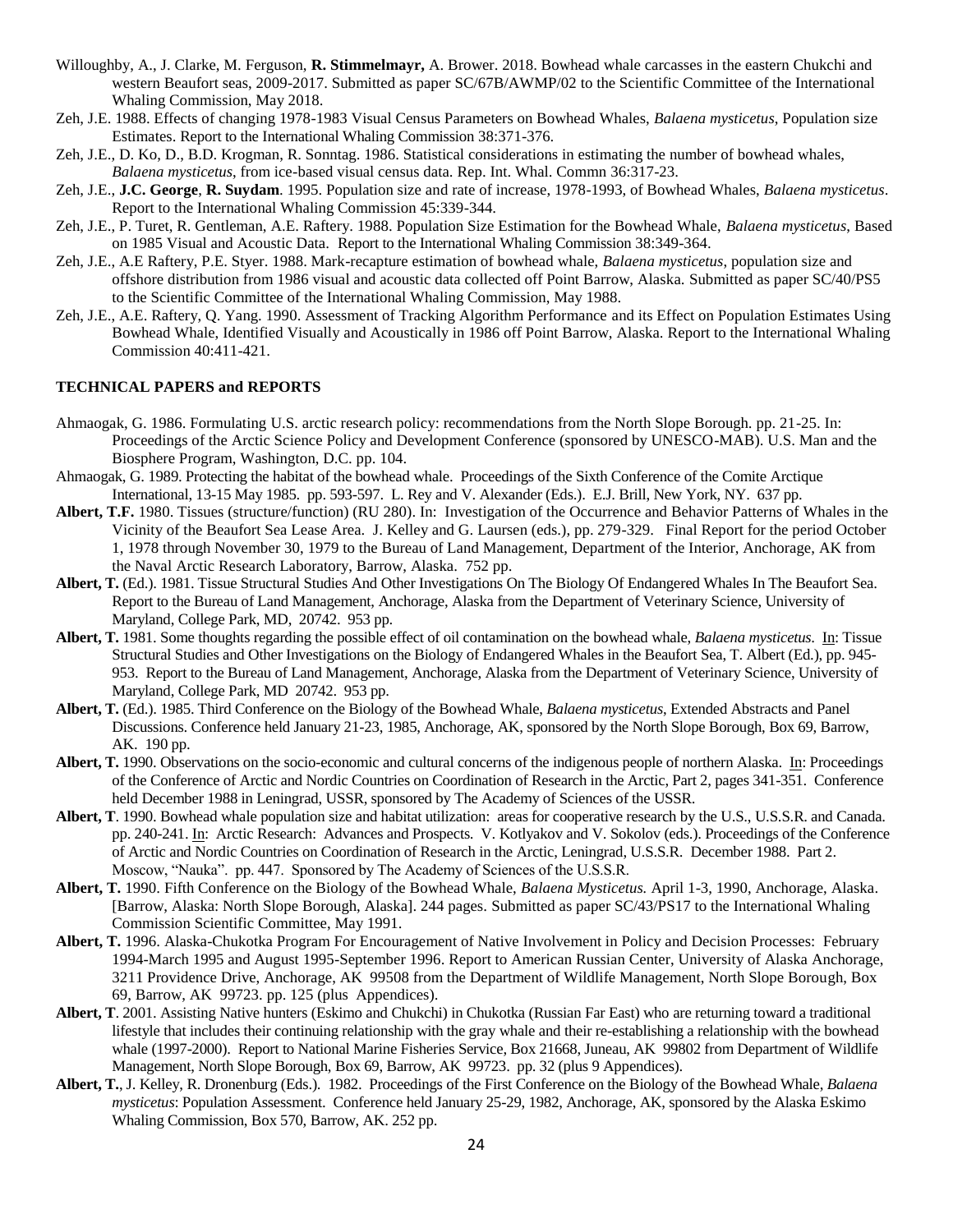- Braham, H.W., B.D. Krogman, **G.M. Carroll.** 1984. [Bowhead and white whale migration, distribution, and abundance in the Bering,](http://www.north-slope.org/assets/images/uploads/Braham%20et%20al%201984_bowhead%20beluga%20migration%20distribution%20abundance.pdf)  [Chukchi, and Beaufort Seas, 1975-1978.](http://www.north-slope.org/assets/images/uploads/Braham%20et%20al%201984_bowhead%20beluga%20migration%20distribution%20abundance.pdf) NOAA Technical Report NMFS SSRF-778.
- Bratton, G., W. Flory, C. Spainhour, E. Haubold. 1997. Assessment of Selected Heavy Metals in Liver, Kidney, Muscle, Blubber, and Visceral Fat of Eskimo Harvested Bowhead Whales (*Balaena mysticetus*) from Alaska's North Coast. Report to the North Slope Borough, Box 69, Barrow, AK 99723 from the Department of Veterinary Anatomy and Public Health and the Texas Veterinary Medical Diagnostic Laboratory, College of Veterinary Medicine, Texas A&M University, College Station, TX 77843. 233 pp.
- Brewster, K., **C. George**, M. Aiken, A. Brower, Sr., M. Itta, N. Itta, M.L. Leavitt, O. Leavitt, W. Matumeak. 2010. Iñupiat knowledge of selected subsistence fish near Barrow, Alaska. Report to the North Slope Borough Department of Wildlife Management, Barrow, AK, and the Bureau of Land Management, Fairbanks, AK. 239 pp.
- **Brower, H.K.** 1996. Observations On Locations At Which Bowhead Whales Have Been Taken During The Fall Subsistence Hunt (1988 Through 1995) By Eskimo Hunters Based In Barrow, Alaska. Report by Department of Wildlife Management, North Slope Borough, Barrow, Alaska. 7 pages.
- **Brower, H.K.** 1997. Overview of the North Slope Borough Subsistence harvest Documentation Project. National Petroleum Reserve Alaska Symposium Proceedings Science, Traditional Knowledge, and the Resources of the Northeast Planning Area of the National Petroleum Reserve -Alaska. Sponsored by Bureau of Land Management, Fairbanks, Alaska and Minerals Management Service, Anchorage, Alaska. pages 3-5 to 3-8.
- **Brower, H.K.**, **R.T. Hepa**.1998. Subsistence Hunting Activities and the Inupiat Eskimo. Report by Department of Wildlife Management, North Slope Borough, Barrow, Alaska. Cultural Survival Quarterly. Vol. 22. pp. 37-39.
- **Brower, H.K.**, **R.T. Hepa**, **T.P. Olemaun**. 2000. North Slope Borough Subsistence Harvest Documentation Project: Data for Kaktovik, Alaska for the Period December 1, 1994 to November 30, 1995. Report by Department of Wildlife Management, North Slope Borough, Barrow, Alaska. 54 pages.
- **Brower, H.K.**, **R.T. Opie**. 1996. North Slope Borough Subsistence Harvest Documentation Project: Data for Anaktuvuk Pass, Alaska For The Period July 1, 1994, To June 30, 1995. Report by Department of Wildlife Management, North Slope Borough, Barrow, Alaska. 36 pages.
- **Brower, H.K.**, **R.T. Opie**. 1996. North Slope Borough Subsistence Harvest Documentation Project: Data for Atqasuk, Alaska for the Period July 1, 1994, to June 30, 1995. Report by Department of Wildlife Management, North Slope Borough, Barrow, Alaska.
- **Brower, H.K.**, **R.T. Opie**. 1997. North Slope Borough Subsistence Harvest Documentation Project: Data for Nuiqsut, Alaska for the Period July 1, 1994, to June 30, 1995. Report by Department of Wildlife Management, North Slope Borough, Barrow, Alaska. 45 pages.
- Carothers, C., S. Cotton, K. Moerlein. 2013. Subsistence use and knowledge of salmon in Barrow and Nuiqsut, Alaska. Final report from the University of Alaska Coast Marine Institute to BOEM, OCS Study 2013-0015.
- Clark, C. 1989. Acoustic Analysis of Bowhead Whale, *Balaena mysticetus*, Vocalizations from Hydrophone Array Data collected during spring 1988. Report to the North Slope Borough, Barrow, Alaska from Laboratory of Ornithology, Cornell University, 159 Sapsucker Woods Road, Ithaca, NY 14850. 67 pp.
- Clark, C. 1990. Continuation of Acoustic Location Analysis of Vocalizing Bowhead Whales, *Balaena mysticetus*, From Recordings Made in the Spring of 1988 Off Point Barrow, Alaska. Report to the North Slope Borough, Barrow, Alaska from Laboratory of Ornithology, Cornell University, 159 Sapsucker Woods Road, Ithaca, NY 14850. 29 pp.
- Clark, C. 1994. Acoustic location analysis of a 312-hour subsample from a total of 970 hours of recordings of bowhead whale sounds from the spring 1993 census off Point Barrow: Analysis performed January 1 to March 31, 1994. Report from Cornell Laboratory of Ornithology, Cornell University, Ithaca, NY to North Slope Borough, Barrow, AK. pp. 49.
- Clark, C. 1994. Acoustic location analysis of a 348-hour subsample from a total of 970 hours of recordings of bowhead whale sounds from the spring 1993 census off Point Barrow, Alaska: Analysis performed July 1 to December 31, 1993. Report from Cornell Laboratory of Ornithology, Cornell University, Ithaca, NY to North Slope Borough, Barrow, AK. pp. 19.
- Clark, C. 1995. Final acoustic location analysis and continuation of call track analysis from recordings of bowhead whales sounds from the spring 1993 census off Point Barrow, Alaska; improvement of the acoustic location error; reanalysis of 39 hours of 1988 acoustic data; and reanalysis of 1985 acoustic calibration experiment: Work performed 1 April to 30 June, 1994. Report submitted by Cornell Laboratory of Ornithology, Cornell University, Ithaca, NY to North Slope Borough, Barrow, AK. pp. 33.
- Clark, C., W. Ellison, K. Beeman. 1986. Acoustic tracking of migrating bowhead whales. IEEE Oceans '86 Conference Proceedings:341- 346
- Clark, C., W. Ellison, K. Beeman. 1986. An Acoustic Study of Bowhead Whales, *Balaena mysticetus*, Off Point Barrow, Alaska During the 1984 Spring Migration. Report to the North Slope Borough, Barrow, Alaska from Marine Acoustics, 210 D Ridgefield Circle, Clinton, MA 01501. 145 pp.
- Clark, C.W., W.T. Ellison, K. Beeman. 1988. An Acoustic Study of Bowhead Whales, *Balaena mysticetus*, during the 1985 Spring Migration. A Report to the North Slope Borough, Department of Wildlife Management, P.O. Box 69, Barrow, Alaska from the Laboratory of Ornithology, Cornell University, Ithaca, NY 14850. 143 pp.
- Cummings, W., D. Holliday, B. Graham, W. Ellison. 1981. Underwater Sound Measurements from the Prudhoe Region, Alaska, September-October 1980. Report to the Alaska Eskimo Whaling Commission, Box 570, Barrow, AK from Tracor Applied Sciences, Tracor Inc., 3420 Kenyon Street, Suite 209, San Diego, CA 92110. 104 pp.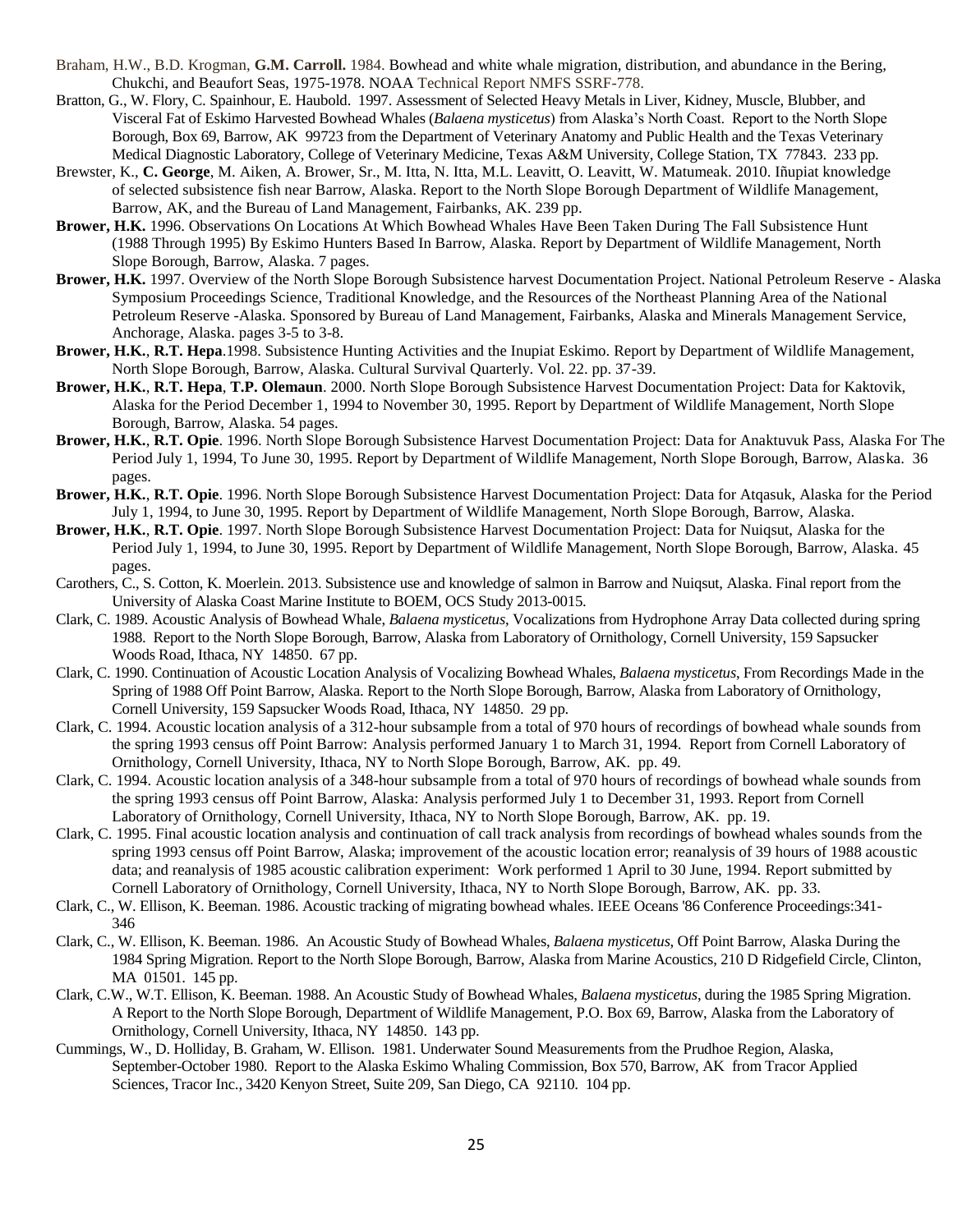- Dickson, D.L., **R.S. Suydam**, G. Balogh. 1999. Tracking the movement of King Eiders from nesting grounds in western Arctic Canada to their molting and wintering areas using satellite telemetry. 1998/1999 Progress Report. Available from the Canadian Wildlife Service, Edmonton.
- Dickson, D.L., **R.S. Suydam**, G. Balogh. 2000. Tracking the movement of King Eiders from nesting grounds at Prudhoe Bay, Alaska to their molting and wintering areas using satellite telemetry. 1999/2000 Progress Report. Available from the Canadian Wildlife Service, Edmonton.
- Dickson, D.L., **R.S. Suydam**, J. Fadely. 1998. Tracking the movement of King Eiders from nesting grounds in western arctic Canada to their molting and wintering areas using satellite telemetry. 1997/1998 Progress Report. Available from the Canadian Wildlife Service, Edmonton.
- Dronenburg, R., **J. George**, B. Krogman, R. Sonntag, J. Zeh. 1986. Report of the 1984 spring bowhead whale (*Balaena mysticetus*) icebased visual census. Report to the International Whaling Commission 36: 293-298. In: Four Research Studies Centered on the Analysis of Visual, Acoustic and Photographic Data Collected During the 1984 Census of the Bowhead Whale, *Balaena mysticetus*. Pp 26-57. Report to the North Slope Borough, Box 69, Barrow, AK from Analytical Software, Inc., P.O. Box 51048, Seattle, WA 98115. 154 pp.
- Efurd, D., G. Miller, D. Rokop, F. Roensch, M. Attrep, J. Thompson, W. Inkert, H. Poths, J. Banar, J. Musgrave, E. Rios, M. Fowler, R. Gritzo, J. Headstream, D. Dry, M. Hameedi, A. Robertson, N. Valette-Silver, S. Dolvin, L. Thorsteinson, **T. O'Hara**, R. Olsen. 1996. Evaluation of the Anthropogenic Radionuclide Concentrations in Sediments and Fauna Collected in the Beaufort Sea and Northern Alaska, Los Alamos National Lab., LAMS-13115-MS UC-721, pp.
- Ellison, W. 1985. Report on Acoustic Studies Conducted Off Beaufort Lagoon From 4 to 17 September 1984. Report to the North Slope Borough, Box 69, Barrow, AK, from Marine Acoustics, 116 Trout Brook Road, Cotuit, MA 02635. 25 pp.
- Etylin, V. 1997. Continued Activities in Creating a Union of Marine Mammal Hunters in Chukotka, Russian Federation. Report to Department of Wildlife Management, North Slope Borough, Box 69, Barrow, AK 99723 from Laboratory of Traditional Subsistence, Chukotka Scientific Research Center, Far East Branch of the Russian Academy of Sciences, Energy Street, House 15, Anadyr, Chukotka A.O., Russia 686710. pp. 7.
- Etylin, V., G. Zelensky, M. Zelensky, P. Typykhkak, G. Inankeuyas, and L. Ainana. 2000. Activities of the Union of Marine Mammal Hunters during 1999 in Chukotka. Report submitted by the Union of Marine Mammal Hunters, P.O. Box 119, Anadyr, Chukotka Autonomous District, Russia 686710 to the North Slope Borough, Barrow, Alaska and the Alaska Eskimo Whaling Commission, Barrow, Alaska 99723. 37 pages in English (plus 21 appendices).
- Follmann, E. 1986. Instrumentation of Subsistence Whaling Equipment with Electronic Devices to Aid in the Recovery of Struck but Lost Bowhead Whales. Report for the Period July 1, 1985 through June 30, 1986 to the North Slope Borough, Box 69, Barrow, AK from the Institute of Arctic Biology, University of Alaska, Fairbanks, AK. 20 pp.
- Follmann, E. 1987. Instrumentation of Subsistence Whaling Equipment with Electronic Devices to Aid in the Recovery of Struck but Lost Bowhead Whales. Report for the period July 1, 1986 through June 30, 1987 to the North Slope Borough, Box 69, Barrow, Alaska from the Institute of Arctic Biology, University of Alaska, Fairbanks, AK. 53 pp.
- Follmann, E. 1989. Radio and ultrasonic telemetry applied to the subsistence hunt of bowhead whales in Alaska. In: Proceedings of the Tenth International Symposium on Biotelemetry (Biotelemetry X), pp. 296-303, held July 31-August 5, 1988. Published by the University of Arkansas Press, Fayetteville, AR.
- Follmann, E., A. Manning. 1985. Instrumentation of Subsistence Whaling Equipment with Electronic Devices to Aid in the Recovery of Struck but Lost Whales. Report for the Period July 1, 1984 through June 30, 1985 to the North Slope Borough, Box 69, Barrow, AK from the Institute of Arctic Biology, University of Alaska, Fairbanks, AK. 39 pp.
- Frost, K.J., L.F. Lowry, G. Pendleton, H.R. Nute. 2002. Monitoring Distribution and Abundance of Ringed Seals in Northern Alaska: Final Report. OCS Study Report MMS 2002-043, Anchorage, Alaska: U.S. Dept. of the Interior, Minerals Management Service.
- **George, J.C.** 1981. Current procedure for allocating the bowhead whale, *Balaena mysticetus*, by the Eskimo whalers of Barrow, Alaska. In: Tissue Structural Studies and Other Investigations on the Biology of Endangered Whales in the Beaufort Sea, T.F. Albert (ed.), pp. 279-803. Report to the Bureau of Land Management, Anchorage, Alaska from the Department of Veterinary Science, University of Maryland, College Park, Md. 20742. pp.935.
- **George, J.C.**, **B.P. Nageak**. 1986. Observations on the Colville River subsistence fishery at Nuiqsut, Alaska: For the period: 4 July 1 November 1984. Report from the North Slope Borough, Box 69 Barrow, Alaska. 35 pp.
- **George, J.C.**, **G.M. Carroll**. 1987. Observations of spring migrating cow-calf pairs near Point Barrow, Alaska. 5 pp. *In:* Proceedings of the Fourth Conference on the Biology of the Bowhead whale, *Balaena mysticetus.* March 1987, Anchorage. North Slope Borough, Dept. of Wildlife Management, Box 69, Barrow, Alaska.
- **George, J.C.**, R. Kovalsky. 1986. Observations on the Kupigruak channel (Colville River) subsistence fishery- October 1985. Report from the North Slope Borough, Box 69, Barrow, Alaska. 99723. 60 pp.
- Givens, G. 1996. Assessment Modeling of the Bowhead Whale, *Balaena mysticetus*. Report to Department of Wildlife Management, North Slope Borough, Box 69, Barrow, AK 99723 from Department of Statistics, Colorado State University, Fort Collins, CO 80523. pp. 9 (plus 14 Appendices of 241 pages).
- Haldiman, J. (Ed.) 1986. Continued Studies on the Morphology of the Skin, Respiratory System, Urinary System, Brain and Eye of the Bowhead Whale, *Balaena mysticetus*. Final Report for 1983-85 to the North Slope Borough, Barrow, AK from the Department of Veterinary Anatomy and Fine Structure, School of Veterinary Medicine, Louisiana State University, Baton Rouge, LA. 155 pp.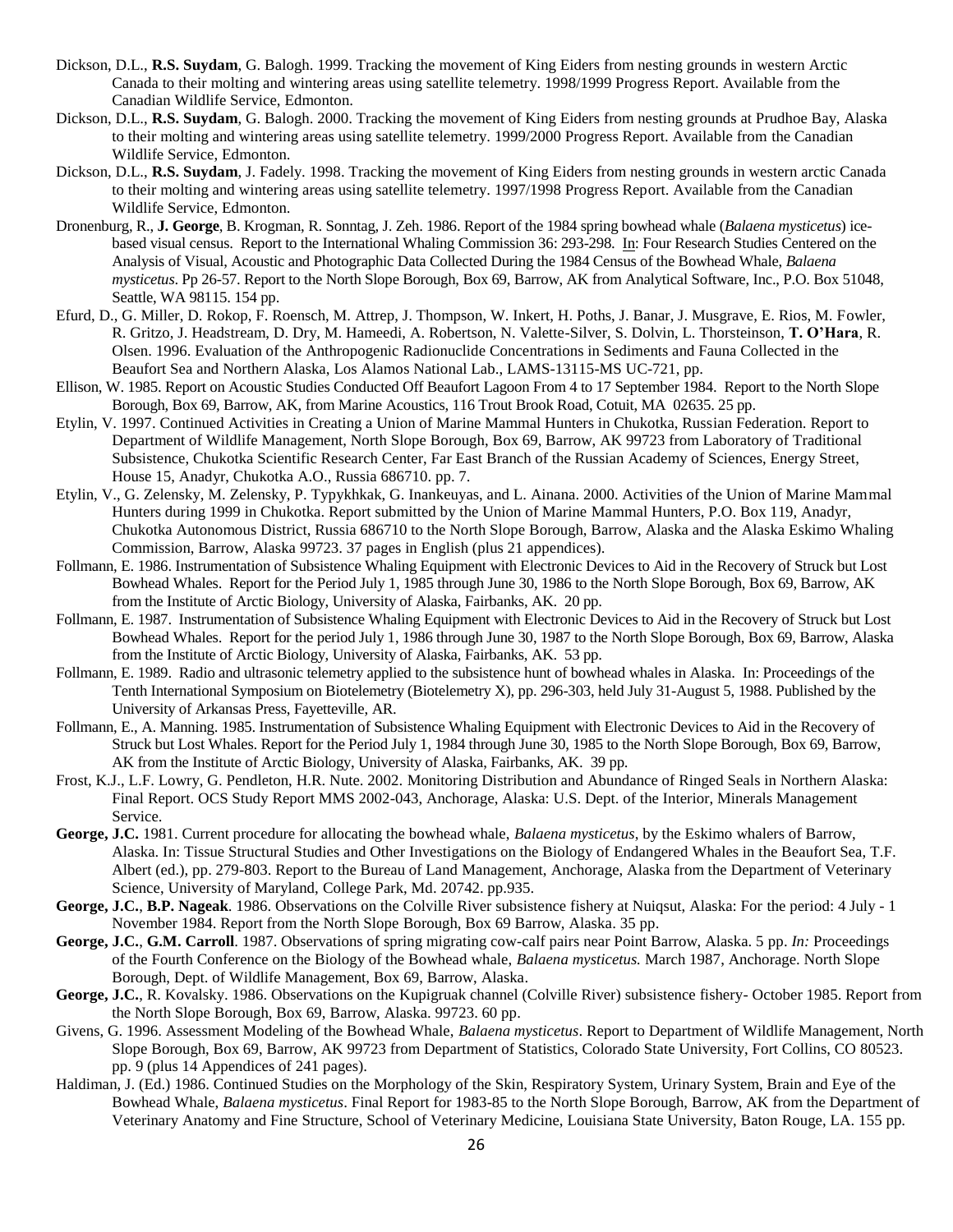- Haldiman, J., Y. Abdelbaki, D. Duffield, W. Henk, R. Henry. 1982. Studies on the Morphology of the Skin, Baleen, Respiratory System, Urinary System, Vascular System, Brain and Eye of the Bowhead Whale, *Balaena mysticetus*. Final Report to the North Slope Borough, Barrow, AK from the Department of Veterinary Anatomy and Fine Structure, School of Veterinary Medicine, Louisiana State University, Baton Rouge, LA 70803. 159 pp.
- **Harcharek, Q**. 2015. Spatial analysis of subsistence with GPS. Final report prepared for the State of Alaska, Department of Commerce, Community and Economic Development. 80 pp.
- **Harcharek, Q., C.S. Kayotuk**, **J.C. George**, **M. Pederson**. 2018. Qaaktuġvik/Kaktovik, Subsistence Harvest Report 2007-2012. Technical report prepared by the North Slope Borough Department of Wildlife Management, Barrow, Alaska. 63 pp.
- **Hepa, R.T.**, **H.K. Brower, Jr.**, D. Bates. 1997. North Slope Borough Subsistence Harvest Documentation Project: Data for Atqasuk, Alaska for the Period July 1, 1994, to June 30, 1995. Report by Department of Wildlife Management, North Slope Borough, Barrow, Alaska. 42 pp.
- Huntington, H.P. 2013. [Traditional knowledge regarding bowhead whales and Camden Bay, Beaufort Sea, Alaska.](http://www.north-slope.org/assets/images/uploads/Camden_Bay_TK_Report_FINAL.pdf) Report to the North Slope Borough Department of Wildlife Management, Box 69, Barrow, Alaska.
- Kreiton, K.J., R.J. Hintz, R.H. Lambertsen. 1990. Creation of a Three Dimensional Model of a Bowhead Whale (*Balaena mysticetus*) Baleen Rack Using Close-Range Photogrammetry. American Congress on Surveying and mapping and the American Society for Photogrammetry and Remote Sensing Technical Papers 5:75-76.
- Krogman, B., D. Corbit, W. Ellison. 1987. A Photographic Study of Environmental Factors Affecting the 1985 Visual and Acoustic Population Estimates of Bowhead Whales, (*Balaena mysticetus*), Passing Point Barrow, Alaska. Final Report to the North Slope Borough, Barrow, Alaska, from Analytical Software, Inc., P.O. Box 51048, Seattle, WA 98115. 36 pp. (This report is an updated version of paper SC/39/PS5.)
- Krogman, B., R. Sonntag, J. Zeh. 1986. Four Research Studies Centered on the Analysis of Visual, Acoustic and Photographic Data Collected During the 1984 Census of the Bowhead Whale, *Balaena mysticetus*. Report to the North Slope Borough, Box 69, Barrow, Alaska, from Analytical Software, Inc., P.O. Box 51048, Seattle, WA. 154 pp.
- Krogman, B., R. Sonntag, J. Zeh, D. Ko. 1985. Environmental factors affecting the result of the 1984 ice-based visual census of bowhead whales, *Balaena mysticetus*, near Point Barrow, Alaska. Submitted as paper SC/37/PS9 to the International Whaling Commission Scientific Committee, June 1985. This paper also exists as a section (pp 58-104) in the report Four Research Studies Centered on the Analysis of Visual, Acoustic and Photographic Data Collected During the 1984 Census of the Bowhead Whale, *Balaena mysticetus*. Report to the North Slope Borough, Box 69, Barrow, Alaska, from Analytical Software, Inc., P.O. Box 51048, Seattle, WA 98115. 154 pp.
- Lowry, L.F., K.J. Frost, R. Davis, **R.S. Suydam**, D.P. DeMaster. 1994. Movements and behavior of satellite-tagged Spotted Seals (*Phoca largha*) in the Bering and Chukchi Seas. NOAA Technical Memorandum NMFS-AFSC-38. 71p.
- McFall, Jo Ann ASR, Overton EB. 1986. Organochlorine Compounds and Polynuclear Aromatic Hydrocarbons in Tissues of Subsistence Harvested Bowhead Whales, *Balaena mysticetus*. Final Report to Department of Wildlife Management, North Slope Borough, Barrow, Alaska.
- McGuire, R., A. Powell, **R. Suydam**. 2005. Breeding biology and habitat use of King Eiders on the coastal plain of northern Alaska. (Abstract only) Pages 75-76 in MBC Applied Environmental Sciences. Proceedings of the  $10<sup>th</sup> MMS$  Information Transfer Meeting. OCS Study MMS 2005-036.
- Miller, J., W. Neakok, **R. Stimmelmayr**. 2012. Field Report: Walrus Carcass Survey, Point Lay Alaska, September, 11-15, 2011, USFWS technical report.
- Moitoret, C.S., **R.S. Suydam**. 1997. Kasegaluk Lagoon breeding bird surveys, 1996 Progress Report. NAES-PR-97-01, U.S. Fish and Wildlife Service, Fairbanks, Alaska.
- Moulton, L.L., J.C. Seigle. 2012. Surveys of fish in Elson Lagoon during 1996 and 2009-2010. Prepared for North Slope Borough Department of Wildlife Management, Barrow, Alaska.
- Moulton, L.L., **L.M. Philo**, **J.C. George**. 1994. Some reproductive characteristics of least cisco and humpback whitefish in Dease Inlet, Alaska. Pages 119-126. *In* J. Reynolds, editor. American Fisheries Society. Fish Ecology in Arctic North America. American Fisheries Society Symposium 19, Bethesda, Maryland.
- **Nageak, B.P**., **C.D. Brower**, S.L. Schliebe. 1991. Polar Bear management in the Southern Beaufort Sea: An Agreement between the Inuvialuit Game Council and North Slope Borough Fish and Game Committee. Transactions of the Fifty-sixth North American Wildlife and Natural Resources Conference, Edmonton, Alberta, Canada, March 1991.
- Obritschkewitsch, T., P.D. Martin, **R.S. Suydam**. 2001. Breeding biology of Steller's Eiders nesting near Barrow, Alaska, 1999-2000. Technical Report NAES-TR-01-04. U.S. Fish and Wildlife Service, Fairbanks, Alaska.
- **Philo, L.M.**, **J.C. George**, L.L. Moulton. 1993. The occurrence and description of anadromous fish in the Dease Inlet/Admiralty Bay, Alaska area, 1988-1990. Unpublished report. Department of Wildlife Management, North Slope Borough, Barrow, Alaska.
- Quakenbush, L., **R. Suydam**. 1999. Periodic nesting of Steller's Eiders (*Polysticta stelleri*) near Barrow, Alaska: 1991-1995. *In* R.I. Goudie, M.R. Petersen, and G.J. Robertson (eds.). Behaviour and ecology of sea ducks. Occasional Paper Number 100. Canadian Wildlife Service, Ottawa.
- Quakenbush, L.T., **R. Suydam**, **R. Acker**, M. Knoche, J. Citta. 2009. Migration of King and Common eiders past Point Barrow, Alaska, during summer/fall 2002 through spring 2004; population trends and effects of wind. Report to the Coastal Marine Institute, University of Alaska, Fairbanks, OCS Study MMS2009-036. 47 pp.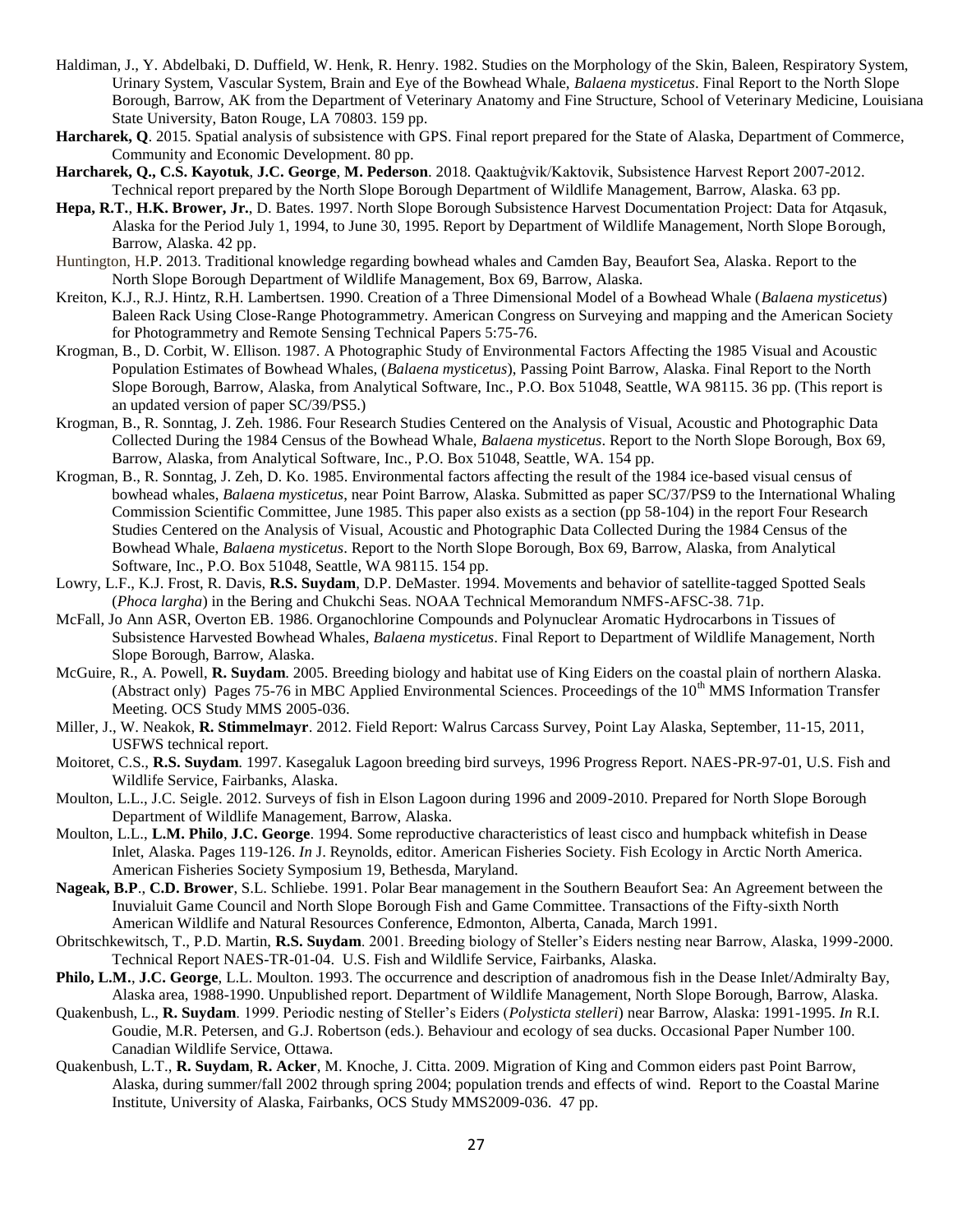- Quakenbush, L.T., **R.S. Suydam**, K.M. Fluetsch, C.L. Donaldson. 1995. Breeding biology of Steller's Eiders nesting near Barrow, Alaska, 1991-1994. Technical Report NAES-TR-95-03. Available from the U.S. Fish and Wildlife Service, Ecological Services, Fairbanks, Alaska.
- Regehr E.V., L. Polasek, **A.L. Von Duyke**, J.M. Wilder, R.R. Wilson. 2018. Harvest Risk Assessment for Polar Bears in the Chukchi Sea: Report to the Commissioners of the U.S.-Russia Polar Bear Agreement, 25 June 2018. Unpublished report. 95 pp.
- **Sformo, T.L**. and **J.C. George**. 2019. Long-term fish sampling by fyke net in Elson Lagoon and North Salt Lagoon near Utqiagvik, Alaska, 1996, 2009-2017. Tehcnical Report NSB-DWM-02-19 prepared for North Slope Borough Department of Wildlife Management.
- Sheffield, G. 2014. Field Examination, Necropsy, and Narrative Report (STR-050-13): Stejneger's Beaked Whale (*Mesoplodon stejnegeri*) Stranding on Saint Lawrence Island, October 2013. Report to the North Slope Borough Dept. of Wildlife, Barrow. UAF Marine Advisory Program, Nome, Alaska. 15 pp.
- Sheffield, G. and Savoonga Whaling Captains Association. 2015. Bowhead whale entangled in commercial crab pot gear recovered near Saint Lawrence Island, Bering Strait. UAF Alaska Sea Grant, Marine Advisory Program, Report to the North Slope Borough Department of Wildlife Management, Barrow, Alaska. 8 pp.
- Sonntag, R.M. 1987. Verification of a Tracking Algorithm that Utilizes Visual Sightings Data and Acoustic Location Data From Spring Migrating Bowhead Whales, Balaena mysticetus, Passing Point Barrow, Alaska. A Method for Sampling Acoustic Location Data for Using Tracking Algorithm that Utilizes Visual Sightings Data and Acoustic Location Data from Spring Migrating Bowhead Whales, *Balaena mysticetus*, Passing Point Barrow, Alaska. Report to the North Slope Borough, Barrow, Alaska, from Analytical Software, Inc., P.O. Box 51048, Seattle, WA 98115. 30pp.
- **Stimmelmayr, R.** 2012. Disease symptoms seen at the Point Lay Haul out- Update on Cause. In Proceedings Adapting to Climate Change: A community workshop on the conservation and management of Walruses on the Chukchi Sea Coast. Ed. J.Garlich Miller. USFWS Administrative Report R7/MMM 12-1.
- **Stimmelmayr, R.** 2012. Field Response and findings: North Slope Borough Surveys. In: Proceedings of the Arctic Pinniped Disease Investigation workshop, Alaska Marine Science Symposium, Anchorage, Alaska, 18 January 2012. Ed. C. Goertz.
- **Stimmelmayr, R.** 2012. Working Group2 : Field Plans and necropsy protocols for next season. In: Proceedings of the Arctic Pinniped Disease Investigation workshop, Alaska Marine Science Symposium, Anchorage, Alaska, 18 January 2012. Ed. C. Goertz
- **Stimmelmayr, R.** 2013. Monitoring Mortality and morbidity at coastal walrus haulouts. In Proc: Workshop on Assessing Pacific Walrus Population attributes from coastal haul outs. Eds. M.Robard and J.Garlich Miller. USFWS Administrative Report, R7/MMM 13-1.
- **Stimmelmayr, R.** 2013. Update on a "New" Disease Syndrome in Ice Seals and Pacific Walrus in the Arctic. In: Proceedings CAFF/Arctic council Report on Circumpolar Ringed Seal Monitoring Meeting, Tromso, Norway 2-3rd October 2012. Eds. Kit Kovacs and Christian Lydersen.
- **Suydam, R.**, K. Frost. 2000. Biological sampling and harvest data collection manual. Report to the Alaska Beluga Whale Committee and North Slope Borough, Barrow, Alaska.
- **Suydam, R**., K. Frost, L. Lowry, D. DeMaster, M.A. Carroll. 1996. Proceedings of the Alaska Beluga Whale Committee First Conference on the biology of beluga whales, April 5-7, 1995, Anchorage Alaska. Alaska Beluga Whale Committee and North Slope Borough, Barrow, Alaska.
- **Suydam, R.**, L. Quakenbush, M. Knoche, **R. Frantz**. 2005. Status of King and Common eiders migrating past Point Barrow, Alaska. (Abstract only) Pages 71-72 in MBC Applied Environmental Sciences. Proceedings of the  $10<sup>th</sup>$  MMS Information Transfer Meeting. OCS Study MMS 2005-036.
- **Suydam, R.S.** 1996. Investigation of the impacts of a Radio-Acoustic Sounding System (RASS) on nesting birds near Barrow, Alaska—1993 and 1994. Report submitted to Sandia National Laboratories, Albuquerque, New Mexico.
- **Suydam, R.S.** 2002. Programs, activities, and research of the Alaska Beluga Whale Committee May 1, 1999 April 30, 2002. Final Report submitted to the National Oceanic and Atmospheric Administration, Juneau, Alaska.
- **Suydam, R.S.**, K. Frost. 2001. Programs, activities, and research of the Alaska Beluga Whale Committee 2000 2001. Final Report submitted to the National Oceanic and Atmospheric Administration, Juneau, Alaska.
- **Suydam, R.S.**, K.J. Frost, L. Lowry. 2005. Distribution and movements of beluga whales from the eastern Chukchi Sea stock during summer and early autumn. Final Report OCS Study MMS 2005-035. University of Alaska, Coastal Marine Institute, Fairbanks, Alaska. 48 pp.
- **Suydam, R.S.**, L.F. Lowry, K.J. Frost, G.M. O'Corry-Crowe. 2003. Satellite tracking of eastern Chukchi Sea beluga whales in the Beaufort Sea and Arctic Ocean. (Abstract only) Pages 62-63 in MBC Applied Environmental Sciences. Proceedings of the 9<sup>th</sup> MMS Information Transfer Meeting. OCS Study MMS 2003-042.
- **Suydam, R.**, S. Moore. 2005. Changes in Arctic sea ice: what are the consequences for whales? (Abstract only) Pages 22-23 in The Arctic Research Consortium of the US (ARCUS). Arctic Forum 2004.
- Tarpley, R.J., Hillmann, D.J. 1999. Observations on ovary morphology, fetal size and functional correlates in the bowhead whale Balaena mysticetus. Report to the Department of Wildlife Management, North Slope Borough, Box 69, Barrow, Alaska, from Department of Veterinary Anatomy, College of Veterinary Medicine, Texas A&M University, College Station, Texas. 276 pp.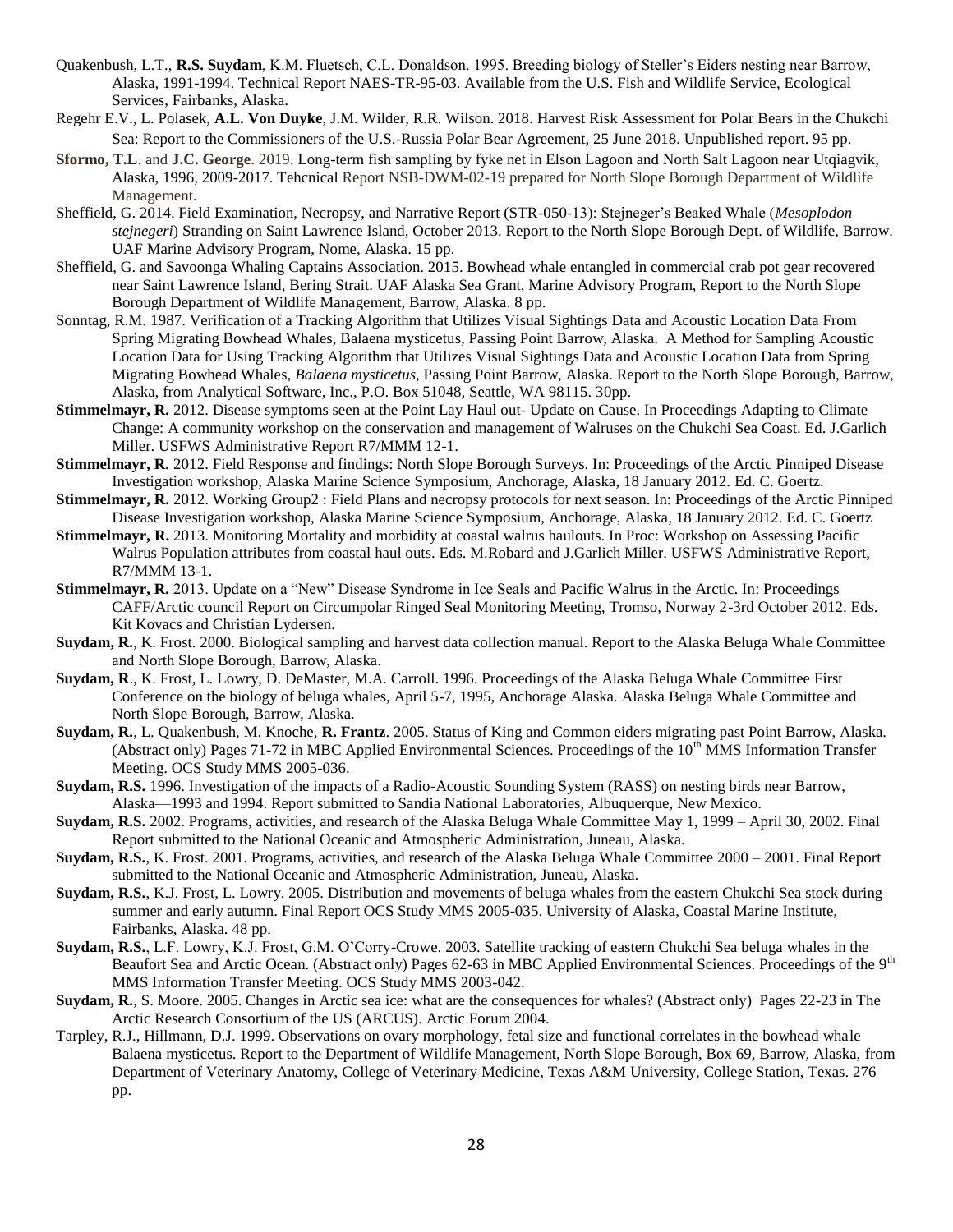- U.S. Fish and Wildlife Service. 1996. Spectacled Eider recovery plan. U.S. Fish and Wildlife Service, Anchorage, AK. 100 pp. + appendices. (Prepared by Recovery Team members C.P. Dau, R.H. Day, C.J. Lensink, B.J. McCaffery, R.M. Pates, T.J. Rothe, C. Simeon, B.L. Taylor, M.R. Petersen, E. Robinson-Wilson, R. Suydam, and D.M. Troy)
- Vollenweider, J.J., R.A. Heintz, K.M. Boswell, B.L. Norcross, C. Li, M.B. Barton, **L. Sousa**, A. Pinchuk, S. Danielson, **C. George**. 2018. Ecology of Forage Fishes in the Arctic Nearshore. Final report to the NSB Shell Baseline Studies Program, July 2018. Final report to the NSB Shell Baseline Studies Program.
- **Von Duyke, A.L.**, K. Nesvacil, K. Titus, L. Quakenbush, **T. Sformo**. 2016. Use of hair to non-invasively sample DNA from polar bears (*Ursus maritimus*) in the Chukchi and Beaufort Seas: Project status update 2016. North Slope Borough Department of Wildlife Management, Preliminary Research Report NSB.DWM.PRR.2016-01.01.
- **VonDuyke, A.**, **R. Suydam**, **M. Pederson**, **T. Hepa**. 2015. Scientific and risk assessment aspects of the pending quota for the Alaska-Chukotka population of polar bears. Paper presented to the Scientific Working Group of the Bilateral Commission on the Alaska-Chukotka population of polar bears. 12 pp.
- Zeh, J.E., A.E. Raftery. 1990. [Population size and trend estimation for the bowhead whale,](http://www.north-slope.org/assets/images/uploads/1990_Zeh_Raftery_Population_size__trend_estimation_for_the_bowhead_whale,_from_ice_based_visual_census__acoustic_location_data.pdf) *Balaena mysticetus*, from ice-based visual [census and acoustic location data.](http://www.north-slope.org/assets/images/uploads/1990_Zeh_Raftery_Population_size__trend_estimation_for_the_bowhead_whale,_from_ice_based_visual_census__acoustic_location_data.pdf) Final report to the Department of Wildlife Management, North Slope Borough, Barrow, Alaska. 200 pp.
- Zeh, J.E., A.E. Raftery. 1996. [Population assessment methods for the bowhead whale,](http://www.north-slope.org/assets/images/uploads/1996_Zeh__Raftery_Population_Assessment_Methods_for_the_Bowhead__1994_Results.pdf) *Balaena mysticetus*, and 1994 bowhead [assessment results.](http://www.north-slope.org/assets/images/uploads/1996_Zeh__Raftery_Population_Assessment_Methods_for_the_Bowhead__1994_Results.pdf) Report to the Department of Wildlife Management, North Slope Borough, Barrow, Alaska. 260 pp.

# **POSTERS AND PRESENTATIONS**

- Ashjian, C.J., R.G. Campbell, **J.C. George**, S.E. Moore, S. Okkonen, B. Sherr, E. Sherr. 2008. Environmental Variability and Bowhead Whale Distribution on the Alaskan Beaufort Shelf near Barrow, AK. Alaska Marine Science Symposium, January 2008. Poster Presentation. Anchorage, Alaska.
- Baird, A.B. 2013. Population genetics and transcriptomics of bowhead whales (*Balaena mysticetus*). American Society of Mammalogists, Poster presentation. Philadelphia, PA.
- Ball, H. C., R. J. Duff, R. L. Londraville, J. G. M. Thewissen, **R. Suydam**. 2011. Is all fat created equal: A comparison of absolute copy number for leptin expression from whales to mice. Biennial meeting of the Conference on the Biology of Marine Mammals, Tampa, Florida, Abstract Volume, p. 24.
- Ball, H., **J. C. George**, **R. Suydam**, Sharon Usip, M. T. Clementz, R. L. Londraville, R. J. Duff and J.G. M. Thewissen. 2014. Variation in blubber and bone density during the life of a bowhead whales and their regulation by leptin. Evolution of Aquatic Tetrapods Conference, Washington D. C., Abstracts.
- **Brower, H.K**., **R.T. Opie**. 1995. An Overview of the North Slope Borough Department of Wildlife Management Subsistence Harvest Documentation Project. Poster presented at the Arctic Science Harvest Symposium, Girdwood, Alaska. Sponsored by Alaska Department of Fish and Game and Institute of Social and Economic Research, University of Alaska, Anchorage.
- **Carroll, G.**, **J.C. George**. 1988. Ice-Entrapped gray whales near Barrow, Alaska. Society of Marine Mammalogy. Poster Presentation. Vancouver, BC.
- Clark, C. 1991. Ocean Voices of the Alaskan Arctic. Sixty-minute cassette tape featuring vocalizations of the bowhead whale and other marine mammals as recorded off Point Barrow, Alaska. Produced at Laboratory of Ornithology, Cornell University, 159 Sapsucker Woods Road, Ithaca, New York for the Department of Wildlife Management, North Slope Borough, Barrow, Alaska.
- Dehn, L.-A., C. Rosa, E.H. Follmann, L.K. Duffy, G.R. Bratton, **T.M. O'Hara**. 2005. Stable isotope and trace element status of subsistence hunted bowhead and beluga whales in Alaska and gray whales in Chukotka. Abstract and poster at the 36th International Association for Aquatic Animal Medicine (IAAAM) annual meeting in Seward, Alaska.
- Dehn, L.-A., C. Rosa, E.H. Follmann, L.K. Duffy, G.R. Bratton, **T.M. O'Hara**. 2004. Stable isotope and trace element status of subsistence hunted bowhead and beluga whales in Alaska and gray whales in Chukotka. Abstract and poster at the 54th Arctic American Association for the Advancement of Science (AAAS) annual meeting in Anchorage, Alaska.
- Dehn, L.-A., C. Rosa, E.H. Follmann, L.K. Duffy, G.R. Bratton, **T.M. O'Hara**. 2005. Stable isotope and trace element status of subsistence hunted bowhead and beluga whales in Alaska and gray whales in Chukotka. Abstract and poster at the national American Association for the Advancement of Science (AAAS) annual meeting in Washington, D.C.
- Dehn, L.-A., E.H. Follmann, **C. Rosa**, **C. George**. 2007. Comparison of stable isotope ratios in muscle and epidermis of bowhead whales with reference to ancient whale skin. Abstract and oral presentation at the Alaska Marine Science Symposium, Anchorage, Alaska.
- Dehn, L.-A., E.H. Follmann, D.L. Thomas, G.G. Sheffield, C. Rosa, L.K. Duffy, **T.M. O'Hara**. 2005. Trophic ecology of Arctic marine biota and implications for trace metal dynamics. Abstract and oral presentation at the 2nd joint meeting of the Alaska Society of American Foresters and Alaska Chapter of the Wildlife Society in Fairbanks, Alaska.
- Dehn, L.-A., E.H. Follmann, L.K. Duffy, P.F. Hoekstra, **T.M. O'Hara**. 2000. Heavy metal concentration in ringed seal, bowhead and beluga whale tissues compared by trophic level as determined by stable isotope analysis. Abstract and poster at SETAC (Society of Environmental Toxicology and Chemistry) 21st Annual meeting Nashville, Tennessee.
- Dehn, L.-A., G. Sheffield, E.H. Follmann, L.K. Duffy, T.W. Bentzen, G.R. Bratton, V.M. Woshner, P.F. Hoekstra, **T.M. O'Hara**. 2002. Feeding ecology of Arctic phocids – implications for heavy metal dynamics. Abstract and poster at 2nd AMAP (Arctic Monitoring and Assessment Programme) International Symposium in Rovaniemi, Finland.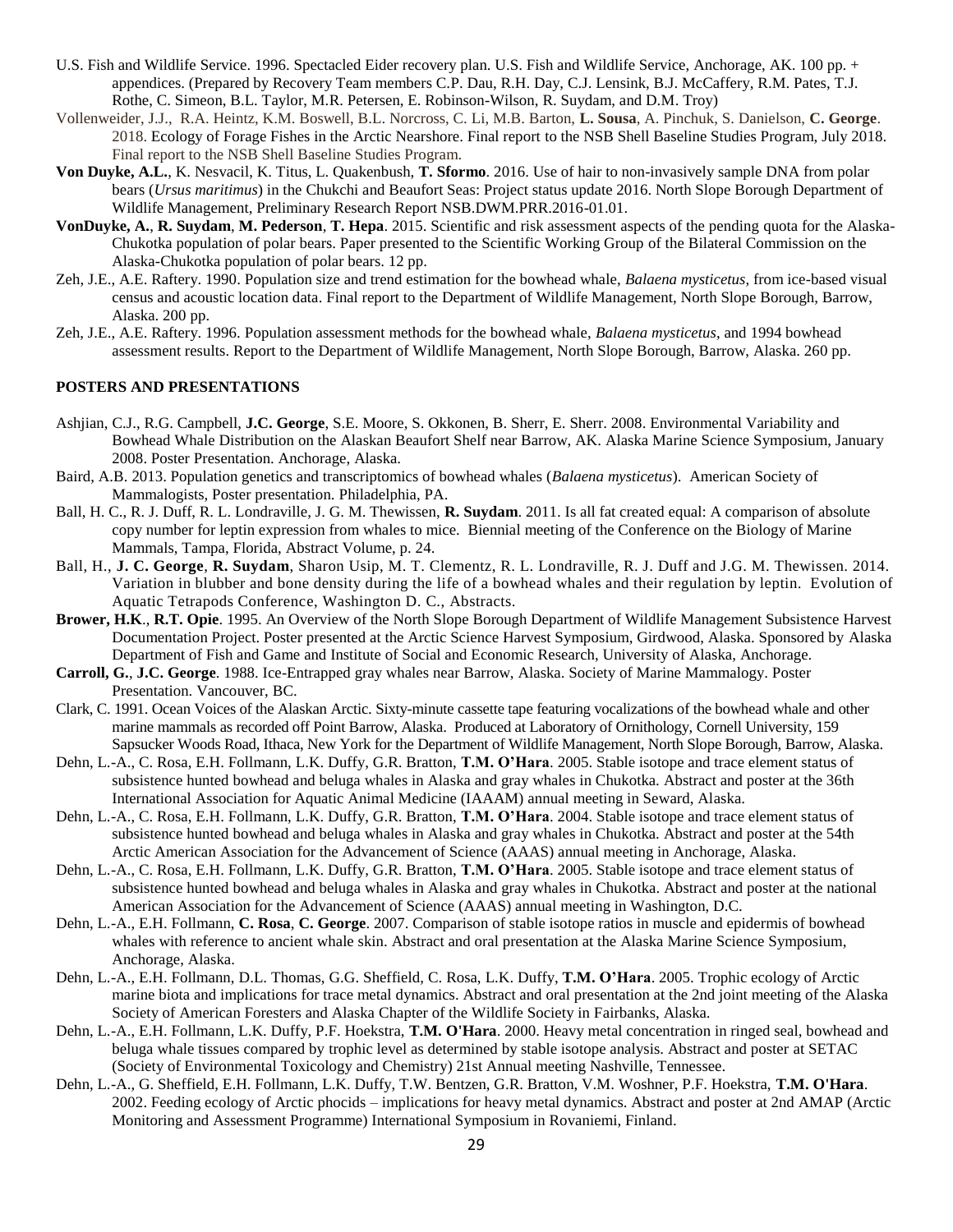- Dehn, L.-A., G.G. Sheffield, E.H. Follmann, L.K. Duffy, T.W. Bentzen, G.R. Bratton, V.M. Woshner, P.F. Hoekstra, **T.M. O'Hara**. 2003. Feeding ecology of Arctic phocids – implications for heavy metal dynamics. Abstract and poster at the 53rd Arctic American Association for the Advancement of Science (AAAS) annual meeting in Fairbanks, Alaska.
- Dehn, L.-A., G.G. Sheffield, E.H. Follmann, L.K. Duffy, V.M. Woshner, **T.M. O'Hara**. 2003. Age and diet related distribution of heavy metals in renal and hepatic tissue of ringed, bearded and spotted seals harvested in Alaska. Abstract and oral presentation at the 15th Biennial Conference of the Society for Marine Mammalogy in Greensboro, North Carolina.
- **George, J.C.** Trends in Colville River Arctic Cisco harvest. 2001. Minerals Management Service, Information Transfer Meeting, Barrow, Alaska.
- **George, J.C**., C. Nicolson, S. Drobot, J. Maslanik, **R. Suydam**. 2006. Preliminary Findings: Sea Ice Density and Bowhead Whale Body Condition. Poster Presentation to the Society of Marine Mammalogy, San Diego, California.
- **George, J.C.**, **C. Rosa**, J. Zeh, S. Lubetkin. 2007. Evidence of slow growth and extreme longevity in bowhead whales (*Balaena mysticetus*). Society of Marine Mammalogy. Oral Presentation. Cape Town, South Africa.
- **George, J.C.**, E. Follmann, J. Zeh. 2008. Age estimates based on bowhead whale ovarian and pregnancy data. Alaska Marine Science Symposium, January 2008. Oral Presentation. Anchorage, Alaska.
- **George, J.C.**, M. Druckenmiller, K. Laidre, **R. Suydam**. 2014. It's a good time to be a bowhead: bowhead body condition and links to environmental conditions. Alaska Marine Science Symposium, January 2014. Oral Presentation. Anchorage, Alaska.
- **George, J.C.**, R. Dronenburg. 1985. An overview of logistical considerations in implementing the ice-based visual census and acoustic localization study of spring (1984) migrating bowhead whales, *Balaena mysticetus*, off Point Barrow, Alaska. Third Conference on the Biology of the Bowhead Whale, *Balaena mysticetus*. January, 1985. Oral presentation. Anchorage, Alaska.
- **George, J.C.**, **R. Stimmelmayr**, S. Usip, **R. Suydam**, H. Thewissen. 2015. Ballasted bowheads: bone density variations as part of the life history strategy of bowhead whales. Biannual Meeting of the Society of Marine Mammalogy, December 2015. Oral presentation. San Francisco, California.
- **George, J. C.**, S. C. Lubetkin, J. E. Zeh, H. Thewissen, R. Elsner. 2011. An unusual growth pattern in bowhead whales. Biennial meeting of the Conference on the Biology of Marine Mammals, Tampa, Florida, Abstract Volume, p. 106.
- Hieronymus, T., B. A. Armfield, J. G. M. Thewissen. 2011. The development of epithelial appendages in whales. Sixth triennial conference on secondary adaptation of tetrapods to life in water, San Diego, California.
- Hieronymus, T.L., J.G.M. Thewissen, **J.C. George**. 2010. Lateral inhibition systems in baleen. Abstract presented at the Society for Integrative and Comparative Biology, Seattle Washington, January 2010.
- Hoekstra, P. F., B. Braune, L.-A. Dehn, **T.M. O'Hara**, K.R. Solomon, D.C.G. Muir. 2002. Heavy metal and organochlorine concentrations in arctic fox from the Alaskan and western Canadian Arctic. Abstract and poster at SETAC Europe (Society of Environmental Toxicology and Chemistry) 12th Annual meeting Vienna, Austria.
- Hoekstra, P.F., D.C.G. Muir, **T.M. O'Hara**, K.R. Solomon. 1999. Distribution of persistent organochlorines (OCs) in migrating bowhead whales (*Balaena mysticetus*) from Barrow, Alaska. 20th Annual Meeting of the Society of Environmental Toxicology and Chemistry, Philadelphia, Pennsylvania, November 18, 1999.
- Hoekstra, P.F., D.C.G. Muir, H.M Karlsson, **T.M. O'Hara**. 2000. Chiral and achiral organochlorines (OCs) in migrating *Balaena mysticetus* from Barrow, Alaska. Symposium on the "*Causes of Reproductive Failure in North Atlantic Right Whales: New Avenues of Research*", U.S. National Marine Fisheries Service, Falmouth, Massachusetts, April 27, 2000.
- Hoekstra, P.F., H.M. Karlsson, Muir, D.C.G., **T.M. O'Hara**, K.R. Solomon. 2000. Biomagnification of chiral and achiral organochlorine pesticides in the bowhead whale (*Balaena mysticetus*) food chain. 21st Annual Meeting of the Society of Environmental Toxicology and Chemistry, Nashville, Tennessee, November 12-17, 2000.
- Horstmann, L., **R. Stimmelmayr**, M. McCarthy. 2017. Yesterday is gone, tomorrow has not yet come: Compound-specific stable isotopes of polar bear bone collagen over 2000 years. Abstract and poster at the Alaska Marine Science Symposium, Anchorage, Alaska.
- Horstmann, L., **R. Stimmelmayr**, M. McCarthy. 2017. Eating seal or hungry like a wolf? Polar bear use of terrestrial resources revealed by compound-specific stable isotopes. Abstract and oral presentation at the 22nd Biennial Conference on the Biology of Marine Mammals, Halifax, Canada.
- Horstmann, L., **R. Stimmelmayr**, M. McCarthy. 2017. Yesterday is history, tomorrow is a mystery: polar bear use of terrestrial food sources revealed by compound-specific stable isotopes. Abstract and oral presentation at the Arctic Science Summit Week, Prague, Czech Republic.
- Horstmann, L., **R. Stimmelmayr**, M. McCarthy. 2017. Crossing the sea by staring at the water: increased use of terrestrial resources by polar bears revealed using compound-specific stable isotopes. Abstract and oral presentation at the Alaska Anthropological Association, Fairbanks, Alaska.
- Horstmann-Dehn, L., **C. George**, A. Oliveira. 2014. You are what you eat? Differential digestion and modification of fatty acids in the alimentary tract of bowhead whales. Abstract and poster at the Ocean Sciences Meeting, Honolulu, Hawaii.
- Horstmann-Dehn, L., **C. George**, A. Oliveira. 2015. Fat chance Uptake, modification, and storage of fatty acids in bowhead whales. Abstract and oral presentation at the Alaska Marine Science Symposium, Anchorage, Alaska.
- Horstmann-Dehn, L., **C. George**, A. Oliveira. 2015. The fat of the matter Bowhead whale fat digestion and storage. Abstract and oral presentation at the 21st Biennial Conference on the Biology of Marine Mammals, San Francisco, California.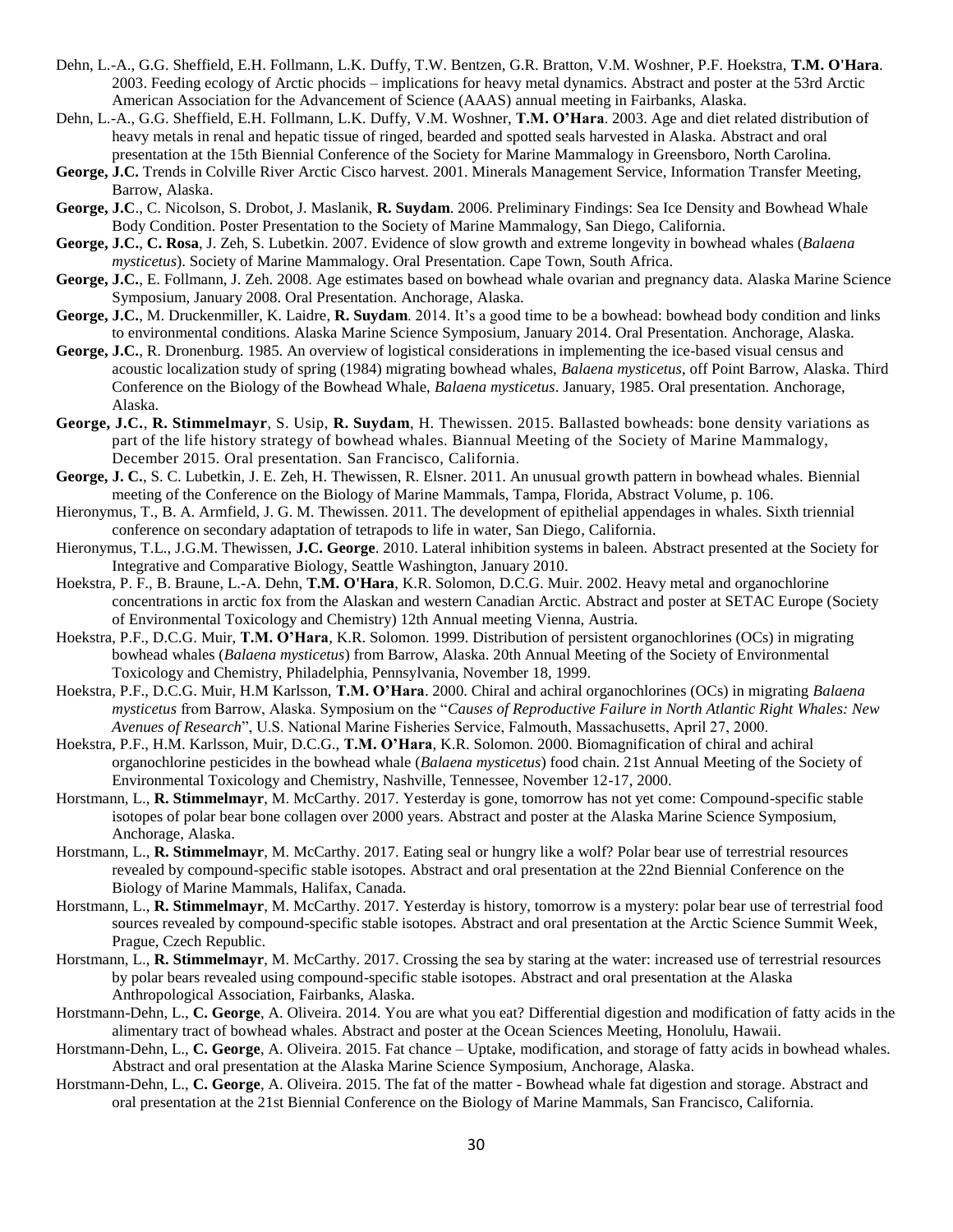- Horstmann-Dehn, L., **C. George**, G. Sheffield. 2013. Can stable isotope ratios identify feeding events in bowhead whales? Abstract and poster at the Alaska Marine Science Symposium, Anchorage, Alaska.
- Horstmann-Dehn, L., **C. George**, G. Sheffield, M. Baumgartner. 2011. Bowhead whale feeding efficiency making a living in the Arctic. Abstract and poster at the 19th Biennial Conference on the Biology of Marine Mammals, Tampa, Florida.
- Horstmann-Dehn, L., **C. George**, G. Sheffield, M. Baumgartner. 2012. Bowhead whale feeding efficiency making a living in the Arctic. Abstract and poster at the Alaska Marine Science Symposium, Anchorage, Alaska.
- Horstmann-Dehn, L., **R. Stimmelmayr**, M. Wooller, **C. George**. 2016. 10 years of bowhead whale blubber a retrospective analysis of body condition and contribution of sea ice derived fatty acids to bowhead whale prey. Abstract and poster at the Alaska Marine Science Symposium, Anchorage, Alaska.
- Horstmann-Dehn, L., **R. Stimmelmayr**, M. Wooller, **C. George**. 2016. Blubber and beyond contribution of ice derived fats to bowhead whales. Abstract and poster at the Arctic Science Summit Week, Fairbanks, Alaska.
- Johnson, S, J. Thedinga, D. Neff, **J.C. George**. 2008. Fish Assemblages in nearshore waters of the Chukchi and Beaufort Seas. Alaska Marine Science Symposium, January 2008. Poster Presentation. Anchorage, Alaska.
- Kishida, T., J.G.M Thewissen, **C. Rosa**, T. Hikida. 2009. Genetic basis of cetacean olfaction: comparative studies of olfactory receptor gene repertoires among aquatic-adapted tetrapod species. 18<sup>th</sup> Biennial Conference on the biology of marine mammals, Quebec City, Canada.
- Miller, C.A., L. Horstmann, **J.C. George**, H. Holm, H. Fredricks, B. Van Mooy, A. Apprill. 2017. Microbes, lipids, and digesta: biogeography of the gut microbiome and lipidome of bowhead whales *Balaena mysticetus*. Abstract and oral presentation at the 22nd Biennial Conference on the Biology of Marine Mammals, Halifax, Canada.
- Miller, C.A., L. Horstmann-Dehn, **J.C. George**, M.F. Baumgartner, B. Van Mooy, A. Apprill. 2015. Biogeography of the gut microbiota in bowhead whales provides novel insights into digestion. Abstract and oral presentation at the 21st Biennial Conference on the Biology of Marine Mammals, San Francisco, California.
- Miller, C., L. Horstmann-Dehn, M.F. Baumgartner, B. Van Mooy, **C. George**, A. Apprill. 2014. Biogeography of gut microbiota in bowhead whales *Balaena mysticetus*: diversity, spatial distribution and co-occurrence patterns. International Symposium on Microbial Ecology (ISME15), Seoul, South Korea.
- Morris, A.W., **A.L. Von Duyke**, D.C. Douglas, R. Gryba, **J. Herreman**. 2017. Spotted seal (*Phoca largha*) spatial use, dives, and haul-out behavior in the Beaufort, Chukchi, and Bering Seas (2012-2016). Poster presented at the Alaska Marine Science Symposium, 23-27 January, Anchorage, Alaska. <http://dx.doi.org/10.13140/RG.2.2.35871.36003>
- Nummela, S., J.G.M. Thewissen, S. Hemilä, **C. Rosa**, J. Tougaard. 2009. Comparing the hearing mechanisms of mysticetes and odontocetes. 18<sup>th</sup> Biennial Conference on the biology of marine mammals, Quebec City, Canada.
- **O'Hara, T.M**., P.F.Hoekstra, K.E. Beckman, M.M. Krahn, J.E. Blake, D.C.G. Muir. 2000. Persistent organic pollutants in bowhead whales and northern fur seals of Alaska. Persistent Organic Pollutants (POPs) in the Arctic: Human Health and Environmental Concerns (Arctic Monitoring Assessment Program), Rovaniemi, Finland, January 19, 2000.
- Sensor, J.D., D. McBurney, **J.C. George**, J.G.M. Thewissen. 2014. Cochlear anatomy in low and high-frequency cetaceans: implications for auditory trauma and evolution. Evolution of Aquatic Tetrapods Conference, Washington D. C. Abstract.
- Sensor, J., **C. George**, M. Clementz, **R. Stimmelmayr**, **R. Suydam**, J.G.M. Thewissen. 2015. Using stable isotopes and histology to correlate growth of the tympanic bone with baleen plates in arctic whales. Bone Histology Conference, Bonn Germany.
- Sensor, J., **J.C. George**, M.T. Clementz, **R. Stimmelmayr**, **R. Suydam**, J.G.M. Thewissen. 2015. Age determination in bowhead whales using the tympanic bone of the ear. Biannual Meeting of the Society of Marine Mammalogy. Poster presentation. San Francisco, California, December 2015.
- Seymour, J.M., Dehn, L.-A., Wooller, M., **Rosa, C**. 2010. Wait, there's a worm in my Aiviq: Pacific walrus feeding ecology and possible links to trichinellosis. Abstract and poster at the Alaska Marine Science Symposium in Anchorage, Alaska.
- **Sformo, T.** 2014. Environmental DNA Assessment of Marine Life in the Beaufort Sea of Alaska. Poster presentation. Joint Aquatic Sciences Meeting, Oregon Convention Center, Portland, Oregon, May 2014.
- **Sousa L.**, A. Pinchuk, E. Logerwell, S. Danielson, J. Vollenweider, R. Heintz, S. Parker-Stetter, J. Horne. 2016. SHELFZ –Nearshore and Offshore Characterization of Arctic Cod and Sculpin Habitats and its Association with Ontogenetic Diet Shifts in the Chukchi Sea. Oral Presentation Ocean Sciences Meeting New Orleans, Louisiana, February 2016.
- **Sousa L.**, A. Pinchuk, S. Parker-Stetter, J. Horne, E. Logerwell, J. Vollenweider, R. Heintz. 2014. SHELFZ -Shelf Habitat and EcoLogy of Fish and Zooplankton. Poster presentation at the *Ocean Sciences Meeting*, Honolulu, Hawaii, February 2014.
- **Sousa L.**, A. Pinchuk, S. Parker-Stetter, J. Horne, E. Logerwell, J. Vollenweider, R. Heintz. 2014. SHELFZ –Shelf Habitat and EcoLogy of Fish and Zooplankton. Oral presentation at the *Alaska Marine Science Symposium*, Anchorage, Alaska, January 2014.
- **Sousa L.**, A. Pinchuk, S. Parker-Stetter, J. Horne, E. Logerwell, J. Vollenweider, R. Heintz. 2015. SHELFZ connections between nearshore and offshore fish habitats on the Chukchi Sea shelf. Oral Presentation Coastal and Estuarine Research Federation meeting Portland, Oregon, November 2015.
- **Sousa L.**, A. Pinchuk, S. Parker-Stetter, J. Horne, E. Logerwell, J. Vollenweider, R. Heintz. 2016. SHELFZ -Shelf Habitat and EcoLogy of Fish and Zooplankton. Oral presentation at the Alaska Forum on the Environment, Anchorage, Alaska, February 2016.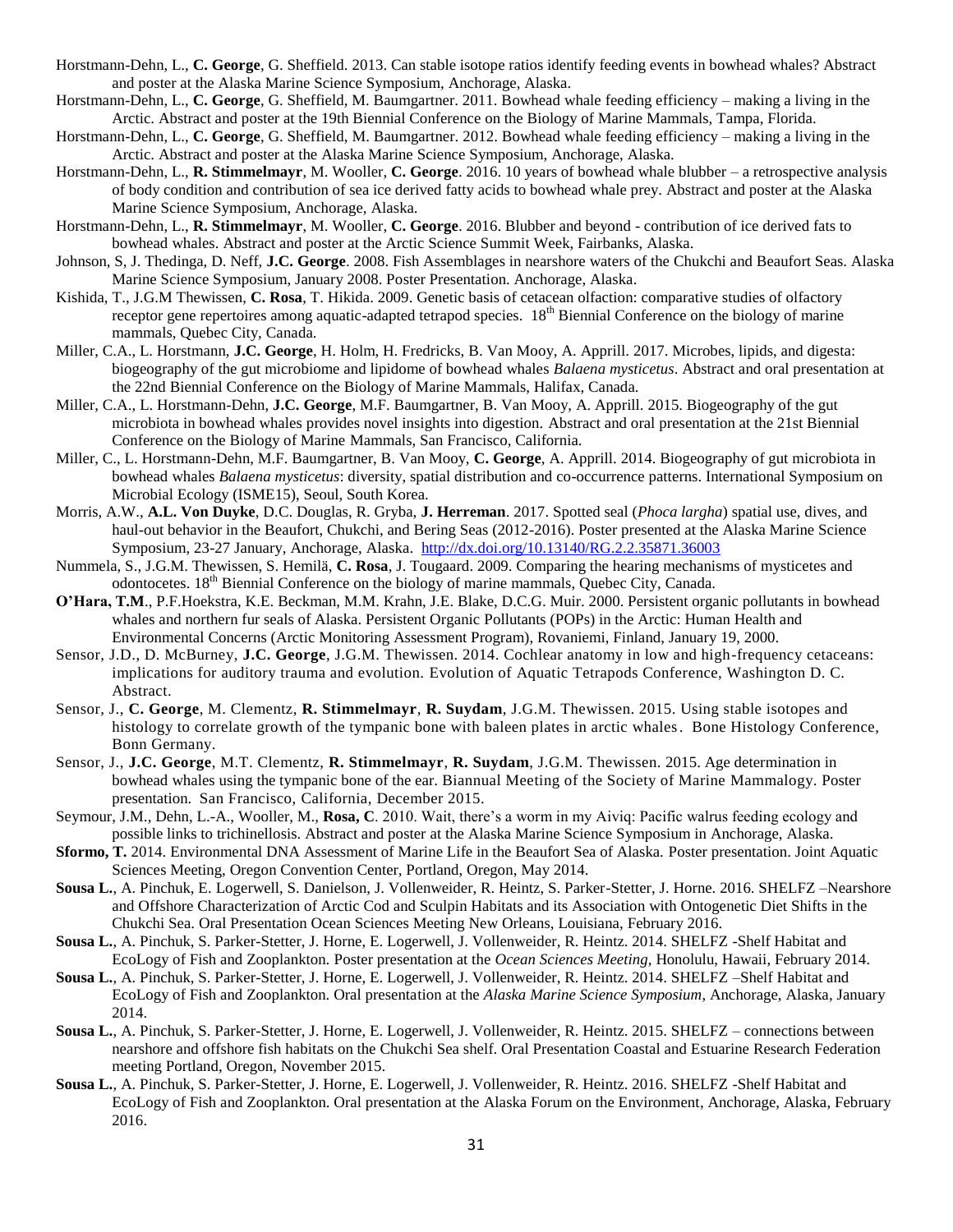- **Sousa L**., T. Weingartner, P. Winsor, S. Danielson, E. Dobbins, C. Irvine, **B. Adams**. 2015. Inter-annual variability in surface circulation in the Chukchi and Beaufort Seas: satellite-tracked drifter measurements Oral presentation at the *Alaska Marine Science Symposium*, Anchorage, Alaska, January 2015.
- **Sousa L**., T. Weingartner, P. Winsor, S. Danielson, E. Dobbins, C. Irvine, **B. Adams**. 2015. Inter-annual variability in surface circulation in the Chukchi and Beaufort Seas: satellite-tracked drifter measurements. Oral presentation at the *Association for the Sciences of Liminology and Oceanography*, Granada, Spain, February 2015.
- **Stimmelmayr, R**., G. Ytalo, **H. Brower, Jr**., **T. Hepa**. 2015. [Bile collection technique in subsistence harvested bowhead whales](http://www.north-slope.org/assets/images/uploads/Bileacidcollection_bowhead_RST_EWOS2015_final.pdf)  (*Balaena mysticetus*[\): Proof of concept study.](http://www.north-slope.org/assets/images/uploads/Bileacidcollection_bowhead_RST_EWOS2015_final.pdf) Poster presented at the 12th International Effects of Oil on Wildlife Conference, Anchorage, Alaska, May 2015.
- **Stimmelmayr, R**., C. Rexford, H. Brower, Jr. 2016. [Calcium oxalate urolithiasis in a bowhead whale: A case report.](http://www.north-slope.org/assets/images/uploads/Kidney_stone_AMSS2016_RSTdraft.pdf) Poster presented at the Alaska Marine Science Symposium, Anchorage, Alaska, January 2016.
- **Stimmelmayr, R**., **B. Adams**, **C. Kayotuk**, and **M. Pederson**. 2019. Polar bears, plastics, and the pyloric sphincter: a volatile combination. Poster presentation to the Alaska Marine Science Symposium, Anchorage, Alaska. January 2019.
- **Stimmelmayr, R**., D.S. Rotstein, G. Sheffield, S. Brower, **C. George**. 2019. Subcutaneous encapsulated fat necrosis and loose cavitary fat bodies in bowhead whales (*Balaena mysticetus*) from Alaska. Poster presented at the 2019 Biannual Marine Mammal Conference, Barcelona, Spain, December 2019.
- **Stimmelmayr, R.** 2020. [Incidental findings of lens yellowing and cataracts in beach cast gray whales \(](http://www.north-slope.org/assets/images/uploads/gray_whale_Cataract_1123_2019_final.pdf)*Eschrichtius robustus*), [Alaska.](http://www.north-slope.org/assets/images/uploads/gray_whale_Cataract_1123_2019_final.pdf) Poster presented at the Alaska Marine Science Symposium, Anchorage, Alaska, January 2020.
- **Stimmelmayr, R**., **R. Acker**, D. Rotstein. 2020. [Blunt trauma involving the "stink-sac" \(post-anal sac\) in a beach cast gray whale \(](http://www.north-slope.org/assets/images/uploads/gray_whale_Stinksack_1123_2019_final.pdf)*E. robustus*[\), Alaska.](http://www.north-slope.org/assets/images/uploads/gray_whale_Stinksack_1123_2019_final.pdf) Poster presented at the Alaska Marine Science Symposium, Anchorage, Alaska, January 2020.
- Streever, B., W.T. Ellison, A.S. Frankel, R. Racca, R. Angliss, C. Clark, E. Fleishman, M. Guerra, M. Leu, S. Oliveira, **T. Sformo**, B. Southall, **R. Suydam**. 2012. Early progress and challenges in assessing aggregate sound exposure and associated effects on marine mammals. Presented to a meeting of the Society of Petroleum Engineers/Australian Petroleum Production and Exploration Association Ltd., Perth, Australia (SPE-158090-PP). 7 pp.
- Thewissen, J.G.M. 2015. The sense of smell in whales. Bowhead whale genomics symposium, Batelle Research Institute, Columbus Ohio, October 14, 2015.
- Thewissen, J.G.M., D. McBurney, **J.C. George**, **R. Suydam**. 2014. Tooth and Baleen Development in the Bowhead Whale. Evolution of Aquatic Tetrapods Conference, Washington D. C., Abstracts.
- Thewissen, J.G.M., J.D. Sensor, **J.C. George**, R.S. Liberman, M.C. Liberman. 2011. Assessment of auditory trauma in the inner ear of arctic whales. Biennial meeting of the Conference on the Biology of Marine Mammals, Tampa, Florida, Abstract Volume, p. 291.
- Thewissen, J.G.M., D.M. Lovano, **R. Suydam**, **J.C. George**. 2015. Tooth and baleen development in bowhead whales. Poster at the Biannual Meeting of the Society of Marine Mammalogy, San Francisco, California, December 2015.
- Titus, K., K. Nesvacil, **A.L. Von Duyke**. 2017. Non-invasive genetic sampling of polar bears (*Ursus maritimus*) along the Chukchi Sea coast of Alaska. Poster presented at the Alaska Marine Science Symposium, 23-27 January, Anchorage, Alaska. <http://dx.doi.org/10.13140/RG.2.2.18255.28320>
- **Von Duyke, A.L**., D.C. Douglas, **J. Herreman**, A.W. Morris. 2017. Ringed seal (*Pusa hispida*) spatial use, dives, and haul-out behavior in the Beaufort, Chukchi, and Bering Seas (2011-2016). Poster presented at the Alaska Marine Science Symposium, 23-27 January, Anchorage, Alaska.<http://dx.doi.org/10.13140/RG.2.2.29160.47368>
- Wiese, F.K., R.D. Gryba, B.P. Kelly, **A.L. Von Duyke**. 2016. Marine Arctic Ecosystem Study (MARES) An Integrated Approach to the Dynamics and Monitoring of the Beaufort Sea. Poster presented at the Alaska Marine Science Symposium, 25-29 January, Anchorage, Alaska. [http://dx.doi.org/10.13140/RG.2.2.34285.79846.](http://dx.doi.org/10.13140/RG.2.2.34285.79846)
- Woshner, V., Miller, D., Dehn, L., Burek, K., Dailey, M., **Brower, C**., Blake, J., **O'Hara, T**. 2006. Trematodiasis in a free-ranging ringed seal (*Phoca hispida hispida*) with reference to hepatic mercury concentration. Abstract and poster at the Annual Conference of the Wildlife Disease Association & American Association of Wildlife Veterinarians in Storrs, Connecticut.
- Woshner, V., Burek, K., Miller, D., Dehn, L., Blake, J., Dailey, M., **Brower, C.**, **O'Hara, T**. 2006. Case # N01-046. Case report and histology slides at the Marine Mammal Histopathology Workshop in conjunction with the 37th International Association for Aquatic Animal Medicine (IAAAM) annual meeting in Nassau, Bahamas.

### **BOOKS and CHAPTERS**

- Aguirre, A., **T. O'Hara**, T. Spraker, D. Jessup. 2001. Programs monitoring the health and conservation of marine mammals and their ecosystems. *In:* Aguirre, A. A., R. S. Ostfeld, C. A. House, G. M. Tabor and M. C. Pearl (eds.). Conservation Medicine: Ecological Health in Practice. Oxford University Press, New York.
- **Albert, T.** 2001. The influence of Harry Brower, Sr., an Inupiaq Eskimo hunter, on the bowhead whale research program conducted at the UIC-NARL Facility by the North Slope Borough. *In:* Norton, D. (ed.). Fifty More Years Below Zero: Tributes and Meditations for the Naval Arctic Research Laboratory's first half century at Barrow, Alaska. University of Alaska Press, Fairbanks, AK and Arctic Institute of North America, Calgary, Alberta and Fairbanks, Alaska. pp. 265-278.
- Ashjian, C.J., R.G. Campbell, and S.R. Okkonen. *In press.* Biological environment. In: J.G.M. Thewissen and **J.C. George** (eds.). Bowhead Whales. Elsevier Press.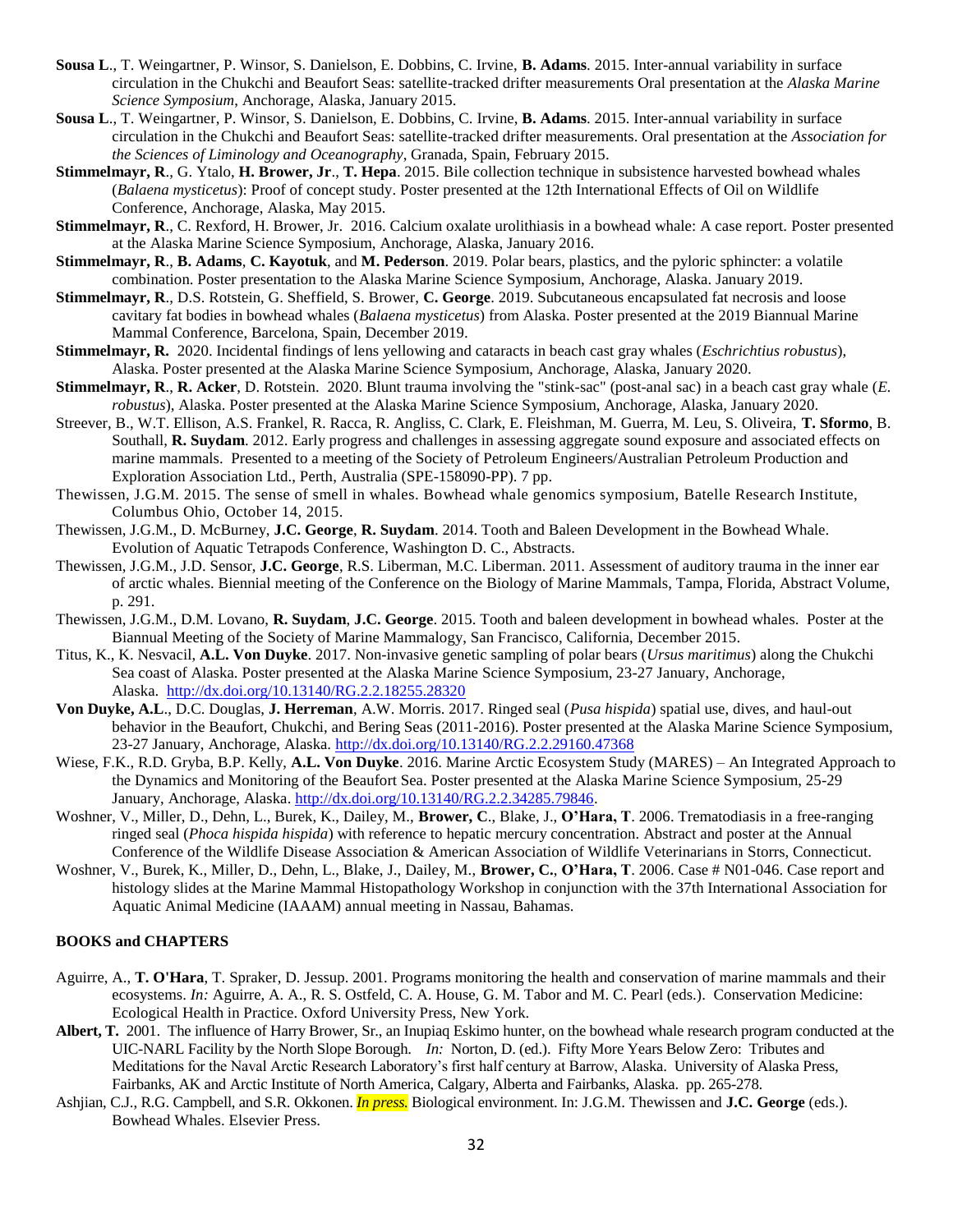- Baird, A.B., and J.W. Bickham. *In press.* The stocks of bowheads. In: J.G.M. Thewissen and **J.C. George** (eds.). Bowhead Whales. Elsevier Press.
- Blackwell, S.B., and A.M. Thode. *In press.* Effects of noise. In: J.G.M. Thewissen and **J.C. George** (eds.). Bowhead Whales. Elsevier Press.
- Bratton, G., C. Spainhour, W. Flory, M. Reed, K. Jayko. 1993. Presence and potential effects of contaminants. pp. 701-744. *In:* The Bowhead Whale, J. Burns, J. Montague and C. Cowles (Eds.). The Society for Marine Mammalogy, P.O. Box 368, Lawrence, Kansas. pp. 787.
- Breed, G.A. *In press.* Predators and impacts of predation. In: J.G.M. Thewissen and **J.C. George** (eds.). Bowhead Whales. Elsevier Press.
- Brewster, K.N. 2001. Historical perspectives on Iñupiat contributions to arctic science at NARL *In:* Fifty More Years Below Zero: Tributes and Meditations for the Naval Arctic Research Laboratory's First Half Century at Barrow, Alaska, The Arctic Institute of North America; Calgary, Alberta. pp.23-26. Note: Distributed by University of Alaska Press, Fairbanks, Alaska.
- Brower, E., J. Stotts. 1984. Arctic policy: the local/regional perspective. *In:* United States Arctic Interests: The 1980's and 1990's. Eds. W.E. Westermeyer *et al.* pp. 319-344. Springer-Verlag, New York, New York. 369 pp.
- Castellini, M.A., and P.J. Ponganis*. In press.* Cardiovascular and pulmonary systems. In: J.G.M. Thewissen and **J.C. George** (eds.). Bowhead Whales. Elsevier Press.
- Citta, J.J., L. Quakenbush, and **J.C. George**. *In press*. Distribution and behavior of Bering-Chukchi-Beaufort bowhead whales as inferred by telemetry. In: J.G.M. Thewissen and **J.C. George** (eds.). Bowhead Whales. Elsevier Press.
- Clark, C.W. 1991. Acoustic behavior of mysticete whales. *In:* J. Thomas and R. Kastelein (eds.), Sensory Abilities of Cetaceans. Plenum Press. pp. 571-583.
- Clark, C.W. 1998. Underwater noise. *In:* 1998 McGraw-Hill Yearbook of Science and Technology.
- Cooper, L.N., and V. Gorbunova. *In press.* Molecular insights ainto anatomy and physiology. In: J.G.M. Thewissen and **J.C. George** (eds.). Bowhead Whales. Elsevier Press.
- Druckenmiller, M.L., H. Eicken, **J.C. George**, L. Brower. 2010. Assessing the Shorefast Ice: Iñupiat Whaling Trails off Barrow, Alaska. SIKU: Knowing Our Ice, 12/2010: pages 203-228.
- Ferguson, M.C., J.T. Clarke, A.A. Brower, A.L. Willoughby, and S.R. Okkonen. *In press.* Ecological variation in the western Beaufort Sea. In: J.G.M. Thewissen and **J.C. George** (eds.). Bowhead Whales. Elsevier Press.
- Gatesy, J., and M.R. McGowen. *In press.* Higher level phylogeny of baleen whales. In: J.G.M. Thewissen and **J.C. George** (eds.). Bowhead Whales. Elsevier Press.
- **George, J.C**., D. Rugh, **R. Suydam**. 2017. Bowhead Whale *Balaena mysticetus*. Pgs. 133-135 *In*: B. Wursig, J.G.M. Thewissen, and K.M. Kovacs. Encyclopedia of Marine Mammals, 3<sup>rd</sup> Edition. Academic Press (Elsevier) London. 1195 pp.
- **George, J.C.,** G. Sheffield, B. Tudor, **R. Stimmelmayr**, and M. Moore. *In press.* Fishing ger entanglement and vessel collisions. In: J.G.M. Thewissen and **J.C. George** (eds.). Bowhead Whales. Elsevier Press.
- **George, J.C.,** J.C.M. Thewissen, **A. VonDuyke**, G.A. Breed, **R. Suydam**, **T. Sformo**, **B. Person**, **H.K. Brower, Jr**. *In press*. Life History, Growth and Form. In: J.G.M. Thewissen and **J.C. George** (eds.). Bowhead Whales. Elsevier Press.
- George, J.C**., L. Horstmann, S. Fortune,** T. Sformo, R. Elsner, and E. Follmann. *In press.* Thermoregulation and energetics. In: J.G.M. Thewissen and **J.C. George** (eds.). Bowhead Whales. Elsevier Press.
- **George, J.C.**, L.M. Moulton, M. Johnson. 2008. A field guide to common fish of the North Slope of Alaska. North Slope Borough, Barrow, Alaska. 93 pp.
- **George, J.C.**, S. Braund, **H. Brower, Jr**., C. Nicolson, **T.M. O'Hara**. 2003. Some observations on the influence of environmental conditions on the success of hunting bowhead whales off Barrow, Alaska. *In:* Indigenous ways to the Present: Native whaling in the Western Arctic. Studies in whaling, No. 6. Canadian Circumpolar Institute (CCI) Press, Alberta Canada. 432 pp.
- **George, J.C**., S.C. Lubetkin, J.E. Zeh, J.G.M. Thewissen, D. Wetzel, and G.H. Givens. *In press.* Age estimation. In: J.G.M. Thewissen and **J.C. George** (eds.). Bowhead Whales. Elsevier Press.
- Givens, G.H., and M.P. Heide-Jorgensen. *In press.* Abundance. In: J.G.M. Thewissen and **J.C. George** (eds.). Bowhead Whales. Elsevier Press.
- Heide-Jorgensen, M.P., R.G. Hansen, and O.V. Shpak. *In press.* Distribution, migrations, and ecology of the Atlantic and the Okhotsk Sea populations. In: J.G.M. Thewissen and **J.C. George** (eds.). Bowhead Whales. Elsevier Press.
- Hillman, D.J., R.J. Tarpley, **J.C. George**, P.B. Nader, and J.G.M. Thewissen. *In press.* Anatomy of skull and mandible. In: J.G.M. Thewissen and **J.C. George** (eds.). Bowhead Whales. Elsevier Press.
- Horstmann, L. *In press.* Anatomy and physiology of the gastrointestinal system**.** In: J.G.M. Thewissen and **J.C. George** (eds.). Bowhead Whales. Elsevier Press.
- Huntington, H.P. 1992. Wildlife Management and Subsistence Hunting in Alaska. Seattle, WA: University of Washington Press. 177 pp.
- Huntington, H.P., C. Sakakibara, G. Noongwook, **N. Kanayurak**, V. Skhauge, E. Zdor, S. Inutiq, and B. Lyberth. *In press*. Whale hunting in indigenous Arctic cultures. In: J.G.M. Thewissen and **J.C. George** (eds.). Bowhead Whales. Elsevier Press.
- Huntington, H.P., S.H. Ferguson, **J.C. George,** G. Noongwook, L.T. Quakenbush, and J.G.M. Thewissen. *In press.* Indigenous knowledge in research and management. In: J.G.M. Thewissen and **J.C. George** (eds.). Bowhead Whales. Elsevier Press.
- Koski, W.R., and B. Wursig. *In press*. Natural and potentially disturbed behavior of bowhead whales. In: J.G.M. Thewissen and **J.C. George** (eds.). Bowhead Whales. Elsevier Press.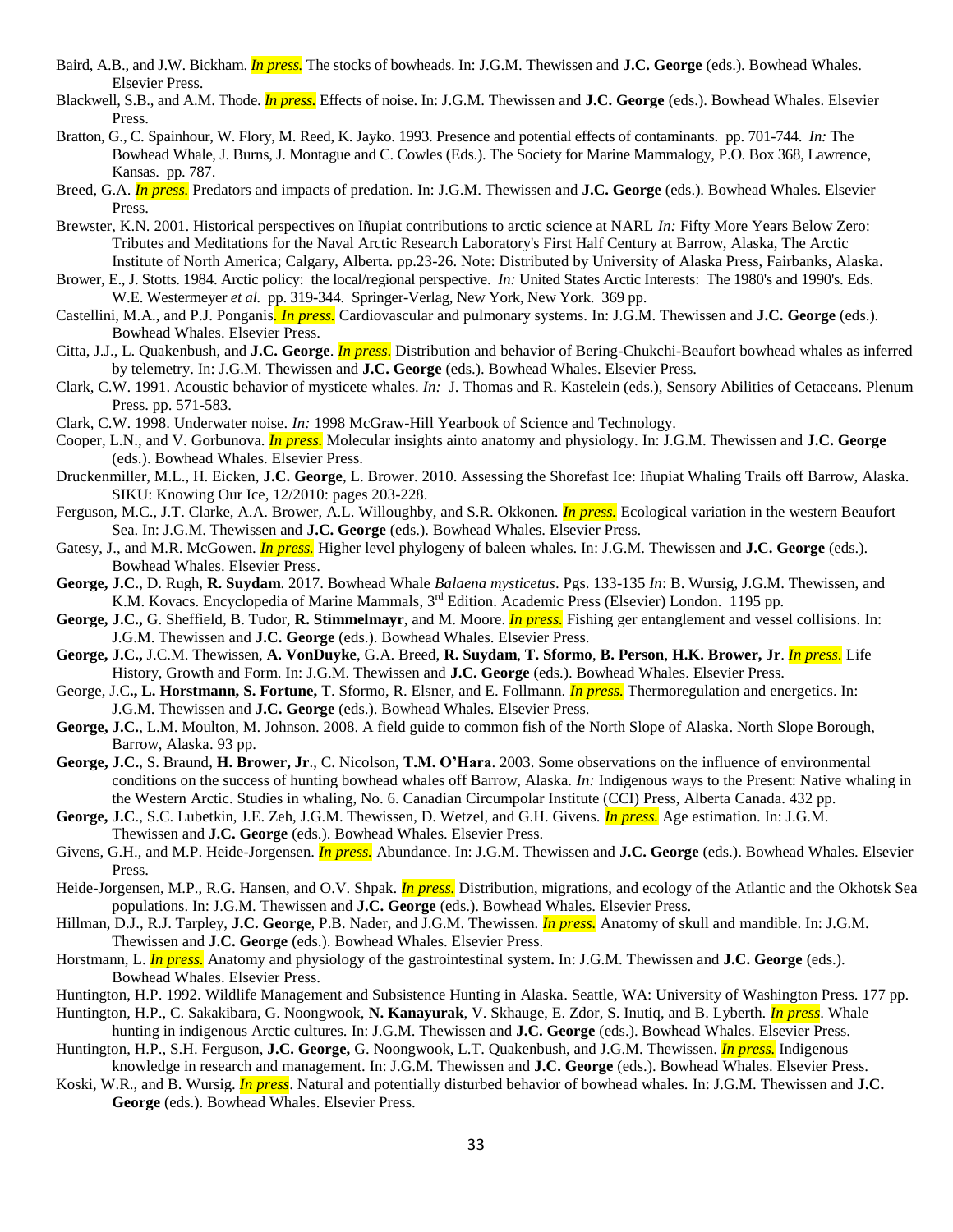- Moore, S.E., **J.C. George**, and R.R. Reeves. *In press*. Bowhead whale ecology in changing high-latitude ecosystems. In: J.G.M. Thewissen and **J.C. George** (eds.). Bowhead Whales. Elsevier Press.
- Moulton, L.L., **J.C. George**. 2000. Freshwater fishes in the Arctic oil-field region and coastal plain of Alaska. *In:* The Natural history of an oil field. Development and the Biota. J.C. Truett and S.R. Johnson, eds. Academic Press (ISBN 0-12-701235-4).
- Marx, F.G., and O. Lambert. *In press.* Fossil Record. In: J.G.M. Thewissen and **J.C. George** (eds.). Bowhead Whales. Elsevier Press.
- O'Corry-Crowe, A.E. Dizon, **R.S. Suydam**, L.F. Lowry. 2002. Molecular genetic studies of population structure and movement patterns in a migratory species: the beluga whale (*Delphinapterus leucas*) in the western Nearctic. Pages 53-64. *In*: C.J. Pfeiffer (ed.). Molecular and cell biology of marine mammals. Krieger Press, Malabar, Florida.
- **O'Hara, T.M.**, P.R. Becker. 2003. Persistant organic contaminants in Arctic marine mammals. *In:* Toxicology of Marine Mammals. Vos, Bossart, O'Shea, Fournier (eds). Taylor and Francis. Pages 168-205.
- **O'Hara, T.M.**, T.J. O'Shea. 2001. Toxicology. Chapter 22. *In:* L.A. Dierauf, F.M.D. Gulland (eds.) CRC Handbook of Marine Mammal Medicine, 2<sup>nd</sup> edition. Pages 471-520.
- **O'Hara, T. M.**, T. J. O'Shea. 2005. Assessing impacts of environmental contaminants. Pp. 63–83. *In:* Marine mammal research: conservation beyond crisis. J. E. Reynolds III, W. F. Perrin, R. R. Reeves, S. Montgomery, T. J. Ragen (eds.). Johns Hopkins University Press, Baltimore, Maryland.
- **O'Hara T.M**., V. Woshner, G. Bratton. 2003. Inorganic pollutants in Arctic marine mammals. *In:* J.G. Vos, G.D. Bossart, M. Fournier, T.J. O'Shea, editors. Toxicology of marine mammals. London, U.K., and New York: Taylor & Francis. p. 206–46. [New York].
- **Philo, L.M.**, E.B. Shotts, Jr., **J.C. George**. 1993. Chapter 8: Morbidity and Mortality. pp. 275-312. *In*: J.J. Burns, J.J. Montague and C.J., Cowles (eds.) *The Bowhead Whale*. Special publication No. 2 of the Society for Marine Mammalogy, Lawrence, Kansas. 787 pp.
- **Philo, M.**, L. Underwood, A. Callahan. 2001. History of the NARL Animal Research Facility (ARF) and its contribution to the development of a rabies control program for the North Slope *In:* Fifty More Years Below Zero: Tributes and Meditations for the Naval Arctic Research Laboratory's First Half Century at Barrow, Alaska, The Arctic Institute of North America; Calgary, Alberta. pp.255-257. Distributed by University of Alaska Press, Fairbanks, Alaska.
- Ridgway, S., P.R. Hof and M.A. Raghanti. *In press.* Brain. In: J.G.M. Thewissen and **J.C. George** (eds.). Bowhead Whales. Elsevier Press.
- Rolland, R.M. *In press.* Endocrinology and blubber physiology. In: J.G.M. Thewissen and **J.C. George** (eds.). Bowhead Whales. Elsevier Press.
- Schultz, I.R., J.L. Bolton, **R. Stimmelmayr***,* and G.M. Ylitalo. *In press.* Contaminatns. In: J.G.M. Thewissen and **J.C. George** (eds.). Bowhead Whales. Elsevier Press.
- Sheffield, G., and J**.C. George**. *In press.* Diet and prey. In: J.G.M. Thewissen and **J.C. George** (eds.). Bowhead Whales. Elsevier Press.
- Stafford, K.M., and C.W. Clark. *In press.* Acoustic behavior. In: J.G.M. Thewissen and **J.C. George** (eds.). Bowhead Whales. Elsevier Press.
- **Stimmelmayr, R., L.** Horstmann, **B. Person,** and **J.C. George.** *In press*. Hematology, serum and urine composition. In: J.G.M. Thewissen and **J.C. George** (eds.). Bowhead Whales. Elsevier Press.
- **Stimmelmayr, R.**, D. Rotstein, G. Sheffield, **H.K. Brower, Jr.,** and **J.C. George**. *In press*. Diseases and parasites. In: J.G.M. Thewissen and **J.C. George** (eds.). Bowhead Whales. Elsevier Press.
- **Suydam, R.S.** 2000. King Eider (*Somateria spectabilis*). *In:* A. Poole and F. Gill (Eds.). The Birds of North America. The Academy of Natural Sciences, Philadelphia, and The American Ornithologists' Union, Washington D.C.
- **Suydam, R.** and **J.C. George**. *In press*. Current indigenous whaling. *In:* J.G.M. Thewissen and **J.C. George** (eds.). Bowhead Whales. Elsevier Press.
- **Suydam, R.,** J. Lefevre, G.H. Givens, **J.C. George**, D. Litovka, and **H.K. Brower, Jr**. *In press.* Conservation and Management. *In:* J.G.M. Thewissen and **J.C. George** (eds.). Bowhead Whales. Elsevier Press.
- Tarpley, R.J., D.J. Hillmann, J**.C. George**, and J.G.M. Thewissen. *In press*. Female and male reproduction. In: J.G.M. Thewissen and **J.C. George** (eds.). Bowhead Whales. Elsevier Press.
- Thewissen, J.G.M., and **J.C. George**. *In press*. Commercial whaling. In: J.G.M. Thewissen and **J.C. George** (eds.). Bowhead Whales. Elsevier Press.
- Thewissen, J.G.M., and **J.C. George**. *In press*. Past, present, and future. In: J.G.M. Thewissen and **J.C. George** (eds.). Bowhead Whales. Elsevier Press.
- Thewissen, J.G.M., **J.C. George**, **R. Suydam, T. Sformo**. *In press*. Sensory Systems. *In:* J.G.M. Thewissen and **J.C. George** (eds.). Bowhead Whales. Elsevier Press.
- Thewissen, J.G.M., J.J. Hillmann, **J.C. George**, **R. Stimmelmayr**, R.J. Tarpley, G. Sheffield, **R. Suydam**. *In press*. Prenatal Development. *In:* J.G.M. Thewissen and **J.C. George** (eds.). Bowhead Whales. Elsevier Press.
- Thewissen, J.G.M., J.J. Hillmann, **J.C. George**, **R. Stimmelmayr**, R.J. Tarpley, G. Sheffield, **R. Suydam**. *In press*. Postcranial skeleton and musculature. *In*: J.G.M. Thewissen and **J.C. George** (eds.). Bowhead Whales. Elsevier Press.
- Weingartner, T., **J.C. George**. 2001. Chukchi Sea oceanography: Regional and global issues *In:* Fifty More Years Below Zero: Tributes and Meditations for the Naval Arctic Research Laboratory's First Half Century at Barrow, Alaska, The Arctic Institute of North America; Calgary, Alberta. pp.297-302. Distributed by University of Alaska Press, Fairbanks, Alaska.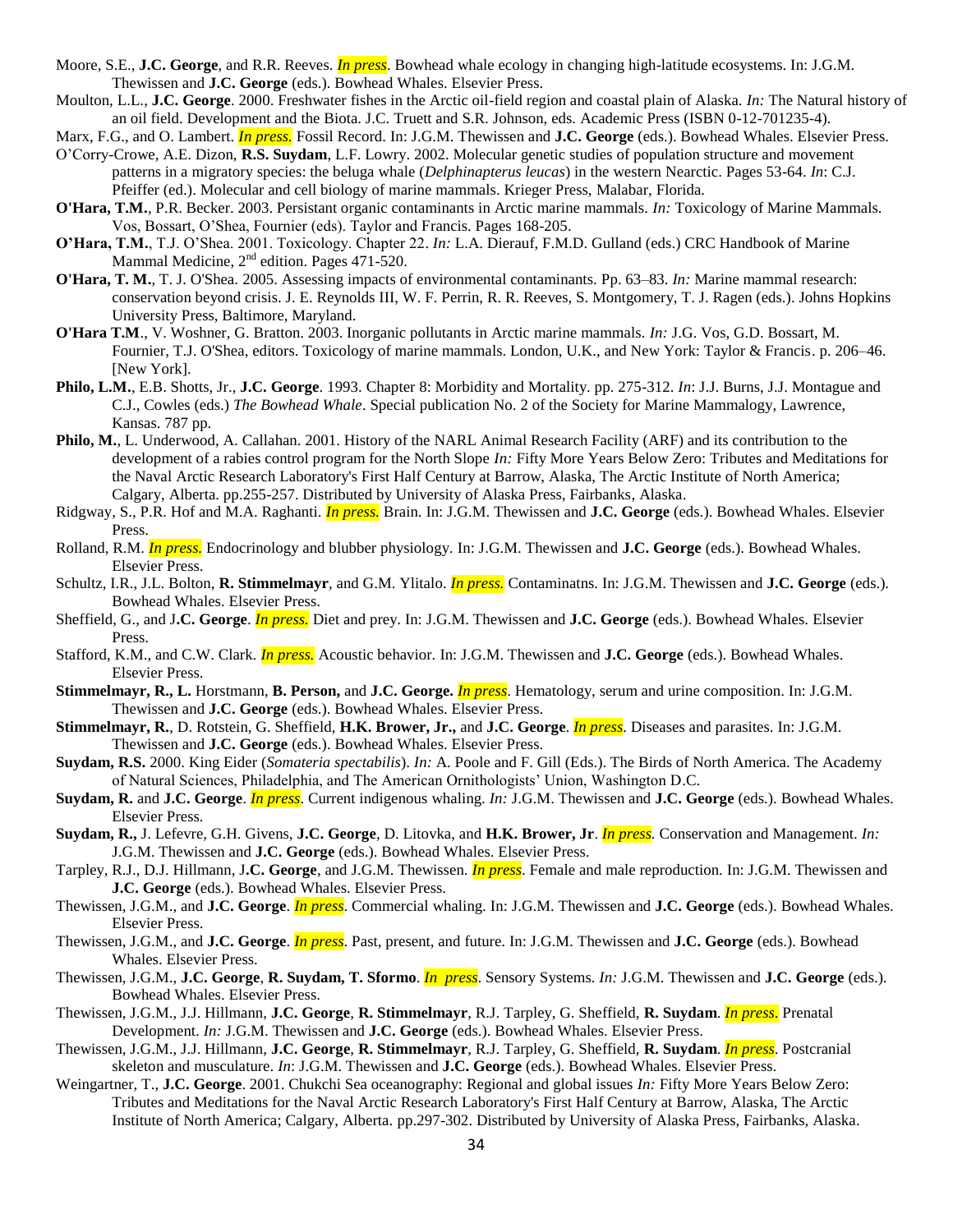- Weingartner, T.J., S.R. Okkonen,a nd S.L. Danielson. *In press.* Physical oceanography. In: J.G.M. Thewissen and **J.C. George** (eds.). Bowhead Whales. Elsevier Press.
- Werth, A.J., and **T.L. Sformo**. In press. Anatomy and function of feeding. In: J.G.M. Thewissen and **J.C. George** (eds.). Bowhead Whales. Elsevier Press.
- Willingham, F.F. 2001. Integration of local knowledge into Ilisagvik College's science curriculum *In:* Fifty More Years Below Zero: Tributes and Meditations for the Naval Arctic Research Laboratory's First Half Century at Barrow, Alaska, The Arctic Institute of North America; Calgary, Alberta. pp.313-315. Distributed by University of Alaska Press, Fairbanks, Alaska.
- Zeh, J.E., C.W. Clark, **J.C. George**, D. Withrow, **G.M. Carroll**, W.R. Koski. 1993. Current population size and dynamics. pp 409- 489. In: J.J. Burns, J.J Montague, C.J. Cowles (eds.). The Bowhead Whale. Special publication No. 2 of the Society of Marine Mammalogy, Lawrence, Kansas. 787 pp.

### **DISSERTATIONS AND THESES**

- Baker, S. 1986. The Effect of Eskimo Subsistence Hunting on the Population of the Bowhead Whale, *Balaena mysticetus*. Master of Science Thesis, Hood College, Frederick, Maryland. 88 pp.
- Bernstein, T. 1998. Likelihood-based Management Procedures for Aboriginal Whaling of *Balaena mysticetus*. Master of Science Thesis, Department of Statistics, Colorado State University, Fort Collins, Colorado. 58 pp.
- Campbell, D. 1986. Morphological Characteristics of the Respiratory Conducting Zone of *Balaena mysticetus*, the Bowhead Whale. Master of Science Thesis, Louisiana State University, Baton Rouge, Louisiana. 76 pp.
- Cotton, S.S.D. 2012. Subsistence salmon fishing in Beaufort Sea communities. Master of Science Thesis, University of Alaska Fairbanks, Fairbanks, Alaska. 99 pp.
- Da Silva, C. 1999. Capture-recapture estimation of bowhead whale population size photo-identification data. Doctor of Philosophy Dissertation, University of Washington, Seattle, Washington. 190 pp.
- Davies, J. 1997. The Impact of an Offshore Drilling Platform on the Fall Migration Path of Bowhead Whales: A GIS-Based Assessment. Master of Science Thesis, Western Washington University, Bellingham, Washington. 52 pp.
- Davis, R. 1982. Microflora of the Alaskan Bowhead Whale, *Balaena mysticetus*: An Overview with Special Emphasis on Skin Lesions. Master of Science Thesis, University of Georgia, Athens, Georgia. 32 pp.
- **George, J.C.** 2009. Growth, morphology, and energetics of bowhead whales (*Balaena mysticetus*). Doctor of Philosophy Dissertation, University of Alaska Fairbanks, Alaska. 168 pp.
- Givens, G. 1993. A Bayesian Framework and Importance Sampling Methods for Synthesizing Multiple Sources of Evidence and Uncertainty Linked by a Complex Mechanistic Model. Doctor of Philosophy dissertation. University of Washington, Seattle, Washington, 175 pp.
- Hirt, S.J. 2015. Sexual dimorphism, the big-mother hypothesis, and analyses of hormones, minerals, and stable isotopes to determine reproductive events in bowhead whales (*Balaena mysticetus*). Doctor of Philosophy Dissertation, Auburn University, Auburn, Alabama. 99 pp.
- Huang, M. 2000. Data Dimension Reduction for Simulated Whale Population Trajectories. Master of Science Thesis, Department of Statistics, Colorado State University, Fort Collins, Colorado.
- Huebinger, R.M. 2007. Genetic relationships and evolutionary history of extant bowhead whale populations, *Balaena mysticetus*. Doctor of Philosophy Dissertation, Texas A&M University, College Station, Texas. 104 pp.
- Huntington, H. 1989. The Alaska Eskimo Whaling Commission: Effective Local Management of a Subsistence Resource. Master of Philosophy Thesis. University of Cambridge, Cambridge, United Kingdom. 71 pp.
- Huntington, H. 1991. Management and Regulation of Local Subsistence Hunting in Northern Alaska. Doctor of Philosophy Dissertation. University of Cambridge, Cambridge, United Kingdom, 232 pp.
- **Kanayurak, N.L**. 2016. A case study of polar bear co-management in Alaska. Master of Marine Affairs Thesis, University of Washington, Seattle, Washington. 84 pp.
- Kreiton, K. 1990. Bowhead Whale (*Balaena mysticetus*) Biostereometrics. Master of Science Thesis, Department of Surveying Engineering, University of Maine, Orono, Maine. 72 pp.
- Meek, C.L. Comparing marine mammal co-management regimes in Alaska: three aspects of institutional performance. Doctor of Philosophy Dissertation, University of Alaska Fairbanks, Fairbanks, Alaska. 232 pp.
- Rooney, A. P. 1998. Assessment of recent bottlenecks: a case study of the Bering-Chukchi-Beaufort Seas stock of bowhead whales. Doctor of Philosophy Dissertation, Texas A&M University, College Station, Texas.
- **Rosa, C**. 2006. Health assessment in the bowhead whale. Doctor of Philosophy Dissertation, University of Alaska Fairbanks, Alaska. 213 pp.
- Seigle, J.C. 2003. Determination of marine migratory behavior and its relationship to selected physical traits for least cisco (*Coregonus sardinella*) of the Western Arctic Coastal Plain, Alaska. Master of Science Thesis, Oregon State University, Corvallis, Oregon.
- **Suydam, R.S.** 1995. Effects of experience on the breeding behavior of male and female Black Guillemots, *Cepphus grylle*, on Cooper Island, Alaska. Master of Science Thesis, University of Alaska, Fairbanks, Alaska. 107 pp.